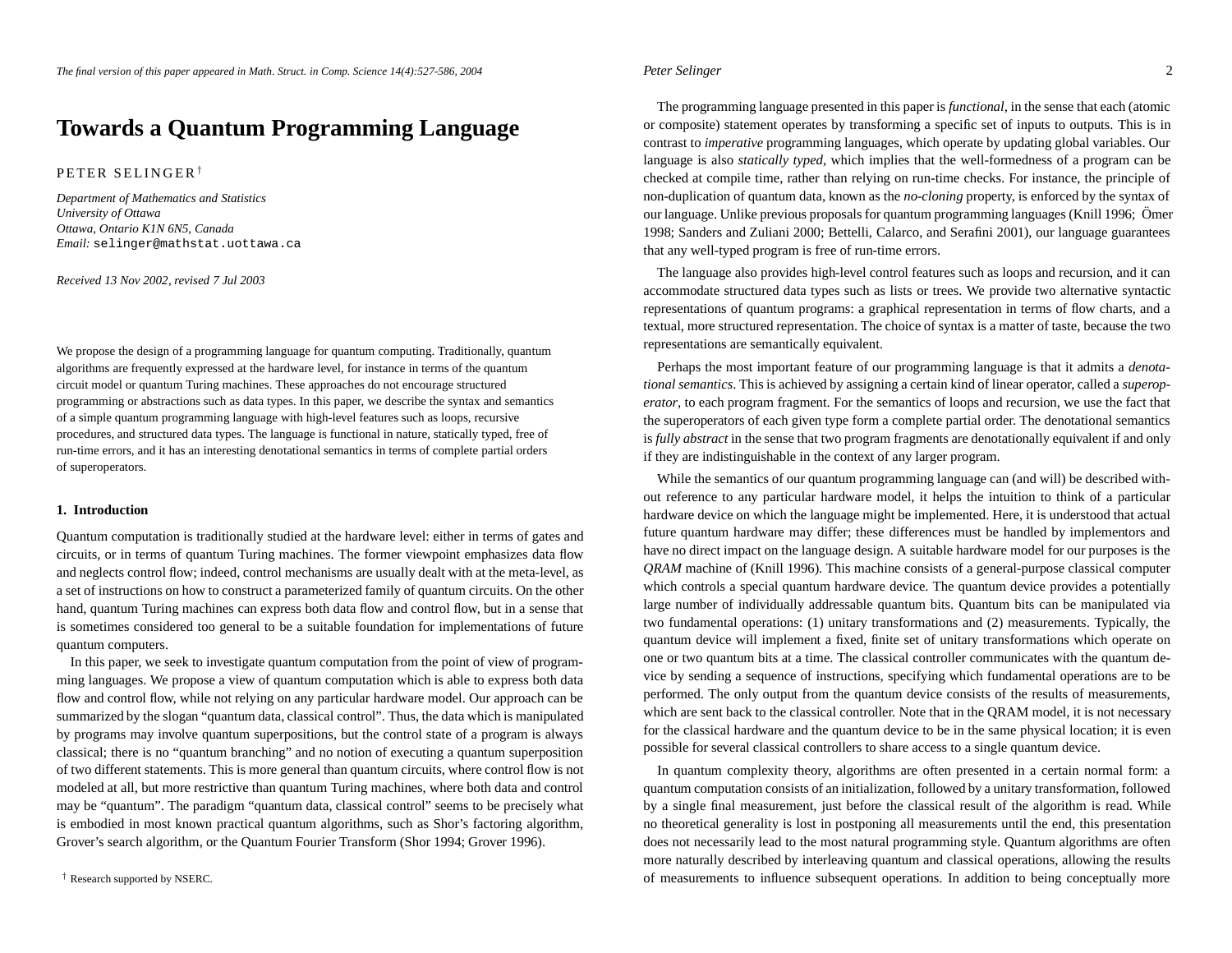natural, this style of programming can also lead to savings in the resources consumed by analgorithm, for instance, in the number of quantum bits that must be allocated.

One issue not addressed in this paper is the question of *quantum communication*. The programming language described here deals with quantum computation in <sup>a</sup> closed world, *i.e.*, itdescribes <sup>a</sup> single process which computes <sup>a</sup> probabilistic result depending only on its initialinput parameters. We do not deal with issues related to the passing of quantum information, oreven classical information, between different quantum processes. In particular, our programming language currently does not suppor<sup>t</sup> primitives for input or output, or other side effects such as updating shared global data structures. While adding such features would not cause any problems from an operational point of view, the denotational semantics of the resulting language is not currently very well understood. In other words, in <sup>a</sup> setting with side effects, it is not clearhow the behavior of <sup>a</sup> complex system can be described in terms of the behaviors of its individual parts. On the one hand, these difficulties are typical of the passage from purely functionalprogramming languages to concurrent languages. On the other hand, there are particular complications that arise from the very nature of quantum information flow, which is <sup>a</sup> subject of ongoingresearch.

Another issue that we do not address in this paper is the issue of "idealized" vs. "real" hardware. Just as in classical programming language theory, we assume that our language runs on idealized hardware, *i.e.*, hardware that never produces flawed results, where quantum states do not deteriorate, where no unintended information is exchanged between programs and their environment, etc. This seems to be <sup>a</sup> reasonable assumption from the point of view of language design, although it might only be approximated in actual implementations. It is intended thatimplementations will use quantum error correction techniques to limit the adverse effects of imperfect physical hardware. Ideally, error correction should be handled transparently to the programmer. This can potentially be achieved at several different levels: error correction could be built into the hardware, it could be handled by the operating system, or it could be added automatically by the compiler. The tradeoffs associated with each of these choices remain the subjectof future work, and we do not consider them further in this paper.

Since there are some differences between the customary languages of physics and computer science, it seems appropriate to comment on the notation used in this paper. Because this paper was primarily written with an audience of computer scientists in mind, we tend to use computerscience notation instead of physics notation. For instance, we write states as columns vectors (notrow vectors, as is usual in physics), and we represen<sup>t</sup> operators as matrices, using <sup>a</sup> fixed basis and fixed indexing conventions. It is hoped that notational issues will not prove too distractingfor readers of differing backgrounds.

In order to keep the paper as self-contained as possible, we provide <sup>a</sup> brief review of some basic concepts from linear algebra and quantum computation in Sections 2 and 3. These introductory sections contain no original contributions excep<sup>t</sup> for the definition of the complete partial orderof density matrices in Section 3.8. The main body of the paper starts in Sections 4 and 5 with the introduction of the quantum flow chart language. We proceed to discuss its formal semantics in Section 6, and we conclude with some syntactic considerations and <sup>a</sup> discussion of possiblelanguage extensions in Section 7.

#### *Peter Selinger* $r \overline{a}$  4

## *Previous work*

The recent literature contains several proposals for quantum programming languages. One of the first contributions in this direction is an article by Knill (1996). While not proposing an actualprogramming language, Knill outlines <sup>a</sup> set of basic principles for writing pseudo-code for quantum algorithms. These principles have influenced the design of some later language designs. Thefirst actual quantum programming language is due to Ömer (1998). Ömer defines a rich procedural language QCL, which contains <sup>a</sup> full-fledged classical sublanguage and many useful highlevel quantum features, such as automatic scratch space managemen<sup>t</sup> and syntactic reversibilityof user-defined quantum operators. Partly building on Ömer's work, Bettelli *et al.* (2001) present <sup>a</sup> quantum programming language which is an extension of the well-known language C++. The distinguishing feature of this language is that it treats quantum operators as first-class objects which can be explicitly constructed and manipulated at run-time, even allowing run-time optimizations of operator representations.

A quantum programming language of <sup>a</sup> somewhat different flavor is given by Sanders and Zuliani (2000). Their language qGCL, which is based on an extension of Dijkstra's guardedcommand language, is primarily useful as <sup>a</sup> specification language. Its syntax includes high-levelmathematical notation, and the language supports <sup>a</sup> mechanism for stepwise refinement whichcan be used for systematic program derivation and verification.

Of the languages surveyed, only that of Sanders and Zuliani possesses <sup>a</sup> formal semantics. This semantics is purely operational, and it works by assigning to each possible input state <sup>a</sup> probability distribution on output states. One problem with this approach is that the resulting probability distributions are generally very large, incorporating much information which is notphysically observable. The presen<sup>t</sup> paper offers <sup>a</sup> better solution to this problem, using densitymatrices and superoperators instead of probability distributions.

A common feature of the quantum programming languages surveyed in the literature is that they are realized as *imperative* programming languages. Quantum data is manipulated in terms of *arrays* of quantum bit references. This style of data representation requires the insertion of <sup>a</sup> number of run-time checks into the compiled code, including out-of-bounds checks and distinctness checks. For instance, distinctness checks are necessary because quantum operators can only be applied to lists of *distinct* quantum bits. In imperative languages, this condition cannot be checked at compile-time. For similar reasons, most optimizations cannot be performed at compile-time and must therefore be handled at run-time in these languages. By contrast, the language proposed in the presen<sup>t</sup> paper is <sup>a</sup> *functional* programming language with <sup>a</sup> static type system which guarantees the absence of any run-time errors.

## **2. Basic notions from linear algebra**

In this section, we recall some well-known concepts from linear algebra, for the purpose of fixing the notation used in later parts of this paper. Readers may safely skip this section and refer backto it when needed.

From the outset, we have to make an important choice of presentation. It is generally understood that the basic notions of linear algebra can be expressed in <sup>a</sup> basis-independent way. Thus, the standard way of introducing the concepts of quantum mechanics is in the language of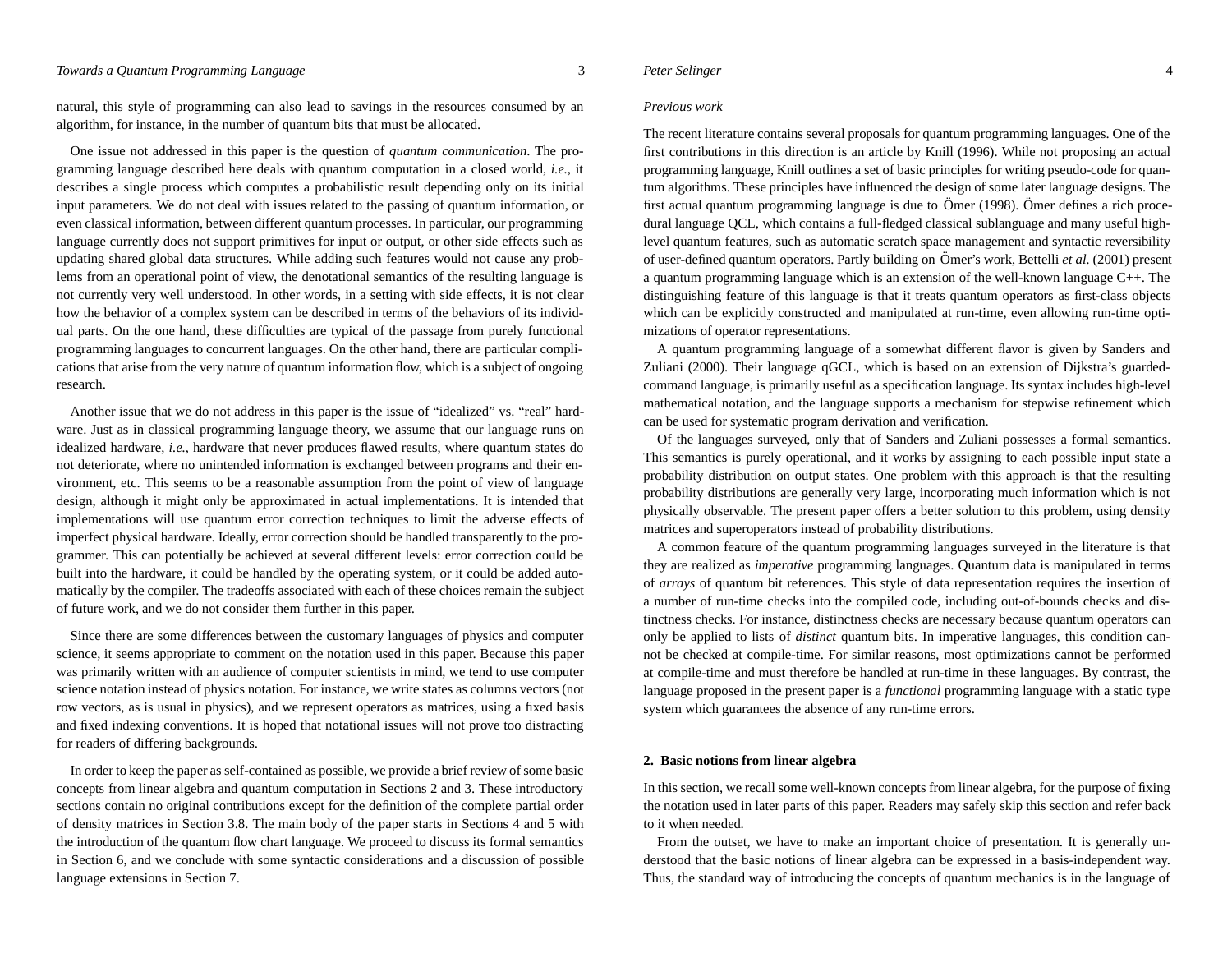$\epsilon$  5

Hilbert spaces, linear operators, etc. However, in the concrete setting of quantum computation, such generality is not needed, as it turns out that there is always <sup>a</sup> "preferred" basis to workwith. Therefore, we may as well identify our vector spaces with  $\mathbb{C}^n$ . This allows us to express all operations though manipulations of concrete objects, such as columns vectors and matrices. Nevertheless, it is of course understood that all covered concepts are basis independent unlessstated otherwise.

#### 2.1. *Vectors and matrices*

Let C be the set of complex numbers, which are also called *scalars*. The complex conjugate of  $z \in \mathbb{C}$  is written  $\overline{z}$ . We write  $\mathbb{C}^n$  for the space of *n*-dimensional column vectors, and  $\mathbb{C}^{n \times m}$ for the space of matrices with n rows and m columns. We identify  $\mathbb{C}^n$  with  $\mathbb{C}^{n\times1}$  and  $\mathbb{C}^1$  with  $\mathbb{C}^n$ .  $\mathbb C$ . Matrix multiplication is defined as usual. The identity matrix is written  $I$ . The adjoint of a matrix  $A = (a_{ij}) \in \mathbb{C}^{n \times m}$  is given by  $A^* = (\bar{a}_{ji}) \in \mathbb{C}^{m \times n}$ . The *trace* of a square matrix  $A = (a_{ij}) \in \mathbb{C}^{n \times n}$  is defined as tr  $A = \sum_i a_{ii}$ . Note that for  $A, B \in \mathbb{C}^{n \times n}$ , tr( $AB$ ) = tr( $BA$ ).

Column vectors are denoted by  $u, v$ , etc. We write  $e_i$  for the *i*th canonical basis vector. Note that if u is a column vector, then  $u^*$  is a row vector. Note that  $u^*u = \sum_i |u_i|^2 \ge 0$ . The *norm*  $||u||$  of a vector u is defined by  $||u|| = \sqrt{u^*u}$ . The vector u is called a *unit vector* if  $||u|| = 1$ .

If  $A, B, C$  and  $D$  are matrices of equal dimensions, we often denote the matrix obtained by "horizontal and vertical concatenation" by

$$
\left(\begin{array}{c|c} A & B \\ \hline C & D \end{array}\right).
$$

Sometimes, we also use an analogous notation for vectors.

## 2.2. *Unitary matrices*

A square matrix  $S \in \mathbb{C}^{n \times n}$  is called *unitary* if  $S^*S = I$  is the identity matrix, or equivalently, if  $S^* = S^{-1}$ . Unitary matrices are precisely the *isometries*, because  $||Su|| = ||u||$  holds for all  $||Su|| = ||u||$ u iff S is unitary. If S is unitary and  $A = SBS^*$ , then tr  $A = \text{tr }B$ . Thus, the trace is invariant under <sup>a</sup> unitary change of basis.

## 2.3. *Hermitian and positive matrices*

A square matrix  $A \in \mathbb{C}^{n \times n}$  is called *hermitian* if  $A = A^*$ . Note that if A is hermitian, then  $u^*Au$ is always real. A matrix <sup>A</sup> is called *positive semidefinite*, or simply *positive*, if it is hermitian and  $u^*Au \geq 0$  for all  $u \in \mathbb{C}^n$ . Note that hermitian matrices are closed under addition and real scalar multiples, *i.e.*, they form an  $\mathbb{R}$ -linear subspace of  $\mathbb{C}^{n \times n}$ . Moreover, the positive matrices are closed under addition and non-negative real scalar multiples.

A matrix A is hermitian if and only if  $A = SDS^*$ , for some unitary matrix S and some real-valued diagonal matrix D. The diagonal entries of D are the eigenvalues of A, and they are uniquely determined up to a permutation. The columns of  $S$  are the corresponding eigenvectors. Moreover, a hermitian matrix A is positive iff all its eigenvalues are non-negative.

A matrix  $A \in \mathbb{C}^{n \times n}$  is called *pure* if  $A = vv^*$  for some  $v \in \mathbb{C}^n$ . Every pure matrix is positive; conversely, every positive matrix is <sup>a</sup> non-negative real linear combination of pure matrices.

*Peter Selinger* $r \sim 6$ 

In dimension 2, <sup>a</sup> matrix

 $\left(\begin{array}{cc} a & b \\ c & d \end{array}\right)$ 

is hermitian when  $b = \bar{c}$  and  $a, d \in \mathbb{R}$ . Furthermore, it is positive when the trace  $a + d$  and the determinant  $ad - bc$  are non-negative, and pure when the determinant is zero.

**Remark 2.1.** Any complex  $\mathbb{C}^{n \times n}$  matrix is a linear combination of four positive hermitian matrices. Because first, any complex matrix A can be written as a linear combination  $B + iC$  of two hermitian matrices, where  $B = \frac{1}{2}(A^* + A)$  and  $C = \frac{i}{2}(A^* - A)$ . Second, any hermitian matrix B can be written as the difference of two positive matrices, namely  $B = (B + \lambda I) - (\lambda I)$ , where  $-\lambda$  is the most negative eigenvalue of B.

**Remark 2.2.** Every positive matrix  $A \in \mathbb{C}^{n \times n}$  is of the form  $BB^*$ , for some  $B \in \mathbb{C}^{n \times n}$ . This is evident for diagonal matrices, and follows for arbitrary positive matrices by <sup>a</sup> change of basis.

## 2.4. *Tensor product*

The tensor product of two vector spaces is defined as usual; here we only need two special cases: $\mathbb{C}^n \otimes \mathbb{C}^m = \mathbb{C}^{nm}$  and  $\mathbb{C}^{n \times n} \otimes \mathbb{C}^{m \times m} = \mathbb{C}^{nm \times nm}.$ 

The tensor product  $w = u \otimes v \in \mathbb{C}^{nm}$  of two vectors  $u \in \mathbb{C}^n$ ,  $v \in \mathbb{C}^m$  is defined by  $w_{(i,j)} = u_i v_j$ . Similarly, the tensor product  $C = A \otimes B \in \mathbb{C}^{nm \times nm}$  of two matrices is defined by  $c_{(i,j),(i',j')} = a_{ii'}b_{jj'}$ . Here we order the pairs  $(i,j)$  lexicographically; thus, for instance,

$$
\left(\begin{array}{cc} 0 & 1 \\ -1 & 0 \end{array}\right) \otimes B = \left(\begin{array}{cc} 0 & B \\ \hline -B & 0 \end{array}\right).
$$

## **3. Basic notions from quantum computation**

In this section, we provide <sup>a</sup> brief review of some basic notions from quantum computation. For<sup>a</sup> more thorough introduction, see *e.g.* (Cleve 2000; Preskill 1998; Gruska 1999; Nielsen andChuang 2000).

## 3.1. *Quantum bits*

The basic data type of quantum computation is <sup>a</sup> *quantum bit*, also called <sup>a</sup> *qubit*. Recall that the possible states of a classical bit b are  $b = 0$  and  $b = 1$ . By contrast, the state of a quantum bit q can be any complex linear combination  $q = \alpha \mathbf{0} + \beta \mathbf{1}$ , where  $\alpha, \beta \in \mathbb{C}$  and  $\alpha, \beta$  are not both zero. The coefficients  $\alpha$  and  $\beta$  are called the *amplitudes* of this quantum state, and they are only significant up to scalar multiples, *i.e.*,  $q = \alpha \mathbf{0} + \beta \mathbf{1}$  and  $q' = \alpha' \mathbf{0} + \beta' \mathbf{1}$  denote the same quantum state if  $\alpha' = \gamma \alpha$  and  $\beta' = \gamma \beta$  for some non-zero  $\gamma \in \mathbb{C}$ . One often assumes that the amplitudes  $\alpha$  and  $\beta$  are normalized, *i.e.*, that  $|\alpha|^2 + |\beta|^2 = 1$ . Note, however, that this normalization does not determine  $\alpha$  and  $\beta$  uniquely; they are still only well-defined up to multiplication by a complex unit.

Thus, the classical boolean constants 0 and 1 are identified with two basis vectors  $e_0$  and  $e_1$ of <sup>a</sup> 2-dimensional complex vector space. In the literature, it is common to denote these basis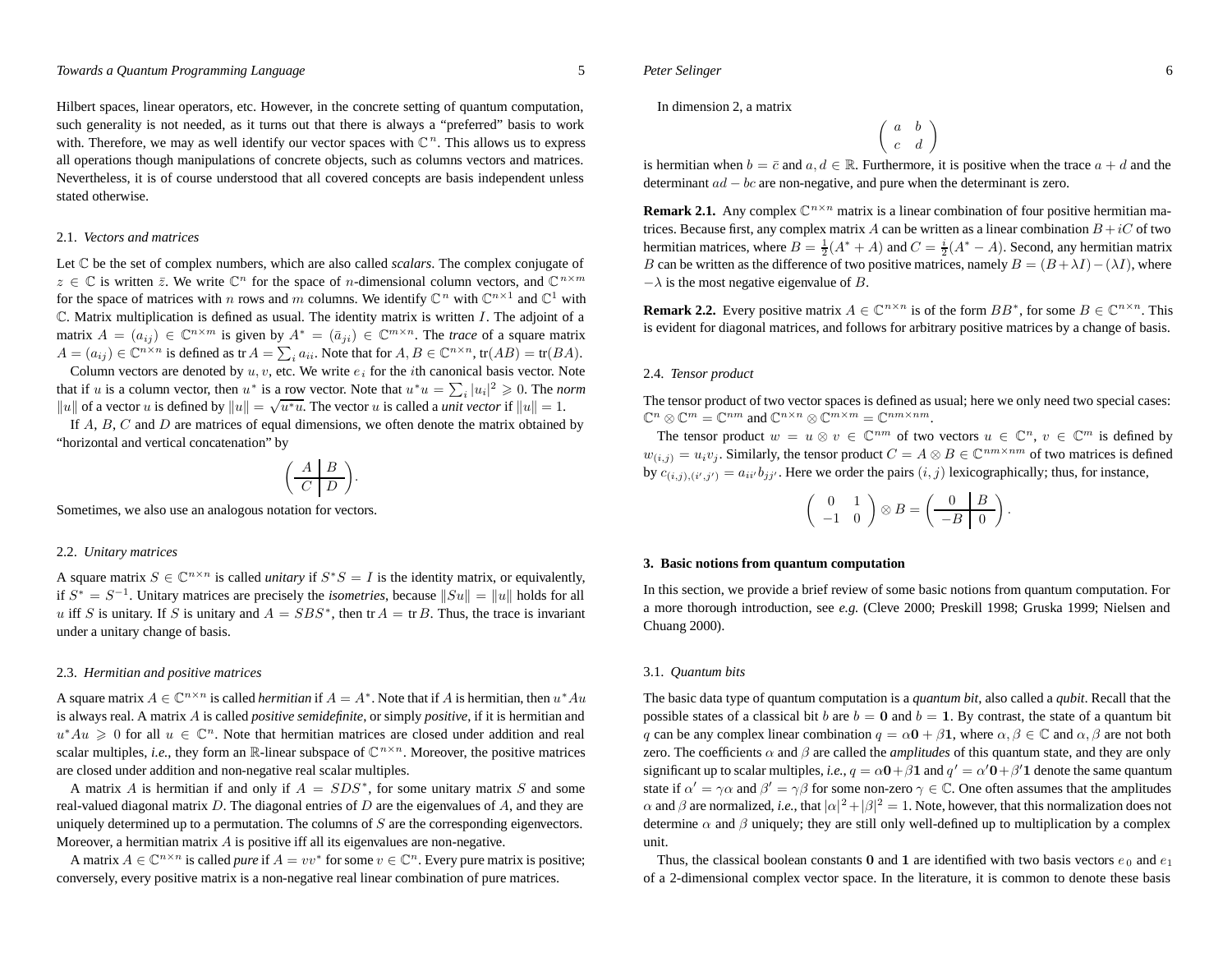## *Towards <sup>a</sup> Quantum Programming Language*

vectors in the so-called "ket" notation as  $e_0 = |0\rangle$  and  $e_1 = |1\rangle$ . Thus, the state of a typical quantum bit is written as  $\alpha |0\rangle + \beta |1\rangle$ . Here the word *ket* is the second half of the word *bracket*; *bra*<sup>s</sup> also exist, but we shall not use them.

The basis states  $|0\rangle = 1 |0\rangle + 0 |1\rangle$  and  $|1\rangle = 0 |0\rangle + 1 |1\rangle$  are called the *classical* states, and any other state is said to be a *quantum superposition* of  $|0\rangle$  and  $|1\rangle$ .

The first interesting fact about quantum bits is that the state of two or more quantum bits is notjust <sup>a</sup> tuple of its components, as one might have expected. Recall the four possible states of <sup>a</sup> pair of classical bits: <sup>00</sup>, <sup>01</sup>, <sup>10</sup>, and <sup>11</sup>. The state of <sup>a</sup> pair of quantum bits is <sup>a</sup> formal complex linear combination of these four classical states, *i.e.*, it is <sup>a</sup> linear combination of the form

$$
\alpha_{00}\ket{\mathbf{00}}+\alpha_{01}\ket{\mathbf{01}}+\alpha_{10}\ket{\mathbf{10}}+\alpha_{11}\ket{\mathbf{11}}=\sum_{i,j\in\{\mathbf{0},\mathbf{1}\}}\alpha_{ij}\ket{ij}.
$$

Again, we have used the ket notation to identify the four classical states with the basis states ofa 4-dimensional vector space. As before, we require that at least one of the  $\alpha_{ij}$  is non-zero, and the whole state is only well-defined up to a complex scalar multiple. If  $q = \alpha |0\rangle + \beta |1\rangle$  and  $p=\gamma |\mathbf{0}\rangle + \delta |\mathbf{1}\rangle$  are two independent quantum bits, then their combined state is

$$
q\otimes p=\alpha\gamma\ket{\mathbf{00}}+\alpha\delta\ket{\mathbf{01}}+\beta\gamma\ket{\mathbf{10}}+\beta\delta\ket{\mathbf{11}}.
$$

However, note that in general, the state of a pair of quantum bits need not be of the form  $q \otimes p$ . For instance, the state

$$
\frac{1}{\sqrt{2}}\ket{00}+\frac{1}{\sqrt{2}}\ket{11}
$$

is clearly not of the form  $q \otimes p$ , for any q and p. If the state of a pair of quantum bits is of the form <sup>q</sup> <sup>⊗</sup> <sup>p</sup>, then the pair is said to be *independent*, otherwise it is called *entangled*.

In general, the state of *n* quantum bits is a non-zero vector in  $\mathbb{C}^{2^n}$ , *i.e.*, a formal linear combination

$$
\sum_{b_1,\ldots,b_n\in\{\mathbf{0},\mathbf{1}\}}\alpha_{b_1\ldots b_n}\left|b_1\ldots b_n\right\rangle,
$$

taken modulo scalar multiples.

## 3.2. *Indexing conventions*

Consider a quantum state  $q = \alpha |00\rangle + \beta |01\rangle + \gamma |10\rangle + \delta |11\rangle$ . By identifying the basis vectors  $|00\rangle$ ,  $|01\rangle$ ,  $|10\rangle$ , and  $|11\rangle$  with the canonical basis of  $\mathbb{C}^4$ , we can write the state q as a column vector

$$
q = \left(\begin{array}{c} \alpha \\ \beta \\ \gamma \\ \delta \end{array}\right).
$$

 Here, the ordering of the basis vectors is relevant. In general, we need an indexing conventionwhich determines how the basis vectors  $|b_1b_2...b_n\rangle$  are to be identified with the canonical basis vectors of  $\mathbb{C}^{2^n}$ . We use the following convention:

**Convention** 3.1 (Lexicographic convention). Consider the set of bit vectors of length n, *i.e.*, tuples  $(b_1, b_2, \ldots, b_n)$ , where  $b_1, \ldots, b_n \in \{0, 1\}$ . We identify each such bit vector with the

## *Peter Selinger*

 $r \sim 8$ 

number  $i \in 0, \ldots, 2^n - 1$  of which it is the binary representation. We also identify the "ket"  $|b_1b_2...b_n\rangle$  with the *i*th canonical basis vector of  $\mathbb{C}^{2^n}$ .

Note that this convention is equivalent to saying that the bit vectors shall always be orderedlexicographically when they are used to index the rows or columns of some vector or matrix.

Sometimes, we need to consider <sup>a</sup> permutation of quantum bits, such as exchanging the first with the second quantum bit in <sup>a</sup> sequence. This induces <sup>a</sup> corresponding permutation ofstates. More precisely, any permutation of n elements,  $\phi: \{1, \ldots, n\} \to \{1, \ldots, n\}$ , induces a permutation  $2^{\phi}$  of the set of bit vectors of length n, which is defined by  $2^{\phi}(x_1, \ldots, x_n)$  =  $(x_{\phi^{-1}(1)},...,x_{\phi^{-1}(n)})$ , for  $x_1,...,x_n \in \{0,1\}$ . Note that this definition is *covariant*, in the sense that  $2^{\phi} \circ 2^{\psi} = 2^{\phi \circ \psi}$ . As an illustration, consider the permutation  $\phi$  such that  $\phi(1) = 2$ ,  $\phi(2) = 3$ , and  $\phi(3) = 1$ . Then  $2^{\phi}(b_1, b_2, b_3) = (b_3, b_1, b_2)$ . Thus,  $2^{\phi}$  maps  $000 \rightarrow 000$ ,<br>100  $\leftrightarrow$  010, 110  $\leftrightarrow$  011 and so forth  $100 \mapsto 010$ ,  $110 \mapsto 011$ , and so forth.

#### 3.3. *Unitary transformations*

There are precisely two kinds of operations by which we can manipulate <sup>a</sup> quantum state: unitary transformations and measurements. We describe unitary transformations in this section andmeasurements in the next one.

The state of <sup>a</sup> quantum system can be transformed by applying <sup>a</sup> unitary transformation to it. For instance, consider a quantum bit in state  $u = \alpha |0\rangle + \beta |1\rangle$ , and let S be a unitary 2×2-matrix. Then we can perform the operation

$$
\left(\begin{array}{c} \alpha \\ \beta \end{array}\right) \mapsto S\left(\begin{array}{c} \alpha \\ \beta \end{array}\right).
$$

Similarly, if  $v = \alpha |00\rangle + \beta |01\rangle + \gamma |10\rangle + \delta |11\rangle$  is the state of a two-qubit quantum system, we can transform it by a unitary  $4 \times 4$ -matrix, and similarly for three or more quantum bits. A unitary operation on  $n$  quantum bits is also known as an  $n$ -ary  $quantum$  *gate*. While every unitary matrix can be realized in principle, one usually assumes <sup>a</sup> fixed finite set of gates that are built into the hardware. The particular choice of basic gates is not important, because <sup>a</sup> compiler willeasily be able to translate one such set to another. One possible choice is the following, whichconsists of four unary and five binary gates:

$$
N = \begin{pmatrix} 0 & 1 \\ 1 & 0 \end{pmatrix}, \qquad H = \frac{1}{\sqrt{2}} \begin{pmatrix} 1 & 1 \\ 1 & -1 \end{pmatrix}, \quad V = \begin{pmatrix} 1 & 0 \\ 0 & i \end{pmatrix}, \qquad W = \begin{pmatrix} 1 & 0 \\ 0 & \sqrt{i} \end{pmatrix},
$$
  

$$
N_c = \left(\frac{I \mid 0}{0 \mid N}\right), \quad H_c = \left(\frac{I \mid 0}{0 \mid H}\right), \qquad V_c = \left(\frac{I \mid 0}{0 \mid V}\right), \quad W_c = \left(\frac{I \mid 0}{0 \mid W}\right),
$$
  

$$
X = \begin{pmatrix} 1 & 0 & 0 & 0 \\ 0 & 0 & 1 & 0 \\ 0 & 1 & 0 & 0 \\ 0 & 0 & 0 & 1 \end{pmatrix}.
$$

The unary gate  $N$  is called the *not*-gate, because it induces the following mapping of basis vectors:  $|0\rangle \mapsto |1\rangle$  and  $|1\rangle \mapsto |0\rangle$ . Geometrically, it corresponds to the symmetry of axis  $\pi/4$ .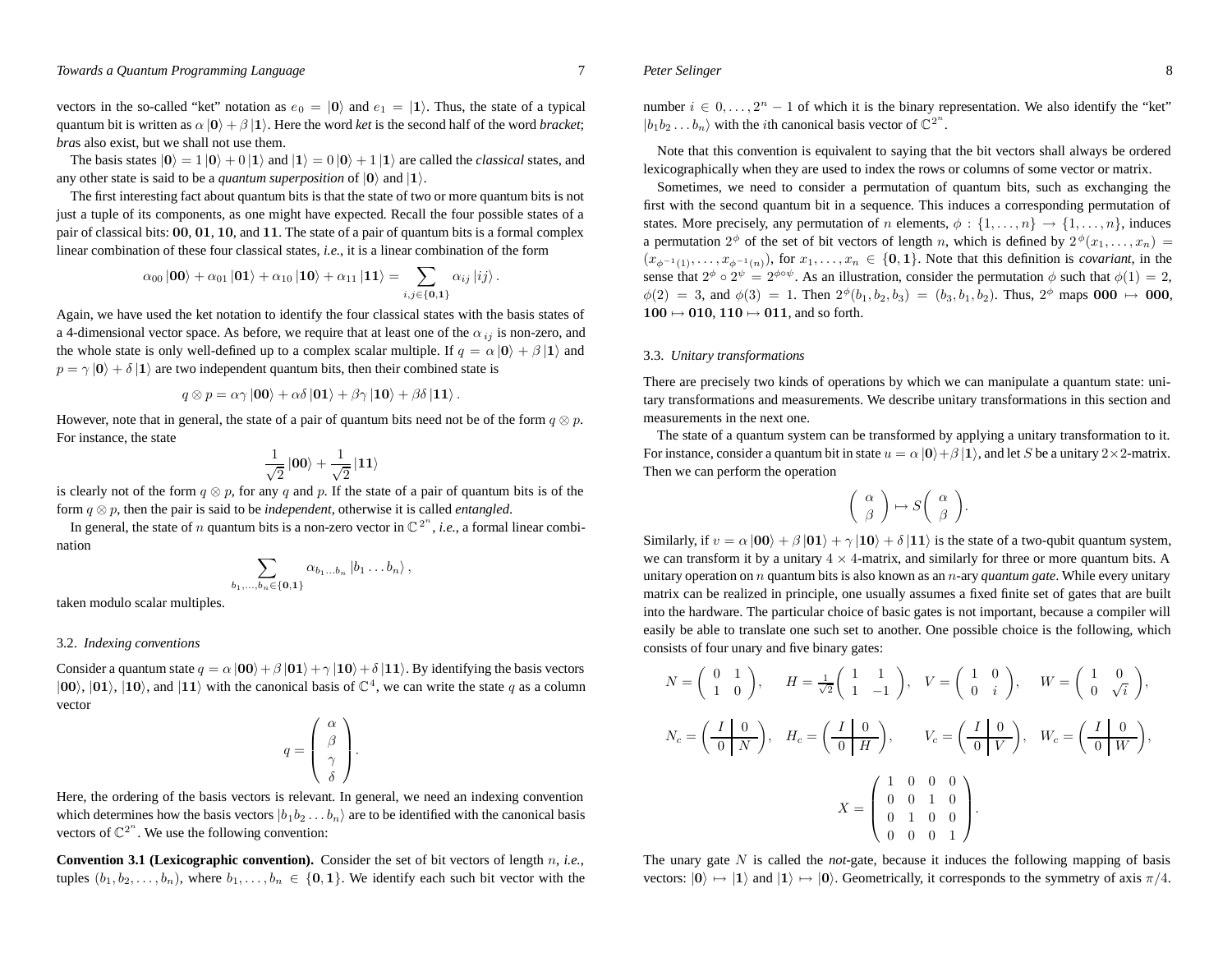The unary gate H is called the *Hadamard* gate, and it corresponds to the symmetry of axis  $\pi/8$ . The unary gates V and W represent complex phase changes.<br>The hinery orte N is called the controlled use sets It as

The binary gate  $N_c$  is called the *controlled not*-gate. It corresponds to a permutation of basis vectors:  $|00\rangle \mapsto |00\rangle$ ,  $|01\rangle \mapsto |01\rangle$ ,  $|10\rangle \mapsto |11\rangle$ , and  $|11\rangle \mapsto |10\rangle$ . Its action can be described as follows: if the first bit is  $0$ , do nothing, else apply the  $N$ -gate to the second bit. In this sense, the first bit controls the action of the second one. More generally, for each unary gate  $S$ , there is a corresponding binary controlled gate  $S_c$ . Finally, the binary X-gate corresponds to an *exchange* of two qubits: it maps  $|b_1b_2\rangle$  to  $|b_2b_1\rangle$ , whenever  $b_1, b_2 \in \{0, 1\}$ . The X-gate is *classical* in the sense that it can be implemented as an operation on *addresses* of qubits, rather than on qubits themselves. In the quantum computation literature, its existence is often assumed implicitly.

Unitary transformations can be used to create quantum superpositions, and they can also beused to create entanglement between quantum bits. For example, the Hadamard gate  $H$ , when applied to the classical state  $|0\rangle$ , creates a quantum superposition  $\frac{1}{\sqrt{2}}|0\rangle + \frac{1}{\sqrt{2}}|1\rangle$ . Also, the controlled not-gate, applied to two independent quantum bits  $(\frac{1}{\sqrt{2}}|\mathbf{0}\rangle + \frac{1}{\sqrt{2}}|\mathbf{1}\rangle) \otimes |\mathbf{0}\rangle$ , creates an entangled state  $\frac{1}{\sqrt{2}}|00\rangle +\frac{1}{\sqrt{2}}|11\rangle.$ 

 A quantum gate can be applied in the presence of additional quantum bits. For example, toapply a unary gate  $S$  to the second quantum bit in a 4-bit system, we transform the system by the matrix  $I \otimes S \otimes I \otimes I$ . Here I is the 2 × 2-identity matrix.

Clearly, the above set of nine standard gates contains some redundancy; for instance,  $V = W^2$ ,  $N = HV^2H$ , etc. On the other hand, the set is *complete*, in the sense that any n-ary unitary gate can be approximated, up to an arbitrarily small error  $\epsilon$ , by a combination of the given gates. In fact, three of the nine gates suffice:

**Proposition 3.2 (see (Cleve 2000, Thm. 1)).** Let  $n \ge 2$ . For any unitary matrix  $S \in \mathbb{C}^{2^n \times 2^n}$  and any  $\epsilon > 0$ , there exists a unitary matrix S' and a unit complex number  $\lambda$  such that  $||S - \lambda S'|| < \epsilon$ and such that S' can be written as a product of matrices of the form  $I \otimes A \otimes J$ , where  $I, J$  are identity matrices of the appropriate dimensions, and  $A$  is one of the gates  $H$ ,  $V_c$ , and  $X$ .

Thus, if we assume that the above nine gates (or some other finite complete set of gates) are implemented in hardware, then any other unitary gate can be simulated by software. In practice, decomposing <sup>a</sup> given unitary matrix into standard gates is not an easy problem, and the bestknown algorithms are not very efficient. However, we will ignore this problem and simply assumethat we can apply arbitrary unitary gates to <sup>a</sup> quantum state.

## 3.4. *Measurement*

The second fundamental operation on the state of <sup>a</sup> quantum system is known as <sup>a</sup> *measurement*. This occurs when we try to "observe" the value of <sup>a</sup> quantum bit and convert it into <sup>a</sup> classicalbit. Consider for instance the state of a single quantum bit  $q = \alpha |0\rangle + \beta |1\rangle$ . For simplicity, let us assume that the amplitudes have been normalized such that  $|\alpha|^2 + |\beta|^2 = 1$ . The act of measuring this quantum bit will yield an answer which is either <sup>0</sup> or <sup>1</sup>. The answer <sup>0</sup> will occur with probability  $|\alpha|^2$ , and 1 with probability  $|\beta|^2$ . Moreover, the measurement causes the quantum state to *collapse*: after the measurement, the quantum state will have changed to either  $|0\rangle$  or  $|1\rangle$ , depending on the result of the measurement. In particular, if we immediately measure the same quantum bit again, we always ge<sup>t</sup> the same answer as the first time.

## *Peter Selinger*

The situation is more complex if more than one quantum bit is involved. Consider <sup>a</sup> two-qubitsystem in the state  $\alpha |00\rangle + \beta |01\rangle + \gamma |10\rangle + \delta |11\rangle$ . We assume again that the amplitudes have been normalized. If we measure the value of the first bit, one of the following things will happen:

— with probability  $|\alpha|^2 + |\beta|^2$ , the result of the measurement will be 0 and the quantum state will collapse to  $\alpha$  |00 $\rangle + \beta$ |01 $\rangle$ , and

— with probability  $|\gamma|^2 + |\delta|^2$ , the result of the measurement will be 1 and the quantum state will collapse to  $\gamma |10\rangle + \delta |11\rangle$ .

Note that only the portion of the quantum state pertaining to the bit that we are observing collapses. If we were observing the second bit instead, the observed answer would be <sup>0</sup> with probability  $|\alpha|^2 + |\gamma|^2$ , and 1 with probability  $|\beta|^2 + |\delta|^2$ , and the quantum state would collapse, respectively, to  $\alpha |00\rangle + \gamma |10\rangle$  or  $\beta |01\rangle + \delta |11\rangle$ .

 Now let us see what happens if we measure the second quantum bit after the first one. Thesituation can be summarized in the following diagram:



In this tree, the nodes are labeled with states, and the transitions are labeled with probabilities. Note that the overall probability of observing <sup>00</sup> as the result of the two measurements is  $p_0p_{00} = |\alpha|^2$ , the probability of observing 01 is  $p_0p_{01} = |\beta|^2$ , and so forth. In particular, these probabilities are independent of the order of measurement; thus, the result does not depend on which quantum bit we measure first, or indeed, on whether we measure both of them simultaneously or in sequence. The technical term for this phenomenon is that the two measurements *commute*. In general quantum mechanics, two measurements need not always commute; however, in quantum computation, they always do. This is due to the fact that we only measure alongsubspaces spanned by standard coordinate vectors.

We mentioned that it is customary to normalize quantum states so that the sum of the squares of the amplitudes is 1. However, in light of the above diagram, we find that it is often moreconvenient to normalize states differently.

**Convention 3.3 (Normalization convention).** We normalize each state in such <sup>a</sup> way that thesum of the squares of the amplitudes is equal to the total *probability that this state is reached*.

With this convention, it becomes unnecessary to renormalize the state after <sup>a</sup> measurement hasbeen performed. We will see later that this convention greatly simplifies our computations.

#### 3.5. *Pure and mixed states*

We know that the state of <sup>a</sup> quantum system at any given time can be completely described byits state vector  $u \in \mathbb{C}^{2^n}$ , modulo a scalar multiple. However, an outside observer might have

 $\epsilon$  9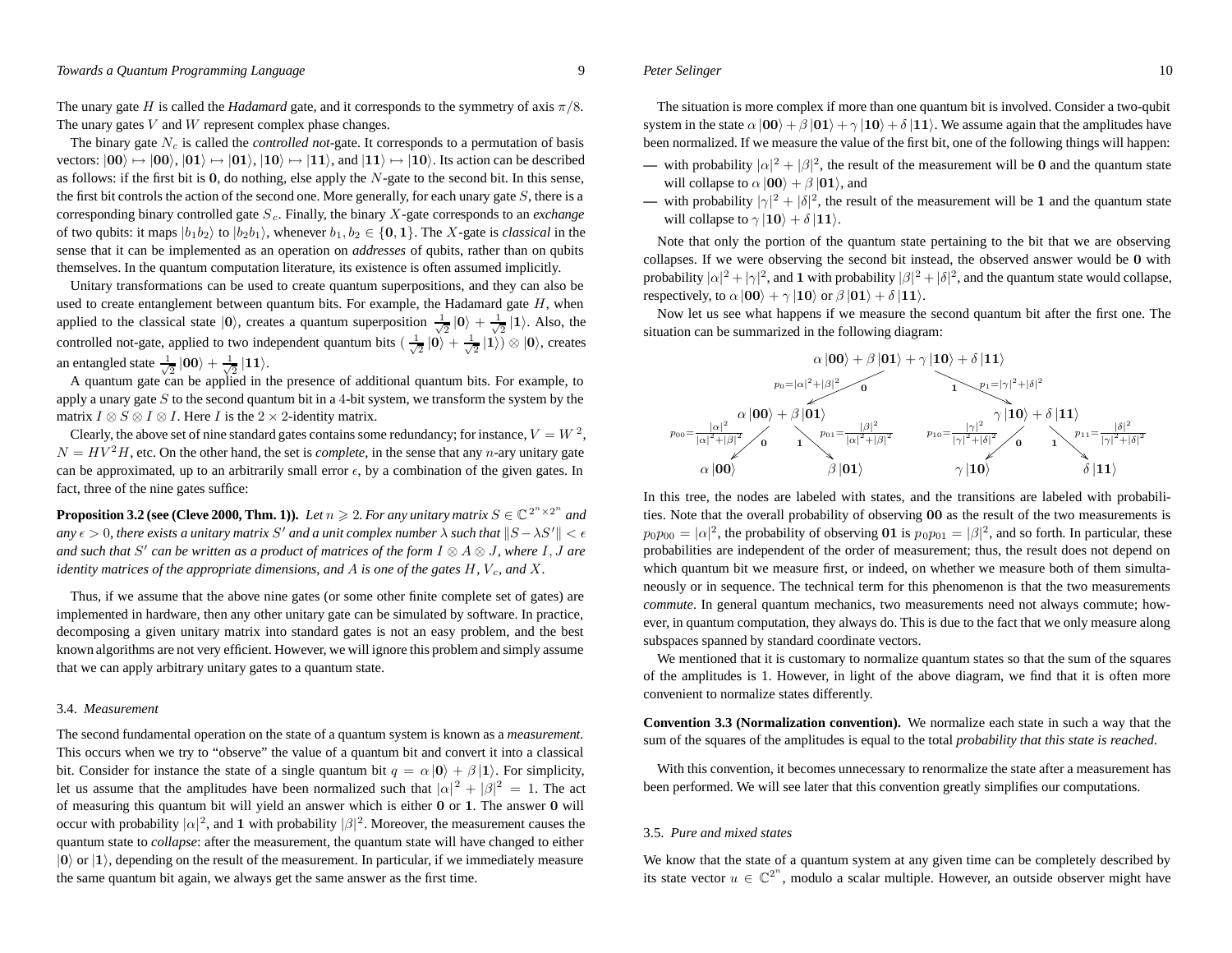incomplete knowledge about the state of the system. For instance, suppose that we know that <sup>a</sup>given system is either in state  $u$  or in state  $v$ , with equal probability. We use the ad hoc notation  $\frac{1}{2}$  { $u$ } +  $\frac{1}{2}$  { $v$ } to describe this situation. In general, we write  $\lambda_1$  { $u_1$ } +  $\dots$  +  $\lambda_m$  { $u_m$ } for a system which, from the viewpoint of some observer, is known to be in state  $u_i$  with probability system which, from the viewpoint of some observer, is known to be in state  $u_i$  with probability  $\lambda_i$ , where  $\sum_i \lambda_i = 1$ . Such a probability distribution on quantum states is called a *mixed state*. The underlying quantum states, such as u, are sometimes called *pure states* to distinguish them from mixed states.

It is important to realize that <sup>a</sup> mixed state is <sup>a</sup> description of an observers *knowledge* of the state of <sup>a</sup> quantum system, rather than <sup>a</sup> property of the system itself. In particular, <sup>a</sup> given system might be in two different mixed states from the viewpoints of two different observers. Thus, the notion of mixed states does not have an independent physical meaning. Physically, any quantumsystem is in <sup>a</sup> (possibly unknown) pure state at any given time.

Unitary transformations operate componentwise on mixed states. Thus, the unitary transformation S maps the mixed state  $\lambda_1 \{u_1\} + \ldots + \lambda_m \{u_m\}$  to  $\lambda_1 \{Su_1\} + \ldots + \lambda_m \{Su_m\}$ .

The collapse of a quantum bit takes pure states to mixed states. For instance, if we measure a The collapse of a quantum bit takes pure states to mixed states. For instance, if we measure a quantum bit in state  $\alpha |0\rangle + \beta |1\rangle$ , but ignore the outcome of the measurement, the system enters (from our point of view) the mixed state  $|\alpha|^2 \{ |\mathbf{0}\rangle \} + |\beta|^2 \{ |\mathbf{1}\rangle \}.$ 

#### 3.6. *Density matrices*

We now introduce <sup>a</sup> better notation for mixed quantum states, which is due to von Neumann. First, consider a pure state, represented as usual by a unit column vector  $u$ . In von Neumann's notation, this quantum state is represented by the matrix uu∗, called its *density matrix*. For example, the state of a quantum bit  $u=\frac{1}{\sqrt{2}}|0\rangle - \frac{1}{\sqrt{2}}|1\rangle$  is represented by the density matrix

$$
uu^* = \left( \begin{array}{cc} \frac{1}{2} & -\frac{1}{2} \\ -\frac{1}{2} & \frac{1}{2} \end{array} \right)
$$

Note that no information about a pure state is lost in this notation, because the vector  $u$  is uniquely determined, up to a scalar multiple, by the matrix  $uu^*$ . There are several advantages to the density matrix notation. A mundane advantage is that we do not have to write so many square roots. Moreimportantly, if  $u = \gamma v$ , for some complex scalar  $\gamma$  with  $|\gamma| = 1$ , then  $uu^* = \gamma \bar{\gamma} vv^* = vv^*$ . Thus, the scalar factor disappears, and the normalized representation of each pure quantum state as <sup>a</sup>density matrix is unique. Also note that  $tr(uu^*) = ||u||^2$ . In particular, if u is a unit vector, then the density matrix has trace <sup>1</sup>.

But the real strength of density matrices lies in the fact that they also provide <sup>a</sup> very economicalnotation for mixed states. A mixed state  $\lambda_1$   $\{u_1\}$  + . . . +  $\lambda_n$   $\{u_n\}$  is simply represented as a linear combination of the density matrices of its pure components, *i.e.*, as  $\lambda_1 u_1 u_1^* + \ldots + \lambda_n u_n u_n^*$ . For example, the mixed state  $\frac{1}{2}$  { $|0\rangle$ } +  $\frac{1}{2}$  { $|1\rangle$ } is expressed as the matrix

$$
\frac{1}{2}\begin{pmatrix} 1 & 0 \\ 0 & 0 \end{pmatrix} + \frac{1}{2}\begin{pmatrix} 0 & 0 \\ 0 & 1 \end{pmatrix} = \begin{pmatrix} \frac{1}{2} & 0 \\ 0 & \frac{1}{2} \end{pmatrix}.
$$

**Remark 3.4.** Some information about <sup>a</sup> mixed state is lost in the density matrix notation. Forexample, let  $u = \frac{1}{\sqrt{2}} |0\rangle + \frac{1}{\sqrt{2}} |1\rangle$  and  $v = \frac{1}{\sqrt{2}} |0\rangle - \frac{1}{\sqrt{2}} |1\rangle$ . Then the mixed state  $\frac{1}{2} \{u\} + \frac{1}{2} \{v\}$ 

## *Peter Selinger*

gives rise to the following density matrix:

$$
\frac{1}{2}\begin{pmatrix} \frac{1}{2} & \frac{1}{2} \\ \frac{1}{2} & \frac{1}{2} \end{pmatrix} + \frac{1}{2}\begin{pmatrix} \frac{1}{2} & -\frac{1}{2} \\ -\frac{1}{2} & \frac{1}{2} \end{pmatrix} = \begin{pmatrix} \frac{1}{2} & 0 \\ 0 & \frac{1}{2} \end{pmatrix},
$$

which is the same as the density matrix for the mixed state  $\frac{1}{2}$  {|0}} +  $\frac{1}{2}$  {|1}} calculated above. But as we shall see in the next section, there is no observable difference between two mixed states that share the same density matrix, and thus there is no harm (and indeed, much benefit) in identifying such states. Another example of this phenomenon of two different, but indistinguishablemixed states will be discussed later in Example 4.6.

We note that a matrix A is of the form  $\lambda_1 u_1 u_1^* + \ldots + \lambda_n u_n u_n^*$ , for unit vectors  $u_i$  and non-negative coefficients  $\lambda_i$  with  $\sum_i \lambda_i \le 1$ , if and only if A is positive hermitian and satisfies tr  $A \le 1$ . (The reason for allowing  $\sum_i \lambda_i \le 1$ , rather than  $\sum_i \lambda_i = 1$ , will become apparent later). The left-to-right direction is trivial, and the right-to-left direction follows because any suchA can be diagonalized as  $A = SDS^*$ , for some  $D = \sum_i \lambda_i e_i e_i^*$ . We then have  $A = \sum_i \lambda_i u_i u_i^*$ , where  $u_i = S e_i$ . This motivates the following definition:

**Definition (Density matrix).** A *density matrix* is a positive hermitian matrix A which satisfies tr  $A \leq 1$ . We write  $D_n \subseteq \mathbb{C}^{n \times n}$  for the set of density matrices of dimension n.

**Remark 3.5.** In any dimension, <sup>a</sup> density matrix is pure iff its rank is at most 1. More generally, any density matrix of rank  $k$  can be decomposed into a sum of  $k$  pure density matrices. In particular, since the addition of positive hermitians can only be rank-increasing, the sum of <sup>a</sup>pure and an impure matrix is always impure.

## 3.7. *Quantum operations on density matrices*

The two kinds of quantum operations, namely unitary transformation and measurement, canboth be expressed with respect to density matrices. A unitary transformation  $S$  maps a pure quantum state u to Su. Thus, it maps a pure density matrix  $uu^*$  to  $Suu^*S^*$ . Moreover, a unitary transformation extends linearly to mixed states, and thus, it takes any mixed density matrix  $A$  to  $SAS^*.$ 

 Now consider the effect of <sup>a</sup> measurement on <sup>a</sup> density matrix. We begin by considering <sup>a</sup> purestate  $uu^*$ , for some unit vector  $u$ . Suppose that

$$
u = \left(\frac{v}{w}\right), \quad \text{therefore} \quad uu^* = \left(\frac{vv^*}{wv^*} \frac{vw^*}{ww^*}\right)
$$

Assuming that the rows of u are ordered according to the lexicographic convention (Convention 3.1), then if we perform a measurement on the first bit, the outcome will be  $\left(\frac{v}{0}\right)$  with probability  $||v||^2$ , and  $\left(\frac{0}{w}\right)$  with probability  $||w||^2$ . Or in density matrix notation, the outcome will be

$$
\left(\begin{array}{c|c} vv^* & 0 \\ \hline 0 & 0 \end{array}\right) \quad \text{or} \quad \left(\begin{array}{c|c} 0 & 0 \\ \hline 0 & ww^* \end{array}\right)
$$

where the first matrix occurs with probability  $||v||^2$ , and the second matrix occurs with probability

 $e$  11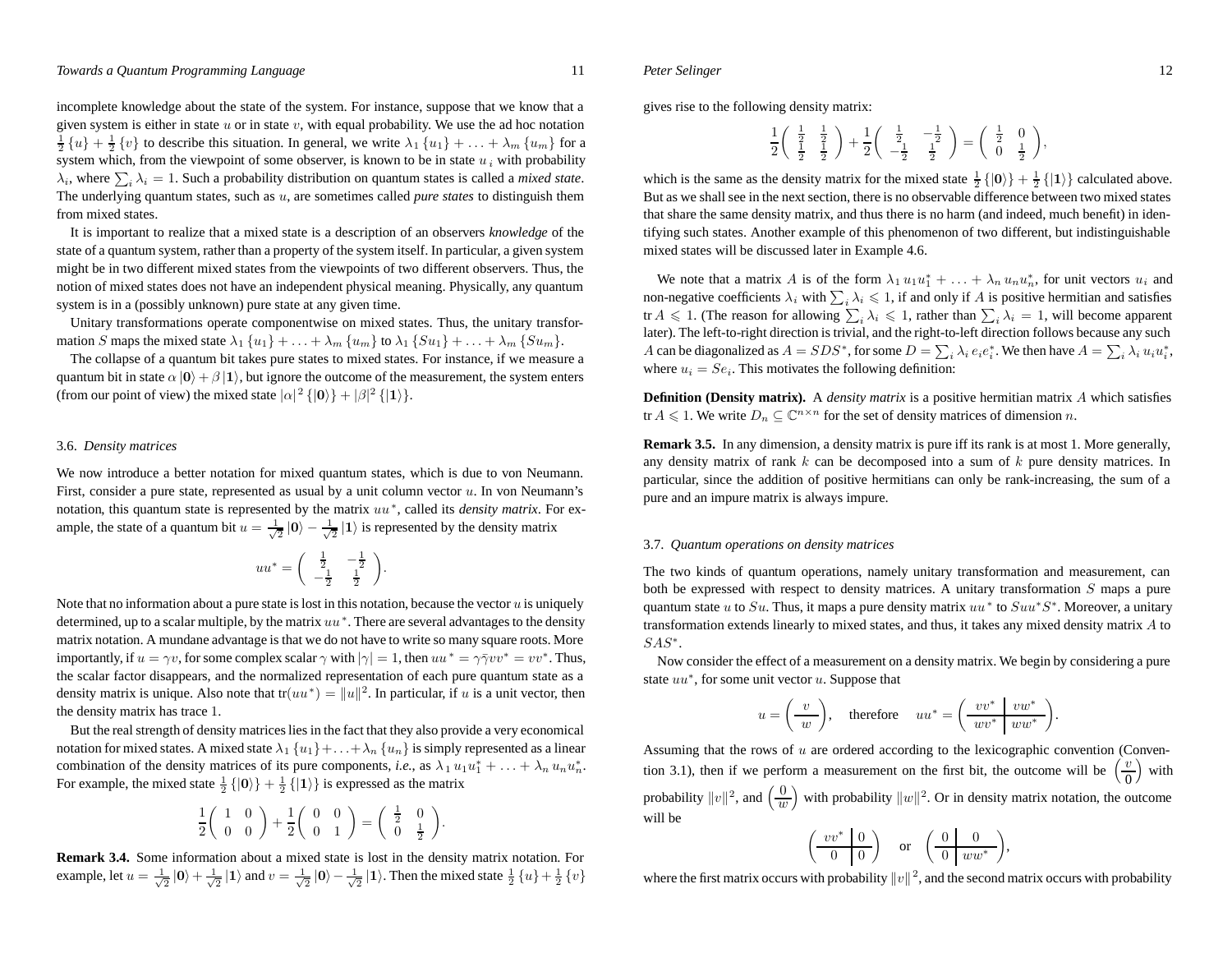$||w||^2$ . Note that the probability that each matrix occurs is equal to its trace:  $||v||^2 = \text{tr}(vv^*)$  and  $||w||^2 = \text{tr}(ww^*)$ . Thus, the normalization convention (Convention 3.3) extends naturally to density matrices: the density matrix of <sup>a</sup> state shall be normalized in such <sup>a</sup> way that its trace corresponds to the overall probability that this state is reached. Note that with this convention, each of the two possible outcomes of <sup>a</sup> measurement is <sup>a</sup> linear function of the incoming state.

The measurement operation extends linearly from pure to mixed states. Thus, performing <sup>a</sup>measurement on <sup>a</sup> mixed state of the form

$$
\left(\begin{array}{c|c}A & B \\ \hline C & D\end{array}\right)
$$

results in one of the two states

$$
\left(\begin{array}{c|c}\nA & 0 \\
\hline\n0 & 0\n\end{array}\right) \quad \text{or} \quad \left(\begin{array}{c|c}\n0 & 0 \\
\hline\n0 & D\n\end{array}\right),
$$

where each of the two matrices occurs with probability equal to its trace. If one ignores the classical bit of information that is observed from the measurement, then the resulting state is <sup>a</sup>mixed state

$$
\left(\begin{array}{cc|c}A & 0 \\ \hline 0 & D\end{array}\right).
$$

Thus, collapsing <sup>a</sup> quantum bit (measuring it while ignoring the result) corresponds to setting <sup>a</sup>certain region of the density matrix to 0.

We have seen that the effect of the two fundamental operations of quantum mechanics, unitary transformations and measurements, can be described in terms of their action on density matrices. Since unitary transformations and measurements are our only means of interacting with <sup>a</sup> quantum state, it follows that there is no observable difference between mixed states which have thesame density matrix representation.

#### 3.8. *The complete partial order of density matrices*

Recall that  $D_n$  is the set of density matrices of dimension n:

$$
D_n = \{ A \in \mathbb{C}^{n \times n} \mid A \text{ positive hermitian and tr } A \leq 1 \}.
$$

**Definition (Löwner partial order).** For matrices  $A, B \in \mathbb{C}^{n \times n}$ , we define  $A \sqsubseteq B$  if the matrix  $B - A$  is positive.

It is immediately obvious that  $\subseteq$  defines a partial order on the set  $\mathbb{C}^{n \times n}$ . This partial order is known in the literature as the *Lowner partial order ¨* (L¨owner 1934), and it is commonly used in an area of linear programming known as semidefinite programming. When restricted to theset  $D_n$  of density matrices, this partial order has the zero matrix 0 as its least element. We also denote the zero matrix by  $\perp$  in this context.

**Proposition 3.6.** The poset  $(D_n, \subseteq)$  is a complete partial order, i.e., it has least upper bounds *of increasing sequences.*

*Proof.* Positive hermitian matrices in  $\mathbb{C}^{n \times n}$  are in one-to-one correspondence with positive quadratic forms on  $\mathbb{C}^n$ . The order on hermitians is just the pointwise order of quadratic forms

because  $A \subseteq B$  iff for all  $u, u^*Au \leq u^*Bu$ . Moreover, for all positive A with tr  $A \leq 1$ , we have  $|u^*Au| \le ||u||^2$ ; this follows from diagonalization. Thus, any trace-bounded increasing sequence of quadratic forms has <sup>a</sup> pointwise least upper bound, which is clearly <sup>a</sup> quadratic form; the limitsatisfies the trace condition by continuity of the trace.  $\Box$ 

**Remark 3.7.** The poset  $(D_n, \subseteq)$  is not a lattice for  $n \ge 2$ ; in fact, it does not even have least upper bounds of bounded sets. For instance, in  $D_2$ ,

$$
\left(\begin{array}{cc}0.3&0\\0&0.3\end{array}\right)\quad\text{and}\quad\left(\begin{array}{cc}0.4&0.2\\0.2&0.4\end{array}\right)
$$

are two different minimal upper bounds of

$$
\left(\begin{array}{cc}0.3 & 0\\0 & 0\end{array}\right) \quad \text{and} \quad \left(\begin{array}{cc}0 & 0\\0 & 0.3\end{array}\right).
$$

**Remark 3.8.** For any increasing sequence in  $D_n$ , A is the least upper bound if and only if A is the topological limit of the sequence, with respect to the standard Euclidean topology on  $\mathbb{C}^{n \times n}$ . It follows, among other things, that a monotone function  $f : D_n \to D_m$  is Scott continuous<br>(i.e. presentes legat upper bounds of increasing sequences) if it is topologically continuous. The It follows, among other things, that a monotone function  $f: D_n \to D_m$  is Scott continuous.<br>(*i.e.*, preserves least upper bounds of increasing sequences) if it is topologically continuous. The converse is not in general true; a counterexample is  $f : D_2 \to D_1$  which maps  $\begin{pmatrix} a & b \\ c & d \end{pmatrix}$  to  $a/(1-d)$  if  $d \neq 1$ , and to 0 otherwise.

**Remark 3.9.** For a density matrix 
$$
\left(\begin{array}{c|c} A & B \\ \hline C & D \end{array}\right)
$$
 with  $B, C \neq 0$ , we have  

$$
\left(\begin{array}{c|c} 0 & 0 \\ \hline 0 & 0 \end{array}\right) \sqsubseteq \left(\begin{array}{c|c} A & 0 \\ \hline 0 & 0 \end{array}\right) \sqsubseteq \left(\begin{array}{c|c} A & 0 \\ \hline 0 & D \end{array}\right),
$$

but

$$
\left(\begin{array}{c|c} A & 0 \\ \hline 0 & 0 \end{array}\right) \not\sqsubseteq \left(\begin{array}{c|c} A & B \\ \hline C & D \end{array}\right) \quad \text{and} \quad \left(\begin{array}{c|c} A & 0 \\ \hline 0 & D \end{array}\right) \not\sqsubseteq \left(\begin{array}{c|c} A & B \\ \hline C & D \end{array}\right).
$$

The latter inequalities fail because the difference of the two matrices has null entries on thediagonal, and thus can be positive only if the corresponding non-diagonal entries also vanish.

## **4. Quantum flow charts (QFC)**

We now turn to the question of how to design <sup>a</sup> quantum programming language, and how to define its semantics. One of the first issues that we are faced with is the choice of <sup>a</sup> convenient syntax. Out of the many possibilities, we choose to represen<sup>t</sup> programs as *flow charts*, also known as *control flow diagrams*. However, unlike traditional flow charts for imperative programming languages, our flow charts have <sup>a</sup> more "functional" flavor; in our setting, commands actby transforming specific inputs to outputs, rather than by updating global variables. Thus, wecombine the language of control flow with some elements of data flow.

In this section and the next one, we describe the syntax of flow charts, and we introduce their semantics informally. The formal semantics is given in Section 6. Some alternative languagechoices are discussed in Section 7.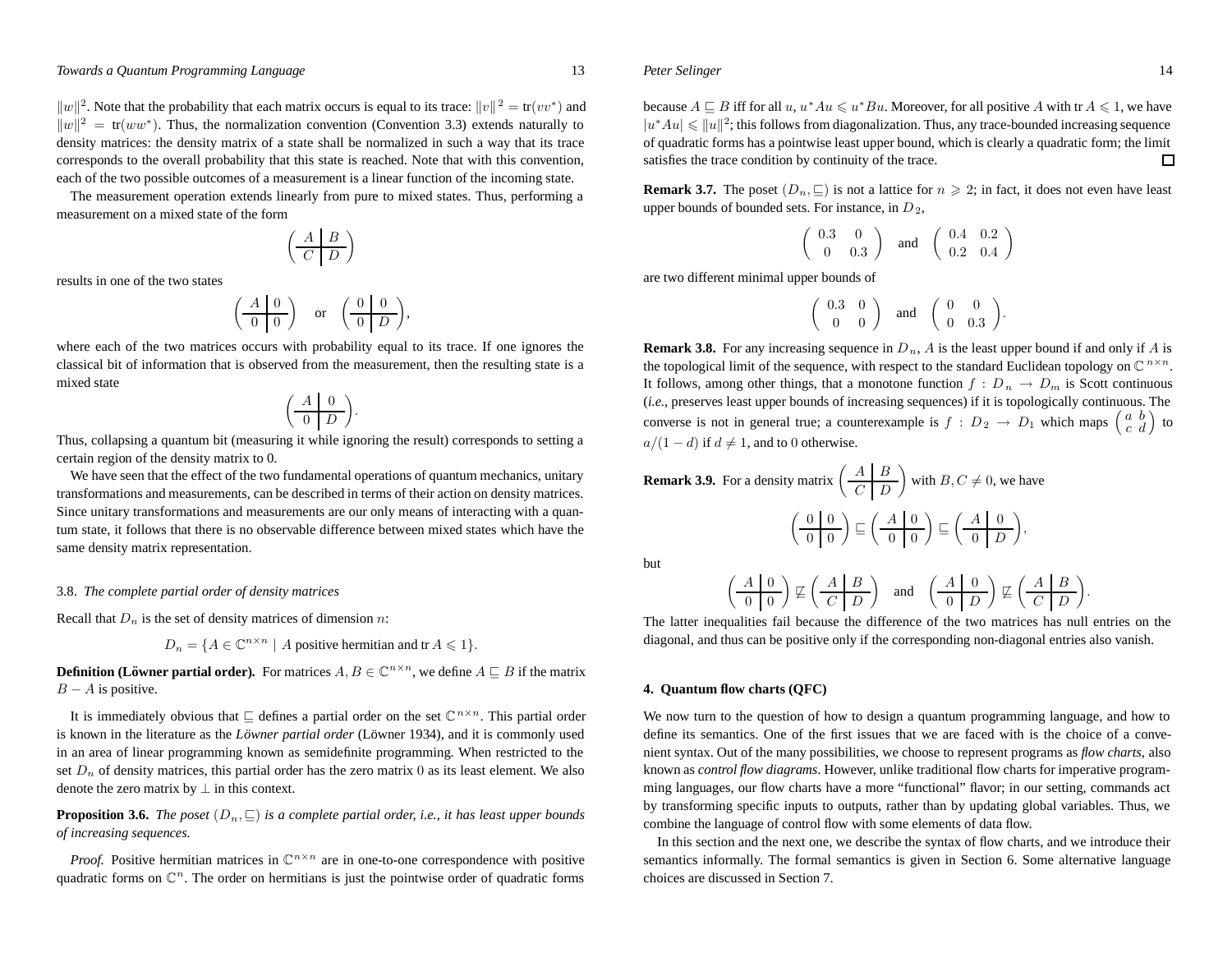



#### 4.1. *Classical flow charts*

The concep<sup>t</sup> of <sup>a</sup> flow chart in "functional style" is best illustrated by giving some examples. It is instructive to consider the classical (*i.e.*, not quantum) case first. Consider the simple flow chartshown in Figure 1.

Unless otherwise indicated by arrows, the flow of control is from top to bottom. Each edge is labeled with <sup>a</sup> typing judgment, *i.e.*, by <sup>a</sup> list of typed variables. These are the variables which are available at that given point in the program. For simplicity, we consider only <sup>a</sup> single data type for now: the type **bit** of <sup>a</sup> classical bit (also known as the type of booleans). In the example in Figure 1, no variables are created or disposed of, so each edge is labeled with the same typingjudgment b, <sup>c</sup> : **bit**.

This program fragment inputs <sup>a</sup> pair of bits, performs <sup>a</sup> conditional branch and some updates, and then outputs the pair  $(b, c)$ . The semantics of this program can be described as a map from its inputs to its outputs. Specifically, the map computed by this program is:

| oo | $\mapsto$ | ററ |
|----|-----------|----|
| 01 | $\mapsto$ | 01 |
| 10 | $\mapsto$ | oo |
| 11 | $\mapsto$ | 10 |
|    |           |    |

The *state* of the program, between instructions, is given by a pair  $(e, \rho)$ , where e is an edge of the flow chart (thought of as the *program counter*), and  $\rho$  is an assignment of values to the variables with which  $e$  is labeled.

An important observation is that the two components of the state, instruction pointer and value assignment, are fundamentally of the same nature. Thus, the instruction pointer could be thoughtof as <sup>a</sup> variable (and indeed, in most hardware implementations, it is represented by <sup>a</sup> machine register). Conversely, the content of <sup>a</sup> boolean variable can be thought of as encoding <sup>a</sup> choicebetween two alternative control paths. For example, an edge labeled with a boolean variable b





Fig. 2. Classical flow chart from Figure 1, with boolean variables expanded

can be equivalently replaced by two parallel (unlabeled) edges, corresponding to the states  $b = 0$ and  $b = 1$ , respectively. Similarly, an edge labeled with two boolean variables can be replaced by four parallel edges, corresponding to the four possible states <sup>00</sup>, <sup>01</sup>, <sup>10</sup>, and <sup>11</sup>, and so on. In this way, each classical flow chart can be transformed into an equivalent (though much larger)flow chart that uses no variables. After such <sup>a</sup> transformation, each conditional branch has <sup>a</sup> predetermined outcome, and each assignment corresponds to <sup>a</sup> jump to the appropriate parallelcomponent. To illustrate this point, the expansion of the flow chart from Figure 1 is explicitly shown in Figure 2. Here, the four entrance points of the expanded program correspond to the four possible pairs of boolean inputs of the original program, and the four exit points correspondto the four potential pairs of boolean outputs.

It is this connection between control and classical state, namely, the fact that <sup>a</sup> control edge labeled with <sup>a</sup> tuple of classical variables can be replaced by <sup>a</sup> number of parallel control edges, which we mean when we say "control is classical". We will see later that a similar observation does not apply to quantum data; quantum data is of <sup>a</sup> fundamentally different nature.

## 4.2. *Probabilistic view of classical flow charts*

Consider again the flow chart from Figure 2. We will describe an alternative view of its semantics. This time, imagine that one of the four possible entrance points 00, 01, 10, or 11 is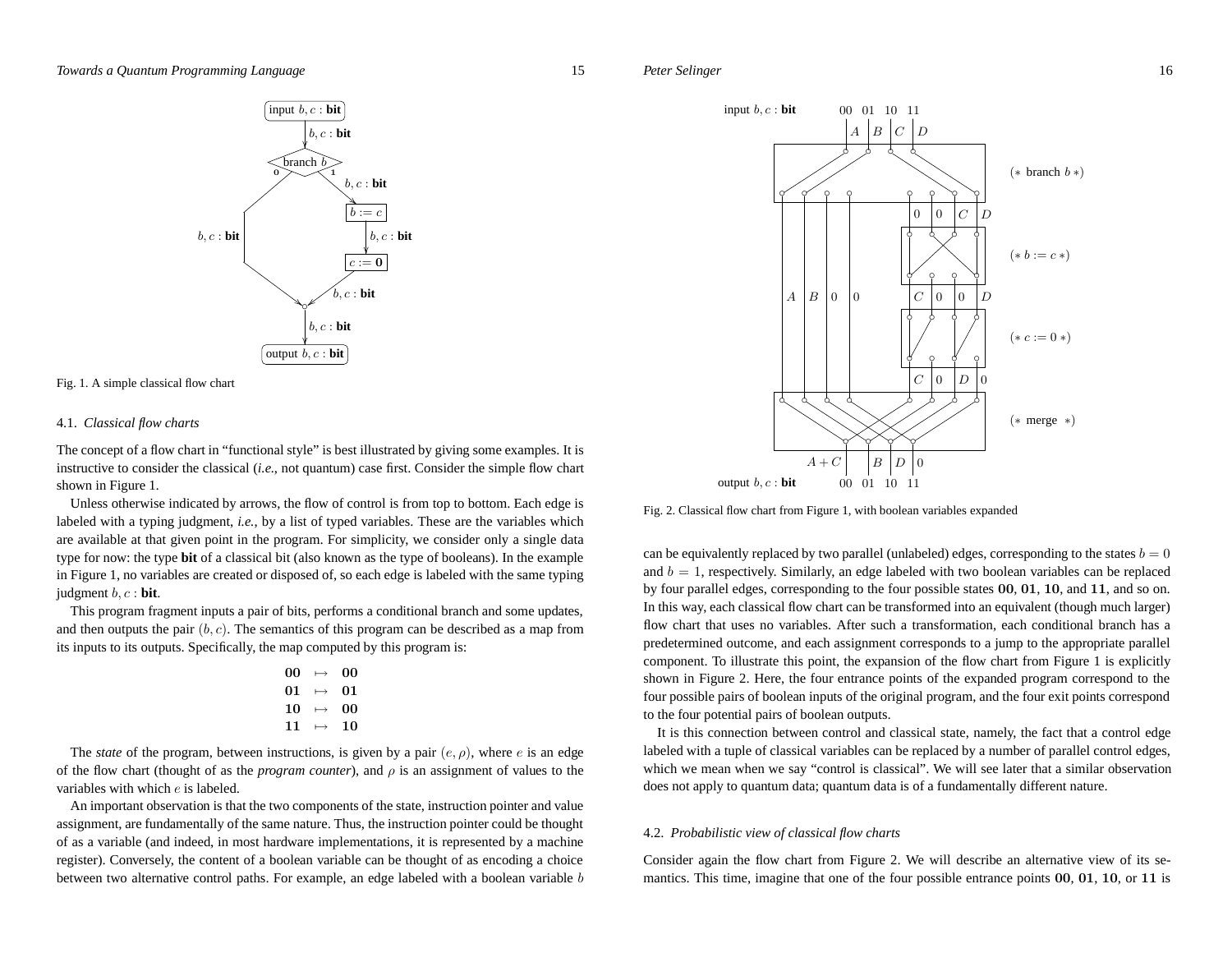selected randomly, with respective probabilities  $A$ ,  $B$ ,  $C$ , and  $D$ . Then we can annotate, in a top-down fashion, each edge of the flow chart with the probability that this edge will be reached. In particular, any edge that is unreachable will be annotated with "0". The resulting annotation is shown in Figure 2. We find that the probabilities of the final outcomes <sup>00</sup>, <sup>01</sup>, <sup>10</sup>, and <sup>11</sup>are  $A + C$ ,  $B$ ,  $D$ , and 0, respectively. In this way, each program gives rise to a function from tuples of input probabilities to tuples of output probabilities. In our example, this function is $F(A, B, C, D) = (A + C, B, D, 0).$ 

Note that our original reading of <sup>a</sup> flow chart, as <sup>a</sup> function from inputs to outputs, is completely subsumed by this probabilistic view. For instance, the fact that the input 11 is mappe<sup>d</sup> to **10** is easily recovered from the fact that  $F(0, 0, 0, 1) = (0, 0, 1, 0)$ .

In practice, it is usually preferable to think of <sup>a</sup> small number of variables rather than of <sup>a</sup> large number of control paths. Therefore, we will of course continue to draw flow charts in the style of Figure 1, and not in that of Figure 2. However, the preceding discussion of probabilitiesstill applies, with one modification: each edge that is labeled with  $n$  boolean variables should be annotated by a tuple of  $2^n$  probabilities, and not just a single probability.

## 4.3. *Summary of classical flow chart components*

The basic operations for boolean flow charts are summarized in Figure 3. Here, Γ denotes an arbitrary typing context, and A and B denote tuples of probabilities with sum at most 1. If A and B are tuples of equal length, we use the notation  $(A, B)$  to denote the concatenation of A and B.

We distinguish between the *label* of an edge and its *annotation*. <sup>A</sup> *label* is <sup>a</sup> typing context, and it is par<sup>t</sup> of the syntax of our flow chart language. An *annotation* is <sup>a</sup> tuple of probabilities, and it is part of the semantics. We use the equality symbol "=" to separate labels from annotations. Thus, Figure 3 defines both the syntax and the semantics of the language. Note that the statement of the rules makes use of the indexing convention of Section 3.2, because the order of the probabilities in each tuple is determined by the lexicographical ordering of the correspondingstates.

There are four rules in Figure 3 that have not been discussed so far: "new" allocates <sup>a</sup> new variable and initializes it to <sup>0</sup>, "discard" deallocates <sup>a</sup> variable, "initial" creates an unreachable control path (this was used *e.g.* in Figure 2), and "permute" is <sup>a</sup> dummy operation which allows us to rearrange the variables in the current typing context. Note that the statement of the "permute"rule uses the operation  $2^{\phi}$  on permutations which was defined in Section 3.2.

It is interesting to note that, although we have not imposed <sup>a</sup> block structure on the uses of"new" and "discard", the typing rules nevertheless ensure that every allocated variable is eventually deallocated, unless it appears in the output. Also note that the "initial" node is essentially <sup>a</sup>0-ary version of "merge".

Naturally, we will allow various kinds of syntactic sugar in writing flow charts that are notdirectly covered by the rules in Figure 3. For instance, an assignment of the form  $b := c$  can be regarded as an abbreviation for the following conditional assignment:

*Peter Selinger*

$$
\mathbf{e}^{\mathbf{h}\mathbf{i}t}
$$



**Discard bit:**

**Branching:**







$$
b, c : \text{bit}, \Gamma = (A, B, C, D)
$$
  
\n
$$
b, c : \text{bit}, \Gamma = (A, 0, C, 0)
$$
  
\n
$$
b := 0
$$
  
\n
$$
b, c : \text{bit}, \Gamma = (0, B, 0, D)
$$
  
\n
$$
b := 1
$$
  
\n
$$
b, c : \text{bit}, \Gamma = (0, 0, 0, B + D)
$$
  
\n
$$
b, c : \text{bit}, \Gamma = (0, 0, 0, B + D)
$$
  
\n
$$
b, c : \text{bit}, \Gamma = (A + C, 0, 0, B + D)
$$
  
\n
$$
b, c : \text{bit}, \Gamma = (A + C, 0, 0, B + D)
$$

#### 4.4. *Quantum flow charts*

Quantum flow charts are similar to classical flow charts, excep<sup>t</sup> that we add <sup>a</sup> new type **qbit** of quantum bits, and two new operations: unitary transformations and measurements. A unitarytransformation operates on one or more quantum bits; we write  $q \ast = S$  for the operation of applying a unary quantum gate S to the quantum bit  $q$ . Note that this operation updates  $q$ ; the

 $e$  17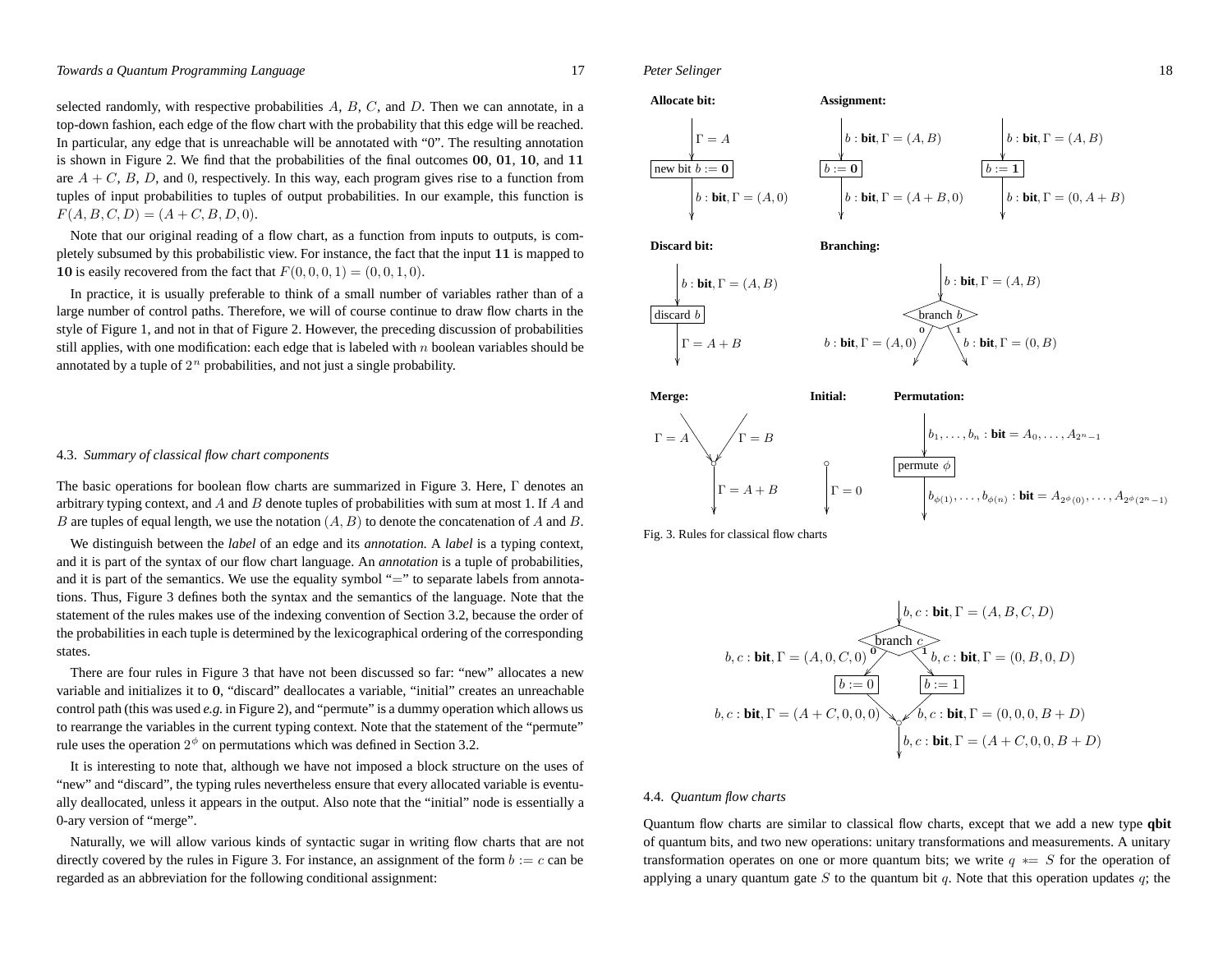

Fig. 4. A simple quantum flow chart

notation is analogous to the notation  $b := 1$  for classical assignment. For the application of a binary quantum gate S to a pair  $p, q$  of quantum bits, we use the notation  $p, q \rightleftharpoons S$ , and so forth for gates of higher arity. Sometimes we also use special notations such as  $q \oplus 1$  for  $q \leftarrow N$ , and  $q \oplus = p$  for  $p, q \cong N_c$ , where N and  $N_c$  are the not- and controlled not-gate, respectively. The second new operation, the measurement, is <sup>a</sup> branching statement since it can have twopossible outcomes.

Note that we give the name **qbit** to the type of qubits, thus dropping the letter "u". We do this for the sake of brevity. Note that there is <sup>a</sup> long tradition in computer science of such abbreviations; for instance, many programming languages use **bool** for the type of booleans, thus dropping the final "e" from George Boole's name.

As a first example, consider the simple flow chart shown in Figure  $4(a)$ . This program fragment inputs two quantum bits  $p$  and  $q$ , measures  $p$ , and then performs one of two possible unitary transformations depending on the outcome of the measurement. The output is the modified pairp, q.

The behavior of <sup>a</sup> quantum flow chart can be described as <sup>a</sup> function from inputs to outputs. For instance, in the flow chart of Figure 4(a), the input  $|00\rangle$  leads to the output  $|01\rangle$ , and the input  $\frac{1}{\sqrt{2}} |00\rangle + \frac{1}{\sqrt{2}} |01\rangle$  leads to the output  $\frac{1}{\sqrt{2}} |00\rangle + \frac{1}{\sqrt{2}} |01\rangle$ . However, due to the probabilistic nature of measurement, the output is not always a pure state: for example, the input  $\frac{1}{\sqrt{2}} |0$ the mixed state  $\frac{1}{2} \{ |00\rangle \} + \frac{1}{2} \{ |01\rangle \}.$ 

 As the example shows, the output of <sup>a</sup> quantum flow chart is in general <sup>a</sup> mixed state. We may take the input to be <sup>a</sup> mixed state as well. Thus, the semantics of <sup>a</sup> quantum flow chart is given as<sup>a</sup> function from mixed states to mixed states. To calculate this function, let us use density matrix *Peter Selinger*

notation, and let us assume that the input to the program is some mixed state

$$
M = \left(\begin{array}{c|c} A & B \\ \hline C & D \end{array}\right),
$$

where each of  $A, B, C, D$  is a  $2 \times 2$ -matrix. Recall that the indexing convention of Section 3.2 prescribes that the rows and columns of  $M$  are indexed by the basic states  $00, 01, 10$ , and 11 in this prepartive order We gap pow decorate the flow chart in top down feeling by eppetiting in this respective order. We can now decorate the flow chart in top-down fashion, by annotating each edge with the mixed state that the program is in when it reaches that edge. The resulting annotation is shown in Figure 4(b). The semantics of the entire program fragment is thus givenby the following function of density matrices:

$$
F\left(\begin{array}{c|c}A & B \\ \hline C & D \end{array}\right) = \left(\begin{array}{c|c}NAN^* + D & 0 \\ \hline 0 & 0 \end{array}\right)
$$

 Note that we have followed our usual convention of normalizing all density matrices so thattheir trace equals the probability that the corresponding edge is reached. This convention has several nice properties: First and foremost, it ensures that the annotation of each edge is <sup>a</sup> linear function of the input. In particular, the merge operation (the joining of two control edges) amounts to <sup>a</sup> simple matrix addition. The normalization convention also implies that the traces of the matrices along any horizontal section of the flow chart add up to <sup>1</sup> (assuming that the trace of the input matrix is <sup>1</sup>).

Another interesting observation about the program in Figure 4 is that if the input is <sup>a</sup> pure state, then the states along each of the two branches of the measurement continue to be pure. Unitary transformations also preserve pure states. It is finally the merge operation, denoted by <sup>a</sup>small circle "o", which combines two pure states into an impure state. Thus, the source of impure states in <sup>a</sup> quantum system is not the measurement operation (as one might have thought), butrather the merge operation, *i.e.*, the erasure of classical information.

### 4.5. *Summary of quantum flow chart operations*

The operations for basic quantum flow charts are summarized in Figure 5. As before, we distinguish between the *label* of an edge and its *annotation*. The label is <sup>a</sup> typing context Γ, and it is par<sup>t</sup> of the syntax of the language. The annotation is <sup>a</sup> density matrix, and it is par<sup>t</sup> of the semantics. Quantum bits can be allocated and discarded; here it is understood that allocating <sup>a</sup> quantum bit means to reques<sup>t</sup> an unused quantum bit from the operating system. Such newlyallocated quantum bits are assumed to be initialized to  $|0\rangle$ . Unitary transformations and measurement were discussed in the previous section, and "merge", "initial", and "permute" are as forclassical flow charts. The permutation rule again uses the notation  $2^{\phi}$  from Section 3.2.

#### 4.6. *Detour on implementation issues*

We briefly interrupt our description of quantum flow charts to contemplate some possible implementation issues. It is understood that no actual quantum hardware currently exists; thus any discussion of implementations is necessarily speculative. But as outlined in the introduction, itis useful to keep in mind <sup>a</sup> hypothetical hardware device on which the language can be implemented. Following Knill (1996), we imagine that practical quantum computing will take place on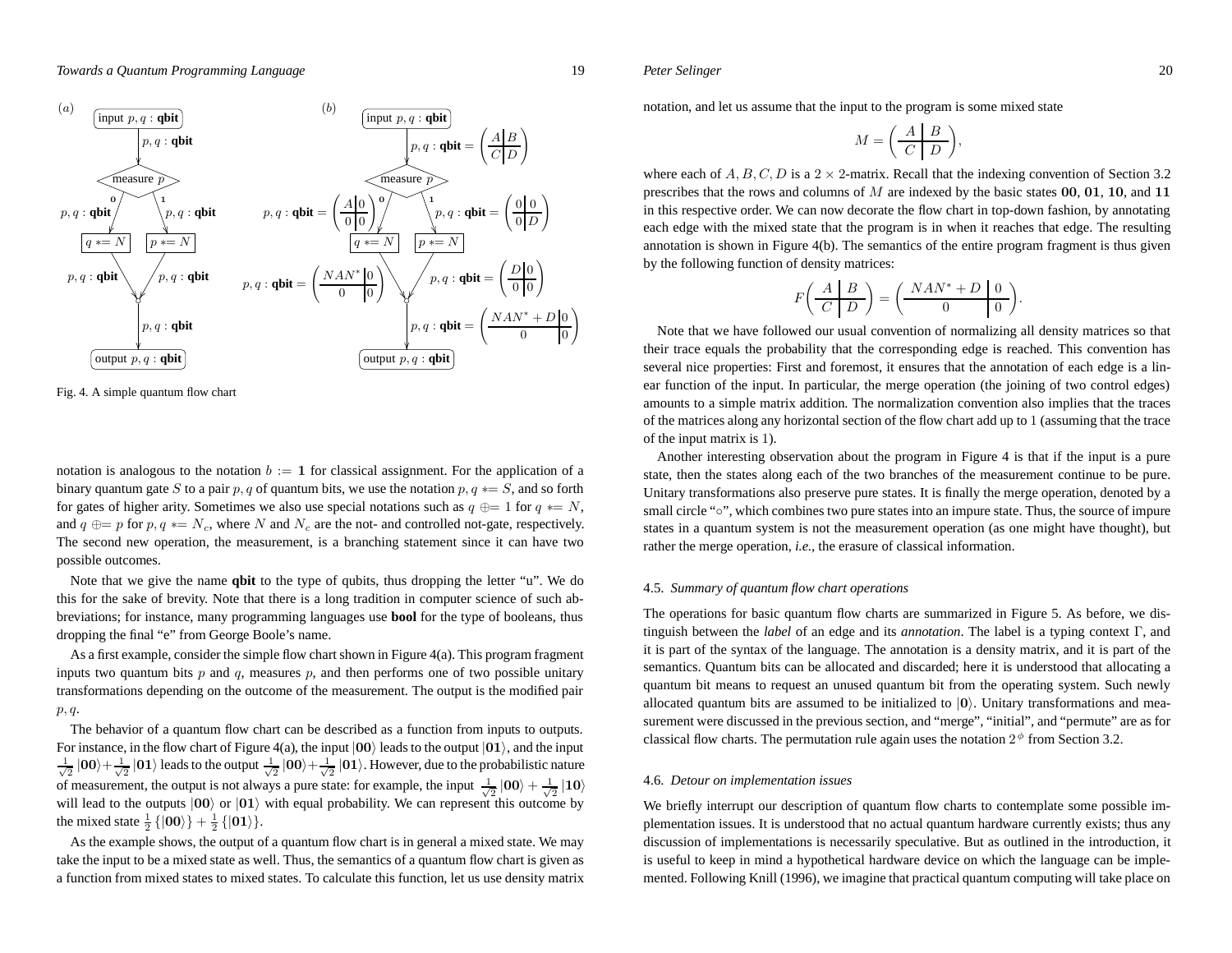**Allocate qubit:**

## **Unitary transformation:**



**Discard qubit:**

**Measurement:**



 $e q$ 0 $q:$  **qbit**,  $\Gamma$  =  $\Big($ A $\frac{A}{\cdot}$  0 0 $0<sub>0</sub>$ ) 1 $q:$  **qbit**,  $\Gamma$  =  $\Big($ 

measure

 $q:$  **qbit**,  $\Gamma =$ 

 $\left(\right)$ ABCD)<br>)

> $\begin{bmatrix} 0 \\ 0 \end{bmatrix}$  $0 \mid D$ )



Fig. 5. Rules for quantum flow charts

<sup>a</sup> QRAM machine, which consists of <sup>a</sup> general-purpose classical computer controlling <sup>a</sup> specialquantum hardware device which provides <sup>a</sup> bank of individually addressable quantum bits. The classical computer determines the sequence of elementary quantum operations (built-in unitarygates and measurements) to be performed by the quantum device.

To make the quantum device available to user programs, we further imagine that the operating system provides <sup>a</sup> number of services. One of these services is access control. The operating system keeps <sup>a</sup> list of quantum bits that are currently in use by each process. When <sup>a</sup> process requests <sup>a</sup> new qubit, the operating system finds <sup>a</sup> qubit that is not currently in use, marks thatqubit as being in use by the process, initializes the contents to  $|0\rangle$ , and returns the address of the newly allocated qubit. The process can then manipulate the qubit, for instance via operating system calls which take the qubit's address as <sup>a</sup> parameter. The operating system ensures thatprocesses cannot access qubits that are not currently allocated to them – this is very similar to classical memory management. Finally, when <sup>a</sup> process is finished using <sup>a</sup> certain qubit, it may deallocate it via another operating system call; the operating system will then reset the qubit to $|0\rangle$ , and mark it as unused.

In practice, there are many ways of making this scheme more efficient, for instance by dividingthe available qubits into regions, and allocating and deallocating them in blocks, rather than indi-

### *Peter Selinger*

vidually. However, for the purpose of this theoretical discussion, we are not too concerned with such implementation details. What is important is the interface presented to user programs by the operating system. In particular, the above discussion is intended to clarify the operations of "allocating" and "discarding" qubits; clearly, these concepts do not refer to physical acts of creation and destruction of qubits, but rather to access control functions performed by the operatingsystem.

We have mentioned several instances in which the operating system resets or initializes <sup>a</sup> qubit to <sup>0</sup>. This is indeed possible, and can be implemented by first measuring the qubit, and then performing <sup>a</sup> conditional "not" operation dependent on the outcome of the measurement. The following program fragment illustrates how an arbitrary qubit  $q$  can be reset to  $\mathbf{0}$ :



#### 4.7. *Combining classical data with quantum data*

We observed in Section 4.1 that classical data can be equivalently viewed in terms of controlpaths. Since our quantum flow charts from Section 4.4 already combine quantum data with control paths, there is nothing particularly surprising in the way we are going to combine classicaldata with quantum data. The combined language has two data types, **bit** and **qbit**. Typing contexts are defined as before. For the semantics, observe that an edge which is labeled with  $n$ bits and m qubits can be equivalently replaced by  $2^n$  edges which are labeled with m qubits only. Thus, a *state* for a typing context  $\Gamma$  containing *n* bits and *m* qubits is given by a 2<sup>*n*</sup>-tuple  $(A_0, \ldots, A_{2^n-1})$  of density matrices, each of dimension  $2^m \times 2^m$ . We extend the notions of trace, adjoints, and matrix multiplication to tuples of matrices as follows:

$$
\begin{array}{rcl}\n\text{tr}(A_0,\ldots,A_{2n-1}) & := & \sum_i \text{tr}\, A_i, \\
(A_0,\ldots,A_{2n-1})^* & := & (A_0^*,\ldots,A_{2n-1}^*), \\
S(A_0,\ldots,A_{2n-1})S^* & := & (SA_0S^*,\ldots,SA_{2n-1}S^*).\n\end{array}
$$

We often denote tuples by letters such as  $A, B, C$ , and as before, we use the notation  $(A, B)$ for concatenation of tuples, if A and B have the same number of components. If  $A, B, C, D$  are tuples of matrices of identical dimensions, then we write

$$
\left(\begin{array}{c|c} A & B \\ \hline C & D \end{array}\right)
$$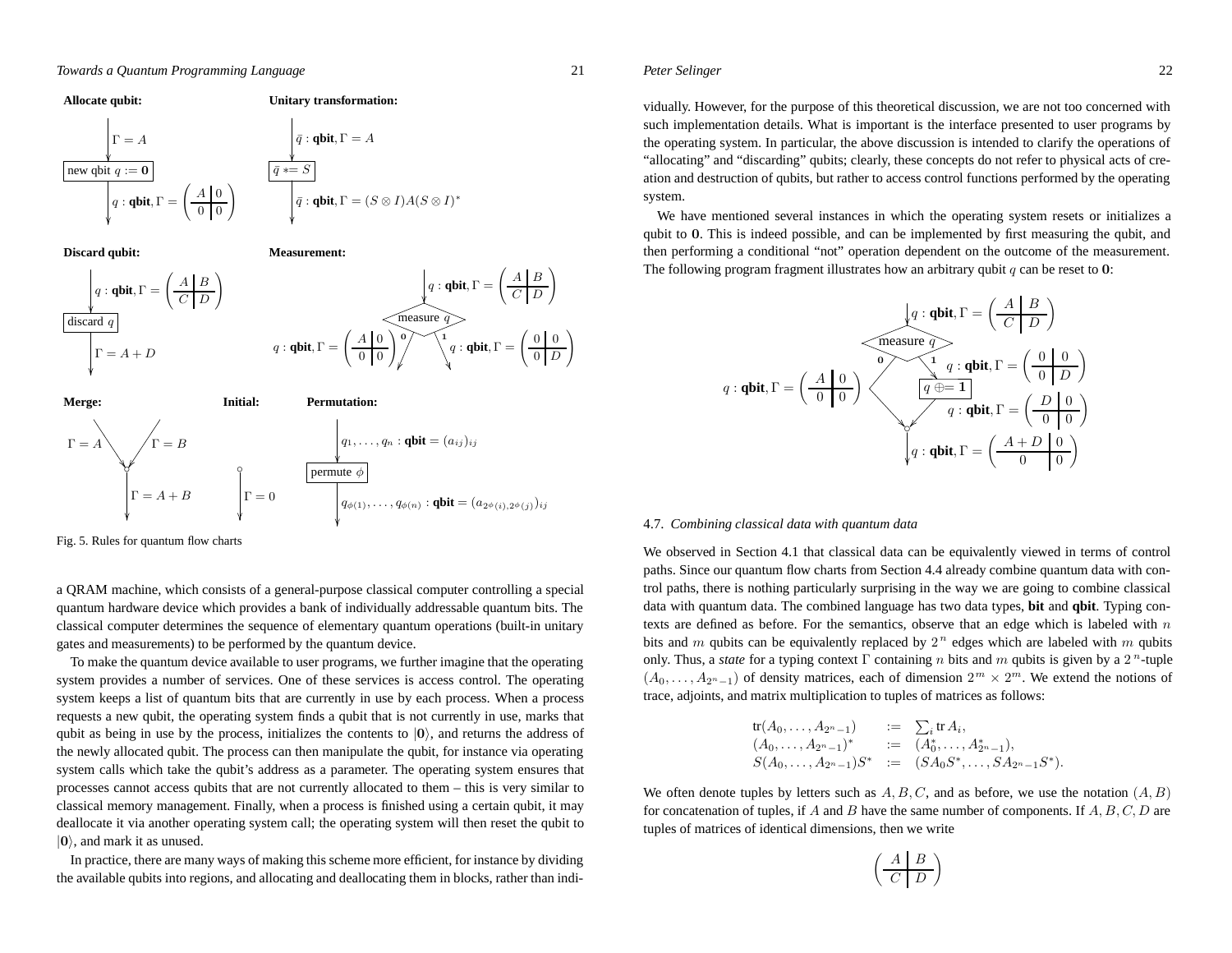to denote the tuple whose *i*th component is  $\left(\begin{array}{c|c} A_i & B_i \\ \hline C_i & D_i \end{array}\right)$  $\left(\frac{A_i}{C_i} \middle| \begin{array}{c} B_i \\ D_i \end{array}\right)$ , where  $A_i$  is the *i*th component of  $A$ etc. In this way, we use componentwise notation both along the "tuple dimension" and along the

"matrix dimension".

Flow charts are acyclic graphs whose edges are labeled with typing contexts, and whose nodes are of the types shown in Figures 3 and 5. A flow chart may have any number of global incoming(input) and outgoing (output) edges.

An *annotation* of <sup>a</sup> flow chart is an assignment of <sup>a</sup> matrix tuple to each edge, consistent with the rules of Figures 3 and 5. Here it is now understood that  $A, B, C, D$  denote matrix tuples of the correct dimensions determined by the corresponding typing context. For reasons that will be explained in Section 5.3, we allow flow charts to be annotated with arbitrary matrices, and notjust density matrices.

The annotation of <sup>a</sup> flow chart is uniquely determined by the annotation of its input edges, and can be calculated in <sup>a</sup> top-down fashion. The semantics of <sup>a</sup> flow chart is given by the function which maps each annotation of the input edges to the resulting annotation of the output edges. By inspecting the rules in Figures 3 and 5, we observe that this function is necessarily linear. Moreover, it takes adjoints to adjoints, and thus it preserves hermitian matrix tuples. Moreover, this function preserves positivity, and it preserves trace, in the sense that the sum of the traces of the inputs is equal to the sum of the traces of the outputs. Intuitively, the last property reflects the fact that the probability of entering <sup>a</sup> program fragment is equal to the probability of leaving it. When we introduce loops into the flow chart language in Section 5, we will see that the trace preservation property no longer holds: in the presence of loops, some programs have <sup>a</sup> non-zero probability of non-termination. For such programs, the trace of the outputs will in general be lessthan the trace of the inputs.

**Remark.** By working with tuples of matrices, we separate the classical data ("tuple dimension") from the quantum data ("matrix dimension"). Formally, it is possible to suppress this distinction by identifying a tuple of matrices  $(A_0, \ldots, A_{k-1})$  with the single block matrix which has  $A_0, \ldots, A_{k-1}$  along the diagonal, and 0 everywhere else. This notation would leave all our operations well-defined, but would incur the additional overhead of having to state explicitly which matrix entries are assumed to be 0. This is analogous to the situation in functional analysis, where an algebra of functions may be represented as an algebra of commuting diagonal operators. However, we do not currently find <sup>a</sup> conceptual or formal advantage in working with block matrices, and thus we stick to the "tuples of matrices" formulation.

#### 4.8. *Static typing and the no-cloning property*

By the well-known *no-cloning property*, it is not possible to duplicate <sup>a</sup> quantum bit, *i.e.*, there is no physically meaningful operation which maps  $\alpha |0\rangle + \beta |1\rangle$  to  $(\alpha |0\rangle + \beta |1\rangle) \otimes (\alpha |0\rangle + \beta |1\rangle)$ . Semantically, this is immediately clear, as this operation is not linear in  $\alpha$  and  $\beta$ , and thus can never be the denotation of any quantum flow chart. One interesting feature of our formulation of quantum flow charts is that cloning is prohibited by the *syntax*, which means that compliance with the no-cloning property can be checked statically when the program is *written*, rather thanwhen it is *run*. This is an improvement over other formalisms (Knill 1996; Ömer 1998; Sanders and Zuliani 2000; Bettelli, Calarco, and Serafini 2001), where cloning is syntactically allowed

## *Peter Selinger*

(via duplication of <sup>a</sup> reference to <sup>a</sup> qubit), but can lead to errors at run-time (for instance when <sup>a</sup>unitary operation is applied to multiple copies of the same qubit).

Formally, our system has the property that within any given typing context, syntactically distinct variables refer to distinct objects at run-time. In particular, in the rule for unitary transformations in Figure 5,  $\bar{q}$  stands for a list of *distinct* variables. This takes care of the requirement that "multi-qubit operations need distinct physical locations", in the words of Bettelli *et al.* (2001, footnote 9). As <sup>a</sup> consequence, <sup>a</sup> well-typed program in our language can never produce <sup>a</sup> runtime error. This property remains true in the presence of loops and recursion, which will be introduced in Section 5, and in the presence of structured types, which will be introduced inSection 7.3.

## 4.9. *Examples*

We give some examples of flow charts that can be built from the basic components.

**Example 4.1.** The first example shows how a probabilistic fair coin toss can be implemented, *i.e.*, <sup>a</sup> branching statement which selects one of two possible outcomes with equal probability.



Here,  $H$  is the Hadamard matrix introduced in Section 3.3. Coin tosses with probabilities other than  $\frac{1}{2}$  can be implemented by replacing H with some other appropriate unitary matrix.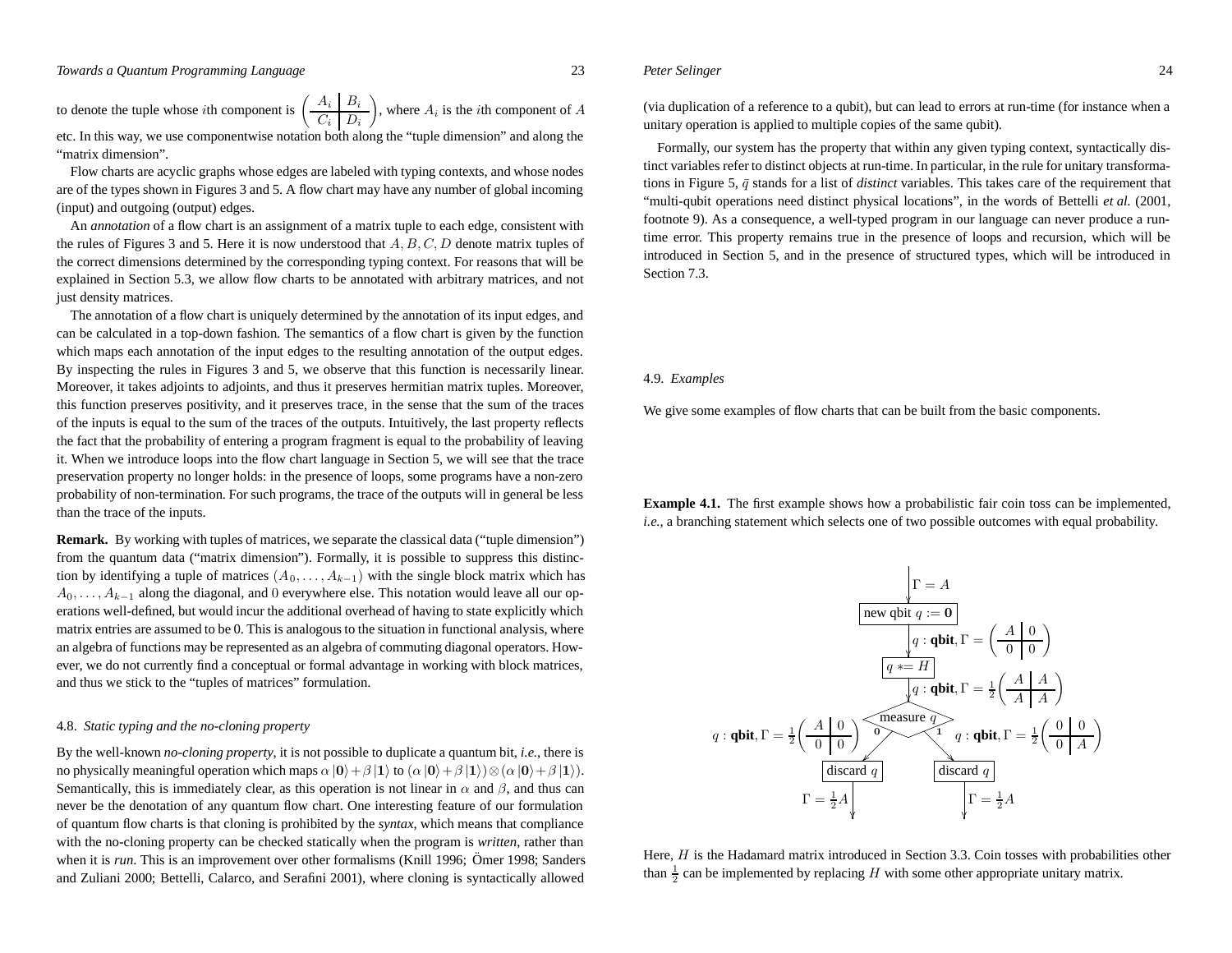**Example 4.2.** The next example shows the correctness of <sup>a</sup> program transformation: <sup>a</sup> measurement followed by deallocation is equivalent to <sup>a</sup> simple deallocation.



The correctness of this program transformation is of course due to the fact that the "discard"operation already has an implicit measurement built into it.

**Example 4.3.** This example shows how to define a "rename" operation for renaming a variable of type **qbit**. The <sup>g</sup>iven implementation is not very efficient, because it involves the application of <sup>a</sup> quantum gate. In practice, <sup>a</sup> compiler might be able to implement such renamings by <sup>a</sup> pointeroperation with minimal runtime cost.



Of course, variables of type **bit** can be similarly renamed. We will from now on use the rename operation as if it were par<sup>t</sup> of the language.

**Example 4.4.** This example formalizes a point that was made in Section 4.1: a control edge labeled with <sup>a</sup> classical bit is equivalent to two parallel control edges. In other words, the followingtwo constructions are mutually inverse:



**Example 4.5.** This example shows that if a program fragment  $X$  has an outgoing edge which is reached with probability <sup>0</sup>, then this edge can be eliminated. Here we have used an obvious abbreviation for multiple "discard" and "new" nodes.



**Example 4.6.** The next example shows something more interesting: it is possible to collapse a quantum bit  $q$  by means of a coin toss, without actually measuring  $q$ . The coin toss can be implemented as in Example 4.1. Let  $\Gamma = q : \textbf{qbit}, \Gamma'$ .



This example shows that it is possible for two programs to have the same observable behavior, despite the fact that their physical behavior is obviously different. In particular, the correctness of the left program depends critically on the fact that the outcome of the coin toss is "forgotten"when the two control paths are merged.

To understand this example, it is helpful to consider what each of these programs would dowhen run in the pure state  $uu^*$ , where  $u=\frac{3}{5}|0\rangle +\frac{4}{5}|1\rangle$ . In this case,  $A=\frac{9}{25}$ ,  $B=C=\frac{12}{25}$ , and  $D=\frac{16}{25}$ . The left program will leave the state unchanged with probability 1/2, and perform a phase change with probability  $1/2$ . Thus, it ends up in the mixed state  $\frac{1}{2} \left\{ \frac{3}{5} |0\rangle + \frac{4}{5} |1\rangle \right\}$ a phase change with probability 1/2. Thus, it ends up in the mixed state  $\frac{1}{2} \left\{ \frac{3}{5} |0\rangle + \frac{4}{5} |1\rangle \right\}$ . The right program simply measures the qubit, leading to the mixed state  $\frac{9}{25} \{|0\rangle\} + \frac{16}{25} \{|1\rangle\}$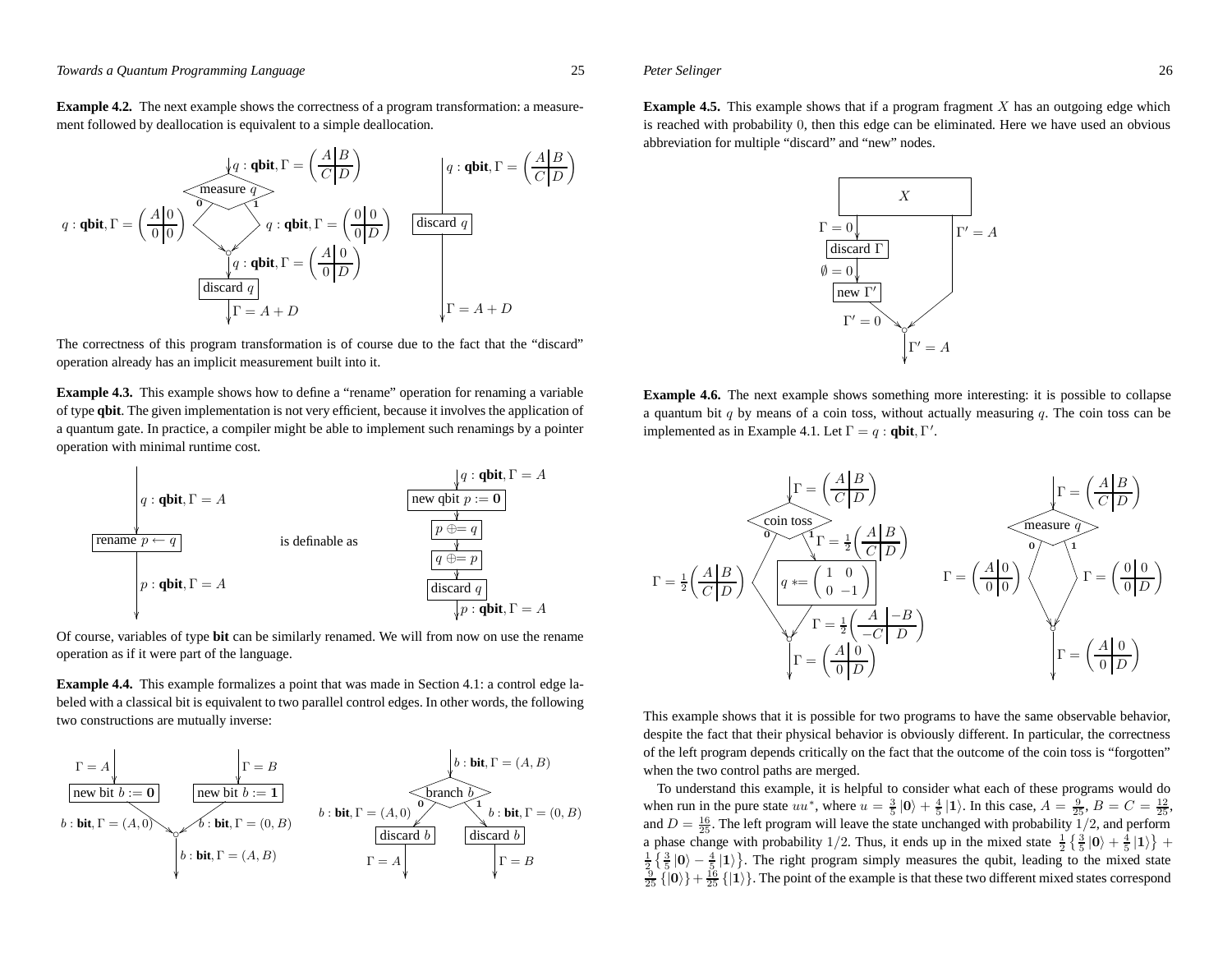$\epsilon$  27

to the same density matrix, and thus they are indistinguishable:

$$
\frac{1}{2} \begin{pmatrix} \frac{9}{25} & \frac{12}{25} \\ \frac{12}{25} & \frac{16}{25} \end{pmatrix} + \frac{1}{2} \begin{pmatrix} \frac{9}{25} & \frac{-12}{25} \\ \frac{-12}{25} & \frac{16}{25} \end{pmatrix} = \begin{pmatrix} \frac{9}{25} & 0 \\ 0 & \frac{16}{25} \end{pmatrix}, \quad \frac{9}{25} \begin{pmatrix} 1 & 0 \\ 0 & 0 \end{pmatrix} + \frac{16}{25} \begin{pmatrix} 0 & 0 \\ 0 & 1 \end{pmatrix} = \begin{pmatrix} \frac{9}{25} & 0 \\ 0 & \frac{16}{25} \end{pmatrix}
$$

Note that, if the outcome of the coin toss is known to some outside observer (*e.g.*, to someone who has been eavesdropping), then it is possible, for this outside observer, to restore the initial state of the left program from its final state, simply by undoing the conditional unitary operation. On the other hand, the initial state of the right program is irretrievably lost after the measurement. This apparen<sup>t</sup> paradox is due to the fact, as discussed in Section 3.5, that <sup>a</sup> mixed state is <sup>a</sup> description of our *knowledge* of <sup>a</sup> <sup>p</sup>hysical state, rather than of <sup>a</sup> <sup>p</sup>hysical state itself. The two program fragments are equivalent in the sense that they will behave in the same way as par<sup>t</sup> of any larger program, not in the sense that they cannot be distinguished by an outside observer with privileged knowledge. It is precisely for this reason that the theory of *quantum communication*, *i.e.*, of quantum programs which interactive input and output, is much more complicated than thetheory of closed-world programs considered in this paper.

**Example 4.7.** This example shows that the discarding of a quantum bit can always be postponed. Thus, the following two flow charts are equivalent, provided that  $X$  is a flow chart not containing q:



This can be easily shown by induction on flow charts. Note that this observation implies thatthere is effectively no difference between "discarding" <sup>a</sup> quantum bit and simply "forgetting" the quantum bit (by dropping any reference to it). In particular, it is not observable whether <sup>a</sup> "forgotten" quantum bit has been collapsed or not. This is true even if the quantum bit was entangled with other data in the computation — but only as long as no information about the collapsed quantum bit is leaked back to the program, not even via <sup>a</sup> third party such as the operating system. Because of the possibility of such unintended leaks, the discard operation should in practice always be implemented via an explicit collapse of the kind discussed at theend of Section 4.6.

*Peter Selinger*

## **5. Loops, procedures, and recursion**

5.1. *Loops*

A loop in <sup>a</sup> flow chart is constructed as in the following illustration:



Here X stands for an arbitrary flow chart fragment with  $n + 1$  incoming and  $m + 1$  outgoing edges. After adding the loop, there are *n* incoming and *m* outgoing edges left. The semantics of loops is initially defined by "infinite unwinding". The above loop is unwound as follows:



Here, we have simplified the typesetting by representing potential multiple parallel controledges by a single line. Thus,  $A = (A_1, \ldots, A_n)$  denotes a tuple of input matrices. We can decorate the unwound diagram with states in the usual top-down fashion. Specifically, supposethat the semantics of X is given by the linear function  $F(A_1, \ldots, A_n, B) = (C_1, \ldots, C_m, D)$ . We can split this function into four components  $F_{11}$ ,  $F_{12}$ ,  $F_{21}$ , and  $F_{22}$  such that  $F(A, 0) =$  $(F_{11}(A), F_{21}(A))$  and  $F(0, B) = (F_{12}(B), F_{22}(B))$ . Then we can label the states of the unwound loop diagram as shown in the illustration above. We find that the state at the edge (ortuple of edges) labeled (∗∗) is <sup>g</sup>iven by the infinite sum

$$
G(A) = F_{11}(A) + \sum_{i=0}^{\infty} F_{12}(F_{22}^i(F_{21}(A))).
$$
 (1)

This formula is similar to the execution formula of Girard's Geometry of Interaction (Girard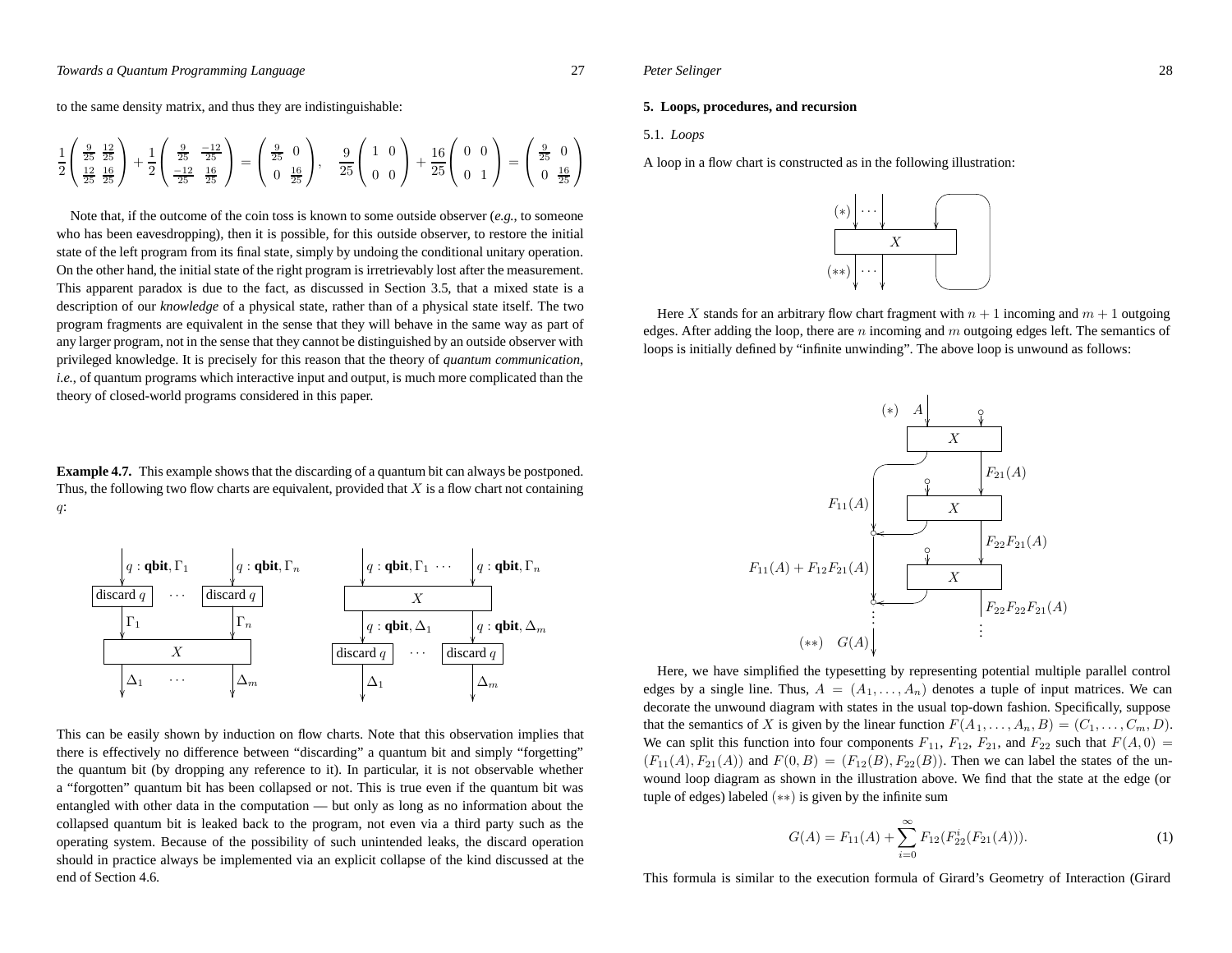

*Peter Selinger*



Fig. 6. A procedure and <sup>a</sup> procedure call

1989). We will see in Section 6 that this sum indeed always converges. Furthermore, if A is positive, then so is  $G(A)$ , and tr  $G(A) \leq \text{tr } A$ .

An interesting point is that the inequality of traces may be strict, *i.e.*, it is possible thattr  $G(A) <$  tr A. This can happen if there is a non-zero probability that the loop may not terminate. In this case, the probability that the program reaches state (∗∗) is strictly less than the probability that it reaches state (∗).

Note that the formula (1) allows us to calculate the semantics of the loop directly from thesemantics of  $X$ , without the need to unwind the loop explicitly. This is an example of a compositional semantics, which we will explore in more detail in Section 6.

## 5.2. *Procedures*

A *procedure* is a flow chart fragment with a name and a type. Consider for example the procedure *Proc1* defined in Figure 6(a). This procedure has one entrance and two possible exits. The input to the procedure is <sup>a</sup> pair of qubits. The output is <sup>a</sup> pair of qubits when exiting through the first exit, or <sup>a</sup> single qubit when exiting through the second exit. The type of the procedure capturesthis information, and it is

# $\text{Proof}: \textbf{qbit} \times \textbf{qbit} \rightarrow \textbf{qbit} \times \textbf{qbit}; \textbf{qbit}.$

Here, it is understood that " $\times$ " binds more tightly than ";". In general, the type of a procedure is of the form  $\bar{\Gamma} \to \bar{\Gamma}'$ , where  $\bar{\Gamma}, \bar{\Gamma}'$  are lists of products of basic types. Most procedures have a single artence and a single axit, but there is no general reason why this should be so; we allow single entrance and <sup>a</sup> single exit, but there is no general reason why this should be so; we allowprocedures with multiple entrances as well as multiple exits.

Figure 6(b) shows an example of <sup>a</sup> call to the procedure *Proc1* just defined. The example illustrates several points. The procedure call respects the type of the procedure, in the sense that ithas as many incoming and outgoing edges as the procedure, and the number and type of parameters matches that of the procedure. The actual parameters are named inside the procedure call

box. The order of the parameters is significant, and they are subject to one important restriction:the parameters corresponding to any one procedure entrance or exit must be *distinct*. Thus, we cannot for instance invoke *Proc1* with parameters (a, <sup>a</sup>).

We do not require that the names of the actual parameters match those of the formal parameters. For instance, in Figure 6, the actual parameters  $a, b$  correspond to the formal parameters  $p, q$  in the input of the procedure. We do not even require that the actual parameters must match theformal parameters consistently: for instance, the formal parameter  $q$  corresponds to the actual parameter b in the input, but to  $a$  in the second output. This is not important, as the compiler can implicitly insert renaming operations as in Example 4.3.

In general, <sup>a</sup> procedure may be called in <sup>a</sup> context which contains other variables besides those that are parameters to the procedure call. For instance, the procedure of Figure 6(a) can beinvoked in the presence of an additional typing context  $\Gamma$  as follows:



Here, the set  $\Gamma$  of unused variables must be identical for all inputs and outputs of the procedure call. Intuitively, the variables in  $\Gamma$  are "not changed" by the procedure call; however, in reality, the behavior is more subtle because some of the variables from <sup>Γ</sup> might be quantum entangled with the procedure parameters, and thus may be indirectly affected by the procedure call. However, we will see that the semantics of procedure calls is nevertheless compositional; *i.e.*, once the behavior of <sup>a</sup> procedure is known in the empty context, this uniquely determines the behavior inany other context.

#### 5.3. *Context extension*

Before we can fully describe the semantics of procedure calls, we first need to explore the concep<sup>t</sup> of *context extension*, by which we mean the addition of dummy variables to <sup>a</sup> flow chart. Recall that the semantics of a flow chart X is given by a linear function F from matrix tuples to matrix tuples, as discussed in Section 4.7. This situation is shown schematically in Figure 7(a). In general, X may have several incoming and outgoing control edges, but for simplicity we consider the case where there is only one of each.

Now suppose that we modify the flow chart X by picking a fresh boolean variable b and adding it to the context of all the edges of X. The result is a new flow chart  $X_b$ , which is schematically shown in Figure 7(b). We claim that the semantics of the modified flow chart  $X_b$ is given by  $G(A, B) = (F(A), F(B))$ . This is easily proved by induction on flow charts: all the basic components have this property, and the property is preserved under horizontal and vertical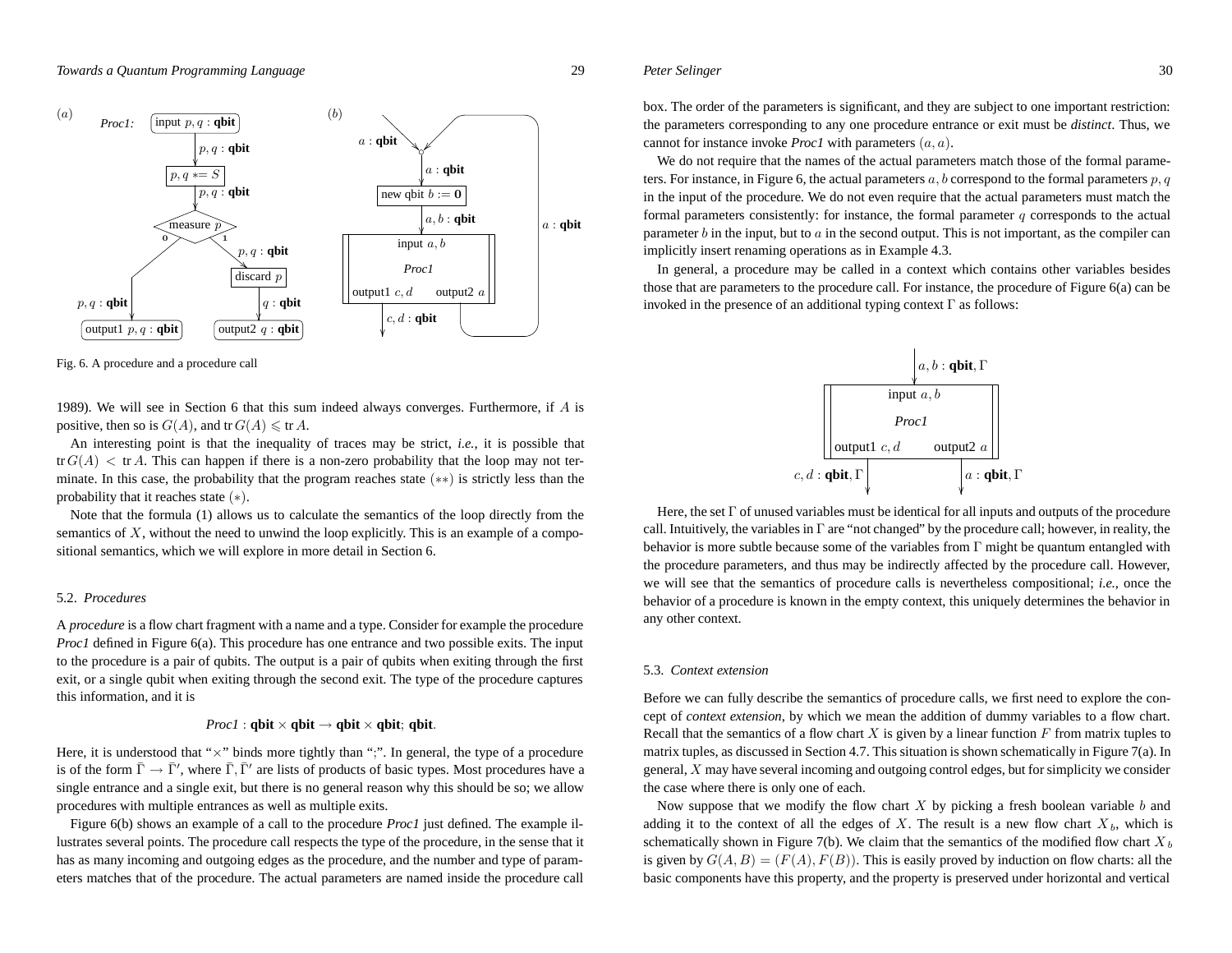



Fig. 7. Context extension

composition and under the introduction of loops. Intuitively, since the variable  $b$  does not occur in X, its value is neither altered not does it affect the computation of  $F$ .

Analogously, we can modify X by adding a fresh quantum variable q to all its edges, as shown schematically in Figure 7(c). Then the semantics of the modified chart  $X_q$  is given by the function

$$
G\left(\begin{array}{c|c}A & B \\ \hline C & D \end{array}\right) = \left(\begin{array}{c|c}F(A) & F(B) \\ \hline F(C) & F(D) \end{array}\right).
$$

This, too, is easily proved by induction.

**Remark 5.1.** At this point, we should make the following interesting observation. Note that, if $\overline{C}$  $C \mid D$  and a scalar multiple, B may be completely arbitrary. If the function F had been defined only on is a density matrix, then so are  $A$  and  $D$ , but not necessarily  $B$  and  $C$ . In fact, up density matrices, then  $F(B)$  and  $F(C)$  would be in general undefined, and thus, G would be undefined. This is the reason why, in Section 4.7, we defined the semantics of <sup>a</sup> flow chart to be<sup>a</sup> function on arbitrary matrices, and not just on density matrices, as one might have expected.

However, this remark is only of notational, not of fundamental, importance. By Remark 2.1, the density matrices span  $\mathbb{C}^{n \times n}$  as a complex vector space. Since F is a linear function, this implies that F is already determined by its value on density matrices. Thus, the fact that F is given as <sup>a</sup> function on all matrices conveys no additional information.

#### 5.4. *Semantics of non-recursive procedure calls*

The intended semantics of <sup>a</sup> non-recursive procedure call is that of "inlining": <sup>a</sup> procedure callshould behave exactly as if the body of the procedure was inserted in its place. Before the procedure body can be inserted, it needs to be transformed in two steps: first, appropriate renamings (as in Example 4.3) need to be inserted to match the formal parameters with the actual ones. Second, the context of the procedure body needs to be extended in the sense of Section 5.3, *i.e.*, all variables in the context of the procedure call that are not parameters must be added as dummy variables to the procedure body. If necessary, the local variables of the procedure body must berenamed to avoid name clashes with these dummy variables.

The semantics of <sup>a</sup> procedure call can be computed compositionally, *i.e.*, without having to do the actual inlining. Namely, the renaming step does not affect the semantics at all, and thesemantics of the context extension step can be computed as in Section 5.3.

*Peter Selinger*



Fig. 8. A recursive procedure and its unwinding

#### 5.5. *Recursive procedures*

A procedure is recursive if it invokes itself, either directly or indirectly. An example of <sup>a</sup> recursive procedure is shown in Figure 8(a). Before reading on, the reader is invited to figure out what thisprocedure does.

The intended semantics of recursive procedures is given by infinite unwinding, similar to theway we treated loops. Unwinding the procedure  $X$  from Figure 8(a) yields the infinite flow chart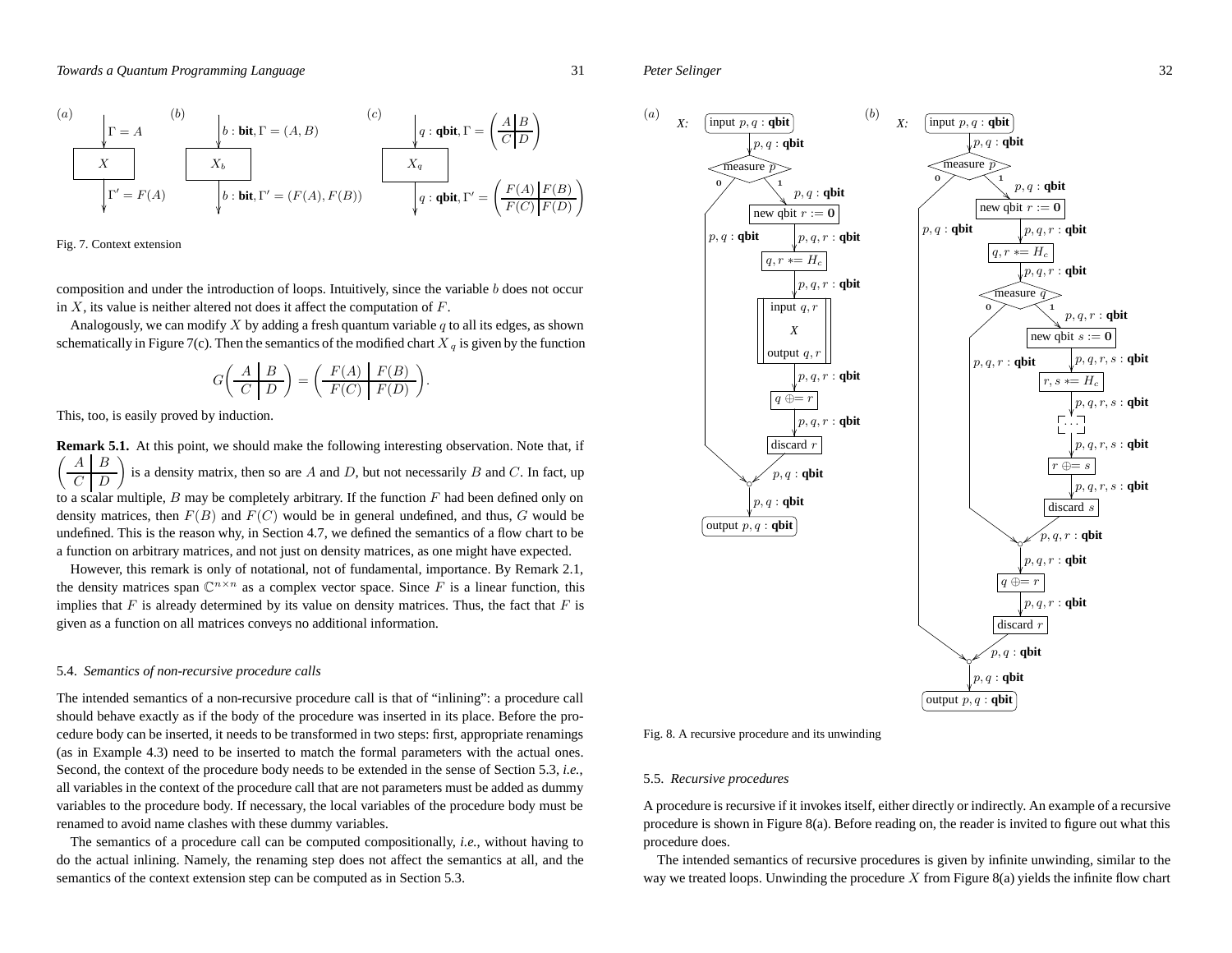$\epsilon$  33

*Peter Selinger*

shown in Figure 8(b). This example demonstrates that the unwinding of <sup>a</sup> recursive procedure may lead to <sup>a</sup> flow chart with an unbounded number of variables, as new local variables are introduced at each level of nesting. The typing conventions enforce that such qubits will eventuallybe deallocated before the procedure returns.

To compute the semantics of <sup>a</sup> recursive procedure, we could, in principle, annotate its infinite unwinding with states just as we did for loops. However, since the number of variables keeps increasing with each nesting level, this would require writing an infinite number of larger and larger matrices, and the computation of the resulting limits would be rather cumbersome. Therefore, we skip the explicit annotation and move on to <sup>a</sup> more denotational (and more practical)approach to calculating the semantics of  $X$ .

To find a good description of the unwinding process, let us write  $X(Y)$  for the flow chart which is the same as  $X$ , except that it has another flow chart  $Y$  substituted in place of the recursive call. We can then define the *i*th unwinding of X to be the flow chart  $Y_i$ , where  $Y_0$  is a non-terminating program, and  $Y_{i+1}=X(Y_i)$ .

Now let us write  $F_i$  for the semantics of the flow chart  $Y_i$  just defined. By compositionality, the semantics of  $X(Y)$  is a function of the semantics of Y. If  $\Phi$  denotes this function, then we can recursively compute  $F_i$  for all i via the clauses  $F_0 = 0$  and  $F_{i+1} = \Phi(F_i)$ . Finally, it is natural to define the semantics of  $X$  to be the limit of this sequence,

$$
G = \lim_{i \to \infty} F_i.
$$
 (2)

 The existence of this limit will be justified in Section 6. For now, let us demonstrate the use ofthis method by computing the denotation of the sample flow chart from Figure 8. If  $A = (a_{ij})_{ij}$ , then we find

$$
F_1(A) = \begin{pmatrix} a_{00} & a_{01} & 0 & 0 \\ a_{10} & a_{11} & 0 & 0 \\ 0 & 0 & 0 & 0 \\ 0 & 0 & 0 & 0 \end{pmatrix}, F_2(A) = \begin{pmatrix} a_{00} & a_{01} & 0 & 0 \\ a_{10} & a_{11} & 0 & 0 \\ 0 & 0 & a_{22} & 0 \\ 0 & 0 & 0 & 0 \end{pmatrix}, F_3(A) = \begin{pmatrix} a_{00} & a_{01} & 0 & 0 \\ a_{10} & a_{11} & 0 & 0 \\ 0 & 0 & a_{22} & 0 \\ 0 & 0 & 0 & \frac{1}{2}a_{33} \end{pmatrix},
$$

$$
F_4(A) = \begin{pmatrix} a_{00} & a_{01} & 0 & 0 \ a_{10} & a_{11} & 0 & 0 \ 0 & 0 & a_{22} + \frac{1}{4}a_{33} & 0 \ 0 & 0 & 0 & \frac{1}{2}a_{33} \end{pmatrix}, F_5(A) = \begin{pmatrix} a_{00} & a_{01} & 0 & 0 \ a_{10} & a_{11} & 0 & 0 \ 0 & 0 & a_{22} + \frac{1}{4}a_{33} & 0 \ 0 & 0 & 0 & \frac{1}{2}a_{33} + \frac{1}{8}a_{33} \end{pmatrix},
$$

$$
F_6(A) = \begin{pmatrix} a_{00} & a_{01} & 0 & 0 \\ a_{10} & a_{11} & 0 & 0 \\ 0 & 0 & a_{22} + \frac{1}{4}a_{33} + \frac{1}{16}a_{33} & 0 \\ 0 & 0 & 0 & \frac{1}{2}a_{33} + \frac{1}{8}a_{33} \end{pmatrix},
$$

and so forth. The limit is

$$
G(A) = \begin{pmatrix} a_{00} & a_{01} & 0 & 0 \ a_{10} & a_{11} & 0 & 0 \ 0 & 0 & a_{22} + \frac{1}{3}a_{33} & 0 \ 0 & 0 & 0 & \frac{2}{3}a_{33} \end{pmatrix},
$$

and this is the denotation of X. Note that, in this example, tr  $G(A) = \text{tr } A$ , which means this particular procedure terminates with probability 1. In general, it is possible that  $tr G(A) < tr A$ .



Fig. 9. Loops from recursion

#### 5.6. *Recursion vs. loops*

It is possible to encode loops in terms of recursion. Namely, the loop in Figure 9(a) can beexpressed as the procedure call (b), where  $A$  is defined recursively as in (c). On the other hand, recursion cannot in general be encoded in terms of loops. This is because recursive procedurescan allocate an unbounded number of variables.

## **6. Formal semantics**

In this section, we give <sup>a</sup> more systematic and formal treatment of the semantics of quantum flow charts. We justify the well-definedness of the various constructions that were introduced informally in Sections 4 and 5, and in particular the existence of the limits in equations (1) and (2). We also consider <sup>a</sup> more abstract view of the semantics in terms of CPO-enriched tracedmonoidal categories.

#### 6.1. *Signatures and matrix tuples*

As outlined informally in Section 4.7, the denotation of <sup>a</sup> flow chart is given as <sup>a</sup> certain linear function from matrix tuples to matrix tuples. We begin our formal semantics by defining thespaces of such matrix tuples.

A *signature* is a list of non-zero natural numbers  $\sigma = n_1, \ldots, n_s$ . To each signature we associate <sup>a</sup> complex vector space

$$
V_{\sigma} = \mathbb{C}^{n_1 \times n_1} \times \ldots \times \mathbb{C}^{n_s \times n_s}
$$

The elements of  $V_{\sigma}$  are tuples of matrices of the form  $A = (A_1, \ldots, A_s)$ , where the number and dimensions of the matrices  $A_i$  are determined by  $\sigma$ . As before, we often use the letters  $A, B, \ldots$ to denote elements of  $V_{\sigma}$ . We define the trace of a matrix tuple to be the sum of the traces of its components:

$$
\operatorname{tr} A \quad := \quad \sum_i \operatorname{tr} A_i.
$$

We say that a matrix tuple  $A \in V_{\sigma}$  is *hermitian* (respectively, *positive*) if  $A_i$  is hermitian (respectively, positive) for all i. We define the set  $D_{\sigma} \subseteq V_{\sigma}$  of *density matrix tuples* to be the obvious generalization of the set  $D_n$  of density matrices:

$$
D_{\sigma} = \{ A \in V_{\sigma} \mid A \text{ positive hermitian and tr } A \leq 1 \}.
$$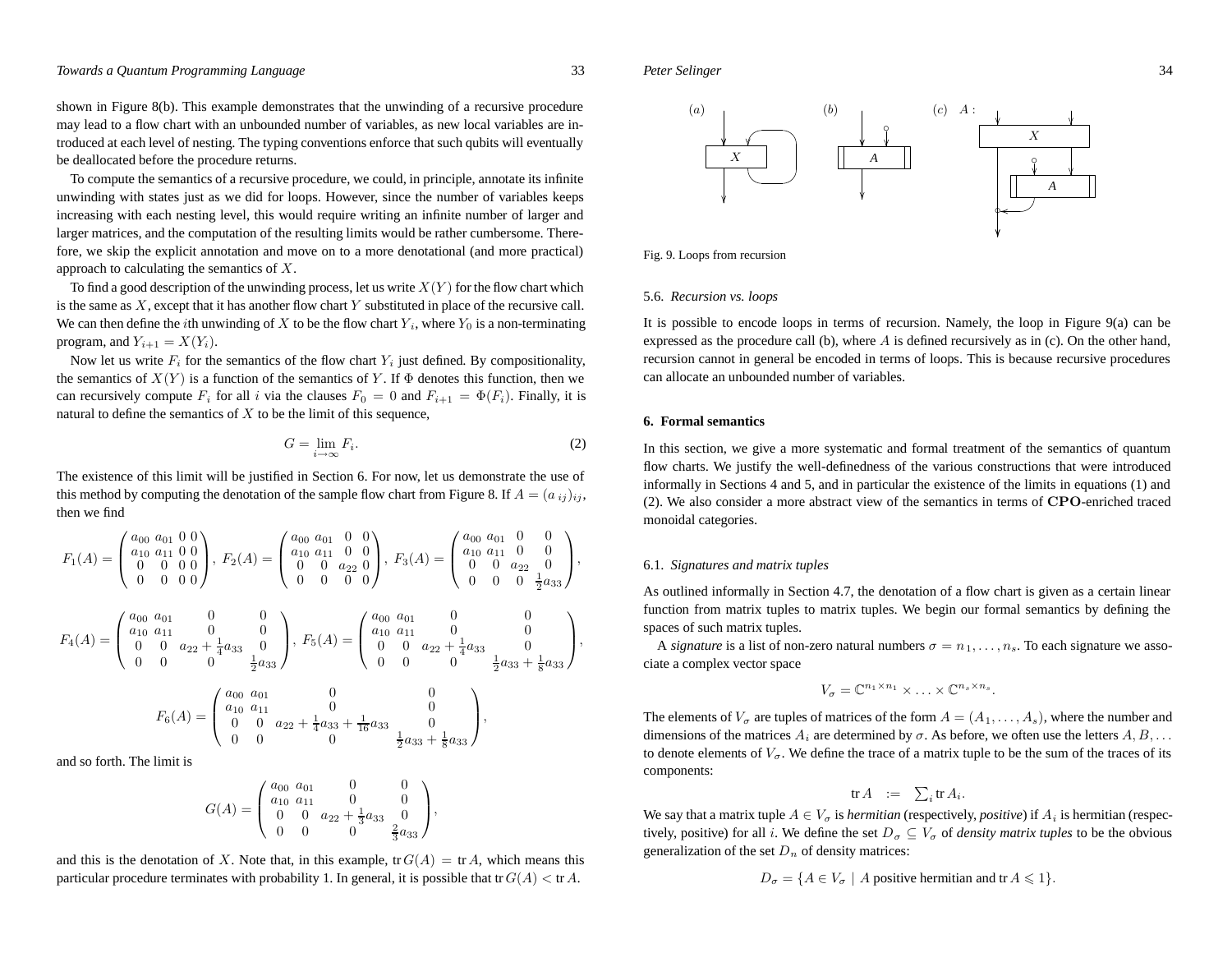We extend the Löwner partial order to matrix tuples by letting  $A \sqsubseteq B$  if  $B - A$  is positive. This makes  $D_{\sigma}$  into a complete partial order with least element 0. Completeness follows from Proposition 3.6, together with the fact that  $D_{\sigma}$  is a closed subset of  $D_{n_1} \times \ldots \times D_{n_s}$ .

**Definition (Special signatures).** Several signatures have special names; we write

| <b>bit</b>  | = | 1, 1                        |
|-------------|---|-----------------------------|
| <b>qbit</b> | = | 2                           |
| <b>I</b>    | = | 1                           |
| <b>0</b>    | = | $\epsilon$ (the empty list) |

We call <sup>a</sup> signature *simple* if it is <sup>a</sup> singleton list. Thus, for example, **qbit** and <sup>I</sup> are simple, whereas **bit** and <sup>0</sup> are not.

## 6.2. *The category* <sup>V</sup>

**Definition.** The category V has as its objects signatures  $\sigma = n_1, \ldots, n_s$ . A morphism from  $\sigma$ to  $\sigma'$  is any complex linear function  $F: V_{\sigma} \to V_{\sigma'}$ .

Note that  $V$ , as a category, is equivalent to the category of finite dimensional complex vector spaces. However, we will later use the additional, non-categorical structure on objects to definean interesting subcategory  $Q$  which has fewer isomorphic objects than  $V$ .

Let  $\sigma \oplus \sigma'$  denote concatenation of signatures. Then  $\sigma \oplus \sigma'$  is a product and coproduct in V, with the obvious injection and projection maps. The co-pairing map  $[F, G] : \sigma \oplus \sigma' \to \tau$  is<br>given by  $[F, G](A, B) = F(A) + G(B)$  and the pairing map  $(F, G) : \sigma \to \tau'$  is given by given by  $[F, G](A, B) = F(A) + G(B)$ , and the pairing map  $\langle F, G \rangle : \sigma \to \tau \oplus \tau'$  is given by<br> $\langle F, G \rangle (A) = (FA, CA)$ . The poutral object for this biproduct is the empty signature 0.  $\langle F, G \rangle(A) = (FA, GA)$ . The neutral object for this biproduct is the empty signature 0.

Tensor product. If  $\sigma = n_1, \ldots, n_s$  and  $\tau = m_1, \ldots, m_t$  are signatures, their *tensor product*  $\sigma \otimes \tau$  is defined as

$$
\sigma \otimes \tau = n_1 m_1, \ldots, n_1 m_t, \ldots, n_s m_1, \ldots, n_s m_t.
$$

Note that the components of  $\sigma \otimes \tau$  are ordered lexicographically. The operation  $\otimes$  extends to a symmetric monoidal structure on V with unit  $I = 1$ . The morphism part of the tensor product is defined as in the category of vector spaces; thus, if  $F : \sigma \to \tau$  and  $G : \sigma' \to \tau'$ , then<br> $E \otimes G : \sigma \otimes \tau' \to \sigma \otimes \tau'$  is defined on a basis alamant  $A \otimes B$  via  $(E \otimes G)(A \otimes B) = E(A) \otimes C(B)$  $F \otimes G : \sigma \otimes \sigma' \to \tau \otimes \tau'$  is defined on a basis element  $A \otimes B$  via  $(F \otimes G)(A \otimes B) = F(A) \otimes G(B)$ ,<br>and autords to exhittent alamants by linearity. We note that this manaidal structure is strict (i.e. and extends to arbitrary elements by linearity. We note that this monoidal structure is strict (*i.e.*, the associativity and unit morphisms are identity maps, rather than just isomorphisms). We alsohave the following strict distributivity law:

$$
(\sigma\oplus\sigma')\otimes\tau=(\sigma\otimes\tau)\oplus(\sigma'\otimes\tau).
$$

## 6.3. *Superoperators*

**Definition (Completely positive operator, superoperator).** Let  $F : V_{\sigma} \to V_{\sigma'}$  be a linear function. We say that  $F$  is positive if  $F(A)$  is positive for all positive  $A \subset V$ . We say that  $F$ function. We say that F is *positive* if  $F(A)$  is positive for all positive  $A \in V_{\sigma}$ . We say that F is *completely positive* if  $id_{\tau} \otimes F : V_{\tau \otimes \sigma} \to V_{\tau \otimes \sigma'}$  is positive for all signatures  $\tau$ . Finally, F

## *Peter Selinger*

is called <sup>a</sup> *superoperator* if it is completely positive and satisfies the following trace condition: tr  $F(A) \leq \text{tr } A$ , for all positive  $A \in V_{\sigma}$ .

**Remark 6.1.** In the physics literature, superoperators are usually assumed to be trace preserving, *i.e.*, satisfying tr  $F(A) = \text{tr } A$  for all A (see *e.g.* (Preskill 1998)). In our setting, it is appropriate to relax this condition in view of possible non-termination of programs.

**Example 6.2.** To illustrate the concept of a completely positive operator, consider the following three linear maps  $F_i : V_2 \to V_2$ .

$$
F_1\begin{pmatrix} a & b \\ c & d \end{pmatrix} = \begin{pmatrix} a & 2b \\ 2c & d \end{pmatrix}, \qquad F_2\begin{pmatrix} a & b \\ c & d \end{pmatrix} = \begin{pmatrix} a & c \\ b & d \end{pmatrix}, \qquad F_3\begin{pmatrix} a & b \\ c & d \end{pmatrix} = \begin{pmatrix} a & 0 \\ 0 & d \end{pmatrix}.
$$

All three maps are linear, and thus morphisms in <sup>V</sup>. Also, all three maps preserve trace and hermitian matrices.  $F_1$  is not positive, because it maps a positive matrix to a non-positive matrix:

$$
F_1\left(\begin{array}{c}1 & 1\\1 & 1\end{array}\right)=\left(\begin{array}{c}1 & 2\\2 & 1\end{array}\right).
$$

 $F_2$  is positive, but not completely positive. While  $F_2$  maps positive matrices to positive matrices, the same is not true for  $id_2 \otimes F_2$ , for instance,

| $(id_2 \otimes F_2)$ $\left(\begin{array}{rrrr} 1 & 0 & 0 & 1 \\ 0 & 0 & 0 & 0 \\ 0 & 0 & 0 & 0 \\ 1 & 0 & 0 & 1 \end{array}\right) = \left(\begin{array}{rrrr} 1 & 0 & 0 & 1 \\ 0 & 0 & 0 & 0 \\ 0 & 0 & 0 & 1 \end{array}\right)$ |  |  |  |                                                                                                                  |  |  |
|-------------------------------------------------------------------------------------------------------------------------------------------------------------------------------------------------------------------------------------|--|--|--|------------------------------------------------------------------------------------------------------------------|--|--|
|                                                                                                                                                                                                                                     |  |  |  |                                                                                                                  |  |  |
|                                                                                                                                                                                                                                     |  |  |  |                                                                                                                  |  |  |
|                                                                                                                                                                                                                                     |  |  |  | $\left(\begin{array}{cccc} 1 & 0 & 0 & 0 \\ 0 & 0 & 1 & 0 \\ 0 & 1 & 0 & 0 \\ 0 & 0 & 0 & 1 \end{array}\right),$ |  |  |

which is not positive. Finally,  $F_3$  is completely positive.

As we will see in Section 6.9, superoperators are precisely the functions which arise as thedenotations of quantum programs.

**Lemma 6.3.** *The following hold in the category* <sup>V</sup>*:*

- (a) Identity morphisms are superoperators, and superoperators are closed under composition.
- *(b) The canonical injections* in<sub>1</sub>:  $\sigma \to \sigma \oplus \sigma'$  *and* in<sub>2</sub>:  $\sigma' \to \sigma \oplus \sigma'$  *are superoperators, and if*  $\overline{F} \circ \overline{F} \circ \overline{F} \circ \overline{F} \circ \overline{F} \circ \overline{F} \circ \overline{F} \circ \overline{F}$  $F: \sigma \to \sigma'$  and  $G: \tau \to \sigma'$  are superoperators, then so is  $[F, G]: \sigma \oplus \tau \to \sigma'$ .<br>  $F: \tau \to \tau'$  and  $G: \tau \to \tau'$  are guneroperators, then so are  $F \oplus G: \tau \oplus \tau'$ .
- *(c) If*  $F : \sigma \to \sigma'$  and  $G : \tau \to \tau'$  are superoperators, then so are  $F \oplus G : \sigma \oplus \sigma' \to \tau \oplus \tau'$  and  $F \otimes G : \sigma \otimes \sigma' \to \tau \otimes \sigma'$  $F \otimes G : \sigma \otimes \sigma' \to$
- $F \otimes G : \sigma \otimes \sigma' \to \tau \otimes \tau'.$ <br>(d) A morphism  $F : \sigma \to \sigma'$  is completely positive if and only if  $id_{\tau} \otimes F$  is positive, for all simple<br>construes  $\tau$ *signatures* <sup>τ</sup>*.*
- *(e)* Let *S* be a unitary  $n \times n$ -matrix. Then the morphism  $F : n \to n$  defined by  $F(A) = SAS^*$ *is <sup>a</sup> superoperator.*
- *(f)* Let  $S_1$  and  $S_2$  be  $n \times n$ -matrices such that  $S_1^*S_1 + S_2^*S_2 = I$ . Then the morphism  $F : n \to \infty$  $n, n$  *defined by*  $F(A) = (S_1AS_1^*, S_2AS_2^*)$  *is a superoperator.*

*Proof.* (a) and (b) are trivial. The first part of (c) follows from (b). For the second part of (c), note that  $F \otimes G = (\mathrm{id}_{\sigma'} \otimes G) \circ (F \otimes \mathrm{id}_{\tau})$ . The two component maps are completely positive by definition, and they clearly satisfy the trace condition. For (d), only the right-to-left implicationis interesting. Any object  $\tau$  can be written as a sum  $\tau = \tau_1 \oplus \ldots \oplus \tau_t$  of simple objects. Then by distributivity, id $_{\tau} \otimes F = (\mathrm{id}_{\tau_1} \otimes F) \oplus \ldots \oplus (\mathrm{id}_{\tau_t} \otimes F)$ , which is positive by assumption and (c).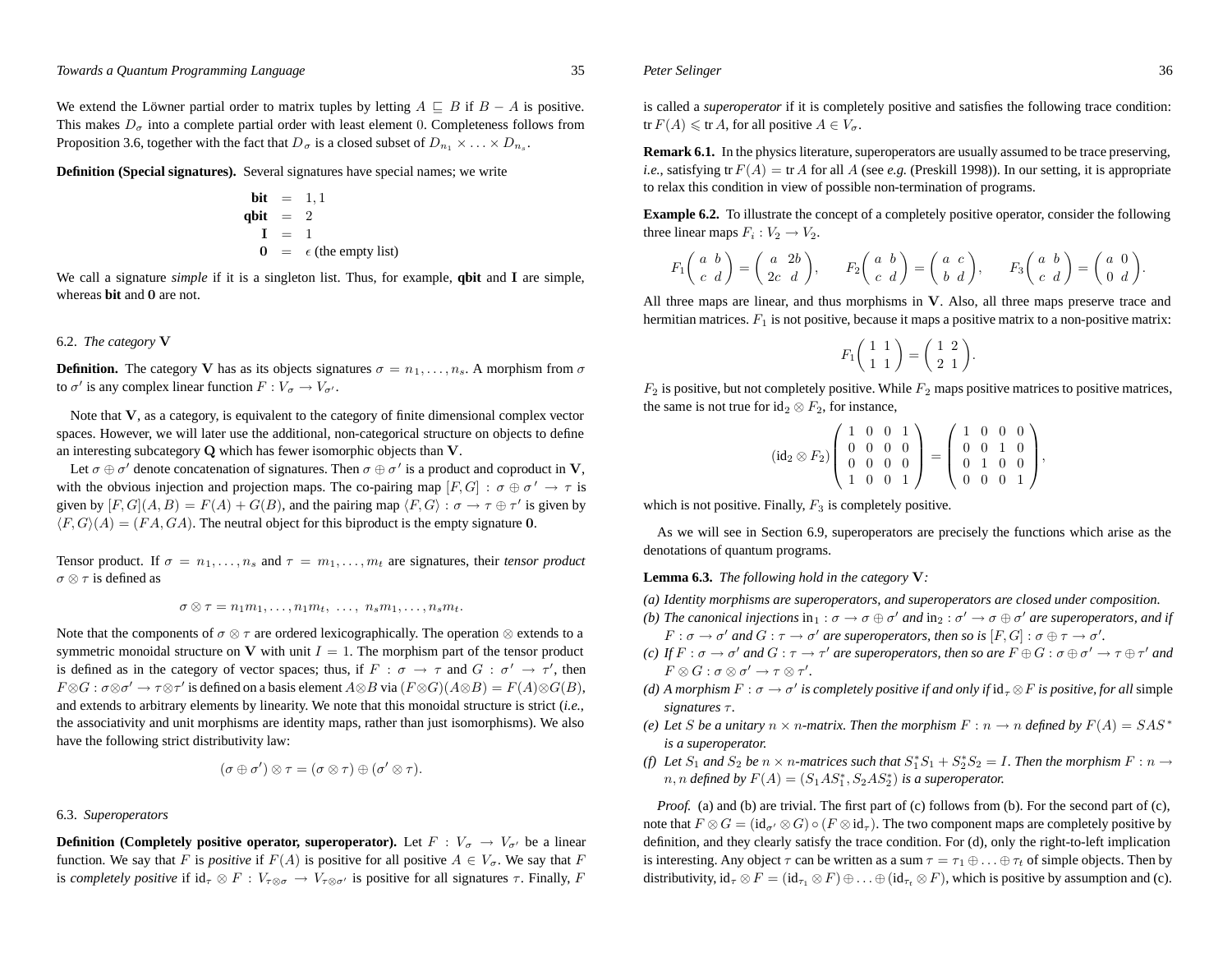For (e), first note that if A is positive, then so is  $SAS^*$ , and tr  $SAS^* = \text{tr }A$ . Thus F is positive and satisfies the trace condition. To see that it is completely positive, note that for any  $n$  and identity  $n \times n$ -matrix  $I$ ,  $(id_n \otimes F)(A) = (I \otimes S)A(I \otimes S)^*$ . But  $I \otimes S$  is unitary, thus  $id_n \otimes F$ is again of the same form as  $F$ , hence positive. By (d), it follows that  $F$  is a superoperator. For (f), note that  $F$  preserves positivity and trace, thus  $F$  is positive. The fact that it is completely positive follows as in (e).

#### 6.4. *The category*Q

**Definition.** The category  $Q$  is the subcategory of  $V$  which has the same objects of  $V$ , and whose morphisms are the superoperators.

By Lemma 6.3(a)–(c),  $\bf{Q}$  is indeed a subcategory of  $\bf{V}$ , and it inherits coproducts and the symmetric monoidal structure from V. However, unlike V, the category  $Q$  does not have finite products. This is because the diagonal morphism  $\langle id, id \rangle : \tau \to \tau \oplus \tau$  does not respect trace, and hence it is not a superoperator. However, the two projections  $\pi_1$  :  $\sigma \oplus \sigma' \to \sigma$  and  $\pi_2$  :  $\sigma \oplus \sigma' \to \sigma'$  are present in **Q**.

Also note that the category Q distinguishes more objects than V; for instance, the objects  $A \otimes \mathbf{h}$  and  $A \otimes \mathbf{h}$  and  $A \otimes \mathbf{h}$  and  $A \otimes \mathbf{h}$  and  $A \otimes \mathbf{h}$  and  $A \otimes \mathbf{h}$  and  $A \otimes \mathbf{h}$  and  $A \otimes \mathbf{h}$ **bit**  $\oplus$  **bit** = 1, 1, 1, 1 and **qbit** = 2 are isomorphic in **V**, but not in **Q**.

CPO-enrichment. Recall that  $D_{\sigma}$  is the subset of  $V_{\sigma}$  consisting of density matrix tuples, *i.e.*, of positive matrix tuples A with tr  $A \leq 1$ . Every superoperator  $F : V_{\sigma} \to V_{\tau}$  restricts to a function  $F : D_{\sigma} \to D_{\tau}$ . We note that F respects the Löwner partial order: if  $A \sqsubseteq B \in D_{\sigma}$ , then  $B = A + A'$  for some  $A' \in D_{\sigma}$ , and thus  $F(B) = F(A) + F(A')$ , which implies  $F(A) \sqsubseteq F(B)$ . Also,  $F: D_{\sigma} \to D_{\sigma'}$  preserves least upper bounds of increasing sequences. This follows from Remark 3.8 and the fact that  $F$ , as a linear function on a finite-dimensional vector space, is continuous with respec<sup>t</sup> to the usual Euclidean topology. Thus, we obtain <sup>a</sup> forgetful functor $D: \mathbf{Q} \to \mathbf{CPO}$ , from  $\mathbf{Q}$  to the category of complete partial orders, which maps  $\sigma$  to  $D_{\sigma}$  and  $F$ to itself.

If  $\sigma$  and  $\sigma'$  are objects of Q, we can also define a partial order on the hom-set  $Q(\sigma, \sigma')$ , by letting  $F \sqsubseteq G$  if for all  $\tau$  and all  $A \in D_{\tau \otimes \sigma}$ ,  $(\mathrm{id}_{\tau} \otimes F)(A) \sqsubseteq (\mathrm{id}_{\tau} \otimes G)(A)$ .

## **Lemma 6.4.** *The poset*  $\mathbf{Q}(\sigma, \sigma')$  *is a complete partial order.*

*Proof.* Let  $F_0 \subseteq F_1 \subseteq \dots$  be an increasing sequence of morphisms in  $\mathbf{Q}(\sigma, \sigma')$ . Define  $F: D_{\sigma} \to D_{\sigma'}$  as the pointwise limit:  $F(A) = \bigvee_i F_i(A)$ . By Remark 3.8,  $F(A)$  is also the topological limit  $F(A) = \lim_{i \to \infty} F_i(A)$ , and it follows by continuity that F is linear on the convex subset  $D_{\sigma} \subseteq V_{\sigma}$ . Since, by Remark 2.1,  $D_{\sigma}$  spans  $V_{\sigma}$ , F can be extended to a unique linear function  $F : V_{\sigma} \to V_{\sigma'}$ , *i.e.*, to a morphism of **V**. F satisfies the trace condition and is positive by construction. To see that it is completely positive, note that for any object  $\tau$  and any  $B \in D_{\tau \otimes \sigma}$ ,  $(\tau \otimes F)(B) = \lim_{i \to \infty} (\tau \otimes F_i)(B)$ , and hence  $\tau \otimes F$  is positive for the same reason as F. Thus,  $F : \sigma \to \sigma'$  is a morphism of **Q**, and hence the desired least upper bound of  $(F_i)_i$ .

Also, the categorical operations (composition, co-pairing, and tensor) are Scott-continuous, *i.e.*, they preserve least upper bounds of increasing sequences. This makes **Q** into a CPO-enriched category.

*Peter Selinger*

Trace. A *monoidal trace* on a monoidal category  $(Q, \oplus)$  is a natural family of operations

$$
\text{Tr}^{\tau}_{\sigma,\sigma'}: \mathbf{Q}(\sigma \oplus \tau, \sigma' \oplus \tau) \to \mathbf{Q}(\sigma, \sigma'),
$$

subject to <sup>a</sup> number of equations (Joyal, Street, and Verity 1996; Hasegawa 1997; Selinger 1999). A monoidal category with <sup>a</sup> monoidal trace is called <sup>a</sup> *traced monoidal category*. <sup>A</sup> monoidal trace is usually just called <sup>a</sup> "trace", but we add the adjective "monoidal" here to avoid confusionwith the trace of <sup>a</sup> matrix as in Section 2.1.

The category  $Q$  is equipped with a monoidal trace for the monoid which is given by coproducts ⊕ (not for the tensor product ⊗). In fact, the construction of this monoidal trace is an instance ofa general construction which works in any  $\mathbf{CPO}\text{-enriched category}$  with coproducts.

To define the monoidal trace of a morphism  $F : \sigma \oplus \tau \to \sigma' \oplus \tau$ , we construct a family of morphisms  $H_i: \sigma \oplus \tau \to \sigma'$  as follows. We let  $H_0 = 0$ , the constant zero function. For all i, we define  $H_{i+1} = [\text{id}_{\sigma'}, H_i \circ \text{in}_2] \circ F$ . Then  $H_0 \sqsubseteq H_1$ , because  $H_0$  is the least element in the given partial order. By monotonicity of the categorical operations (a consequence of CPO enrichment), it follows that  $H_i \subseteq H_{i+1}$  for all i. Hence  $(H_i)_i$  is an increasing sequence. Let  $H = \bigvee_i H_i : \sigma \oplus \tau \to \sigma'$  be the least upper bound. Finally, define Tr  $F = H \circ \text{in}_1 : \sigma \to \sigma'$ . It is standard to check that this construction indeed defines <sup>a</sup> monoidal trace, *i.e.*, that it satisfiesall the necessary equations (Hasegawa 1997).

In more concrete terms, suppose that  $F : \sigma \oplus \tau \to \sigma' \oplus \tau$  has been decomposed into compo-In more concrete terms, suppose that  $F : \sigma \oplus \tau \to \sigma' \oplus \tau$  has been decomposed into components  $F_{11} : \sigma \to \sigma'$ ,  $F_{21} : \sigma \to \tau$ ,  $F_{12} : \tau \to \sigma'$ , and  $F_{22} : \tau \to \tau$  as in Section 5.1. Then we have have

$$
H_0(A, 0) = 0,
$$
  
\n
$$
H_1(A, 0) = F_{11}(A),
$$
  
\n
$$
H_2(A, 0) = F_{11}(A) + F_{12}F_{21}(A), etc,
$$

so that

$$
(\text{Tr}\,F)(A) = H(A,0) = F_{11}(A) + \sum_{i=0}^{\infty} F_{12}(F_{22}^i(F_{21}(A))).
$$

 Comparing this to equation (1) of Section 5.1, we find that the monoidal trace is precisely the construction we need for the interpretation of loops. In particular, this justifies the convergenceof the infinite sum in equation (1).

We also note that the monoidal trace is related to the tensor⊗ by the following property: if  $F : \sigma \oplus \tau \to \sigma' \oplus \tau$ , and  $\rho$  is any object, then

$$
\text{Tr}(F\otimes\rho)=(\text{Tr}\,F)\otimes\rho.
$$

Here it is understood that we identify the objects  $(\sigma \oplus \tau) \otimes \rho$  and  $(\sigma \otimes \rho) \oplus (\tau \otimes \rho)$  (which happen to be identical anyway). We can summarize this property together with distributivity bysaying that for any  $\rho$ , the functor  $(-)\otimes \rho$  is a traced monoidal functor. We call a traced monoidal category with this additional structure <sup>a</sup> *distributively traced monoidal category*.

#### 6.5. *The interpretation of flow charts*

To each type A, we associate an object  $[[A]]$  of the category Q. There are only two types, and their interpretations are suggested by the names of the corresponding objects: [[**bit**]] <sup>=</sup> **bit** and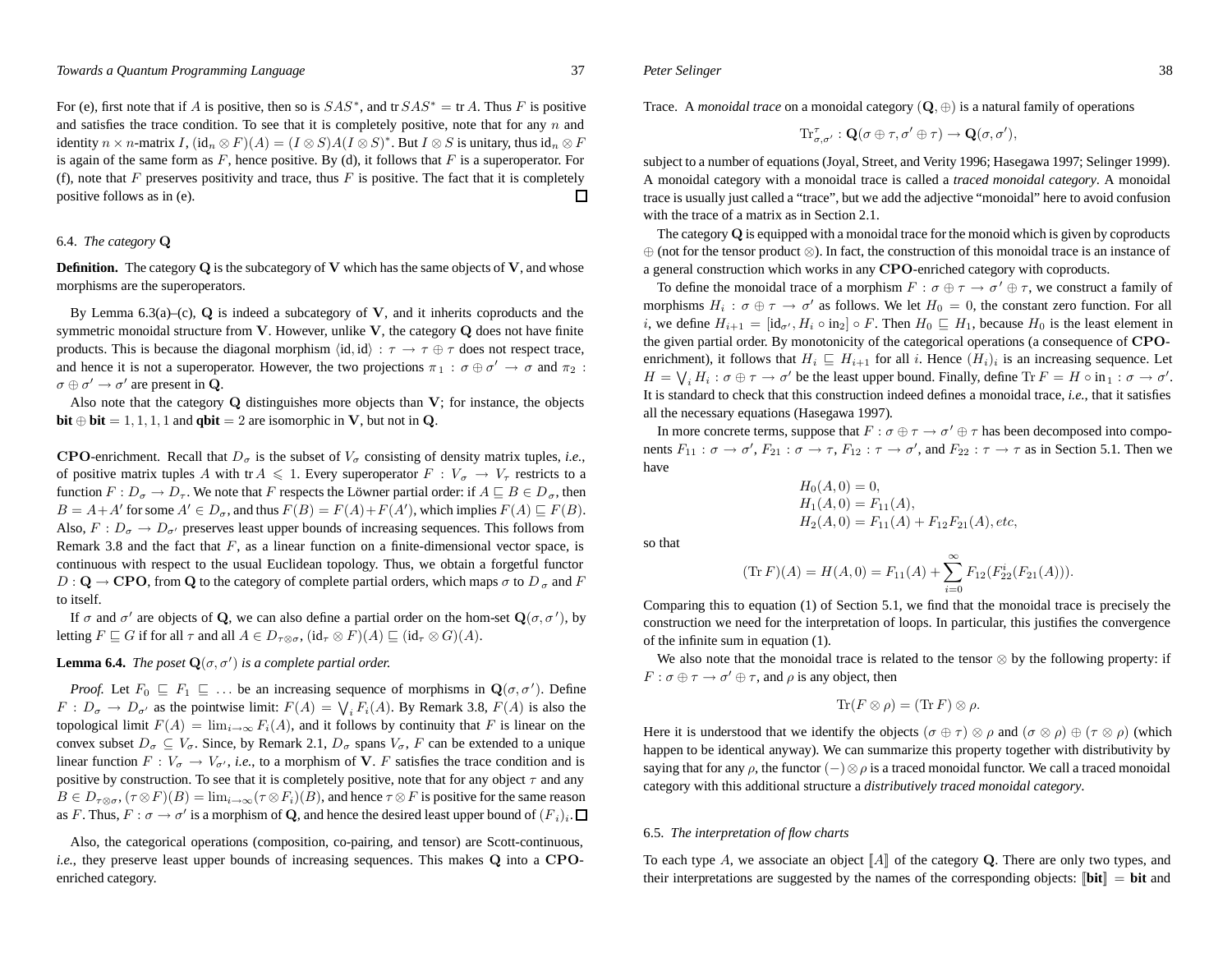$\epsilon$  39

 $[\![\textbf{qbit}]\!] = \textbf{qbit}$ . To each typing context  $\Gamma = x_1 : A_1, \dots, x_n : A_n$ , we associate an object  $[\![\Gamma]\!]$  as follows:

$$
\llbracket \Gamma \rrbracket = \llbracket A_1 \rrbracket \otimes \ldots \otimes \llbracket A_n \rrbracket
$$

Further, if  $\bar{\Gamma} = \Gamma_1; \ldots; \Gamma_n$  is a list of typing contexts, we define  $[\![\bar{\Gamma}]\!] = [\![\Gamma_1]\!] \oplus \ldots \oplus [\![\Gamma_n]\!]$ . Each quantum flow chart



is interpreted as <sup>a</sup> morphism

$$
\llbracket X \rrbracket : \llbracket \Gamma_1 \rrbracket \oplus \ldots \oplus \llbracket \Gamma_n \rrbracket \to \llbracket \Gamma'_1 \rrbracket \oplus \ldots \oplus \llbracket \Gamma'_m \rrbracket
$$

in the category  $Q$ . The interpretation is defined by induction on the construction of the flow chart.

Atomic charts. The basic flow charts from Figures 3 and 5, with context Γ empty, are interpreted as the following morphisms.

| $\left[\text{new bit } b := 0\right] = newbit: \qquad \mathbf{I} \rightarrow \mathbf{bit}$ : |                                                        |                                                                                                                                | $a \mapsto (a, 0)$                                                                                                                                                                                                                                               |
|----------------------------------------------------------------------------------------------|--------------------------------------------------------|--------------------------------------------------------------------------------------------------------------------------------|------------------------------------------------------------------------------------------------------------------------------------------------------------------------------------------------------------------------------------------------------------------|
| [new qbit $q := 0$ ] = newqbit: $\mathbf{I} \rightarrow \mathbf{qbit}$ :                     |                                                        |                                                                                                                                | $a \mapsto \left(\begin{array}{cc} a & 0 \\ 0 & 0 \end{array}\right)$                                                                                                                                                                                            |
| discard $b$                                                                                  | $=$ discardbit: <b>bit</b> $\rightarrow$ <b>I</b> :    |                                                                                                                                | $(a,b) \mapsto a+b$                                                                                                                                                                                                                                              |
| discard q                                                                                    | $=$ discardqbit : <b>qbit</b> $\rightarrow$ <b>I</b> : |                                                                                                                                | $\begin{pmatrix} a & b \\ c & d \end{pmatrix} \mapsto a + d$                                                                                                                                                                                                     |
| $\llbracket b := \mathbf{0} \rrbracket$                                                      | $=$ set <sub>0</sub> :                                 | $bit \rightarrow bit$ :                                                                                                        | $(a,b) \mapsto (a+b,0)$                                                                                                                                                                                                                                          |
| $\llbracket b := \mathbf{1} \rrbracket$                                                      | $= set_1:$ bit $\rightarrow$ bit :                     |                                                                                                                                | $(a,b) \mapsto (0, a+b)$                                                                                                                                                                                                                                         |
| $\overline{q} \equiv S$                                                                      |                                                        | $=$ unitary <sub>S</sub> : <b>qbit</b> <sup>n</sup> $\rightarrow$ <b>qbit</b> <sup>n</sup> : $A \mapsto SAS^*$                 |                                                                                                                                                                                                                                                                  |
| $\left\Vert \text{branch } b \right\Vert$                                                    | $= branch$ :                                           | <b>bit</b> $\rightarrow$ <b>bit</b> $\oplus$ <b>bit</b> : $(a, b) \mapsto (a, 0, 0, b)$                                        |                                                                                                                                                                                                                                                                  |
| measure $q$                                                                                  | $=$ measure :                                          |                                                                                                                                | $\mathbf{qbit} \rightarrow \mathbf{qbit} \oplus \mathbf{qbit}: \ \left( \begin{array}{cc} a & b \\ c & d \end{array} \right) \mapsto (\left( \begin{array}{cc} a & 0 \\ 0 & 0 \end{array} \right), \left( \begin{array}{cc} 0 & 0 \\ 0 & d \end{array} \right))$ |
| [merge]                                                                                      | $=$ merge: $I \oplus I \rightarrow I$ :                |                                                                                                                                | $(a, b) \mapsto a + b$                                                                                                                                                                                                                                           |
| $\ $ initial $\ $                                                                            | $=$ initial : $0 \rightarrow I$ :                      |                                                                                                                                | $() \mapsto 0$                                                                                                                                                                                                                                                   |
| $\blacksquare$ permute $\phi \blacksquare$                                                   |                                                        | $=$ permute <sub><math>\phi</math></sub> : $A_1 \otimes \ldots \otimes A_n \to A_{\phi(1)} \otimes \ldots \otimes A_{\phi(n)}$ |                                                                                                                                                                                                                                                                  |
|                                                                                              |                                                        |                                                                                                                                |                                                                                                                                                                                                                                                                  |

Here, *permute*<sub>φ</sub> is the natural permutation map based on the symmetric tensor ⊗. There is also the trivial flow chart, consisting of one edge only, which is naturally interpreted as the identity map, and the flow chart consisting of two wires crossing each other, which is interpreted as thesymmetry map for coproducts,  $[\text{in}_2, \text{in}_1] : \sigma \oplus \tau \to \tau \oplus \sigma$ .

## *Peter Selinger*



Fig. 10. Some composite flow charts

Composite charts. Complex flow charts are built by combining simpler ones in one of the following ways:

— Adding variables (context extension): If Y is obtained from X by adding an additional context  $\Gamma$  to all the adges of X, than text  $\Gamma$  to all the edges of X, then

$$
\llbracket Y \rrbracket = \llbracket X \rrbracket \otimes \llbracket \Gamma \rrbracket.
$$

**—** Vertical composition: If <sup>A</sup> is the vertical composition of <sup>X</sup> and <sup>Y</sup> , as in Figure 10(a), then

 $\llbracket A \rrbracket = \llbracket Y \rrbracket \circ \llbracket X \rrbracket.$ 

— Horizontal composition: If B is the horizontal composition of X and Y, as in Figure 10(b), then then

$$
\llbracket B \rrbracket = \llbracket X \rrbracket \oplus \llbracket Y \rrbracket
$$

**—** Loops: If <sup>C</sup> is obtained from <sup>X</sup> by introducing <sup>a</sup> loop, as in Figure 10(c), then

 $\llbracket C \rrbracket = \text{Tr}(\llbracket X \rrbracket)$ 

Two important results from the theory of traced monoidal categories ensure that this interpretation is well-defined: first, every possible flow chart (not containing procedure calls) can be build up from basic flow charts and the operations in Figure 10(a)-(c). Second, if there is more than one way of constructing <sup>a</sup> given flow chart from smaller pieces, the equations of distributively traced monoidal categories guarantee that the resulting interpretations coincide, *i.e.*, theinterpretation is independent of this choice.

Procedures and recursion. For dealing with procedures, we formally augmen<sup>t</sup> the flow chartlanguage with a set  $Y_1, \ldots, Y_n$  of flow chart variables, each with a type  $Y_i : \bar{\Delta}_i \to \bar{\Delta}'_i$ . If  $Y_i$  is such <sup>a</sup> variable, then we allow the flow chart



to be used as a basic component. We write  $X = X(Y_1, \ldots, Y_n)$  for a flow chart X which depends on  $Y_1, \ldots, Y_n$ , a situation which is shown schematically in Figure 10(d). The interpretation of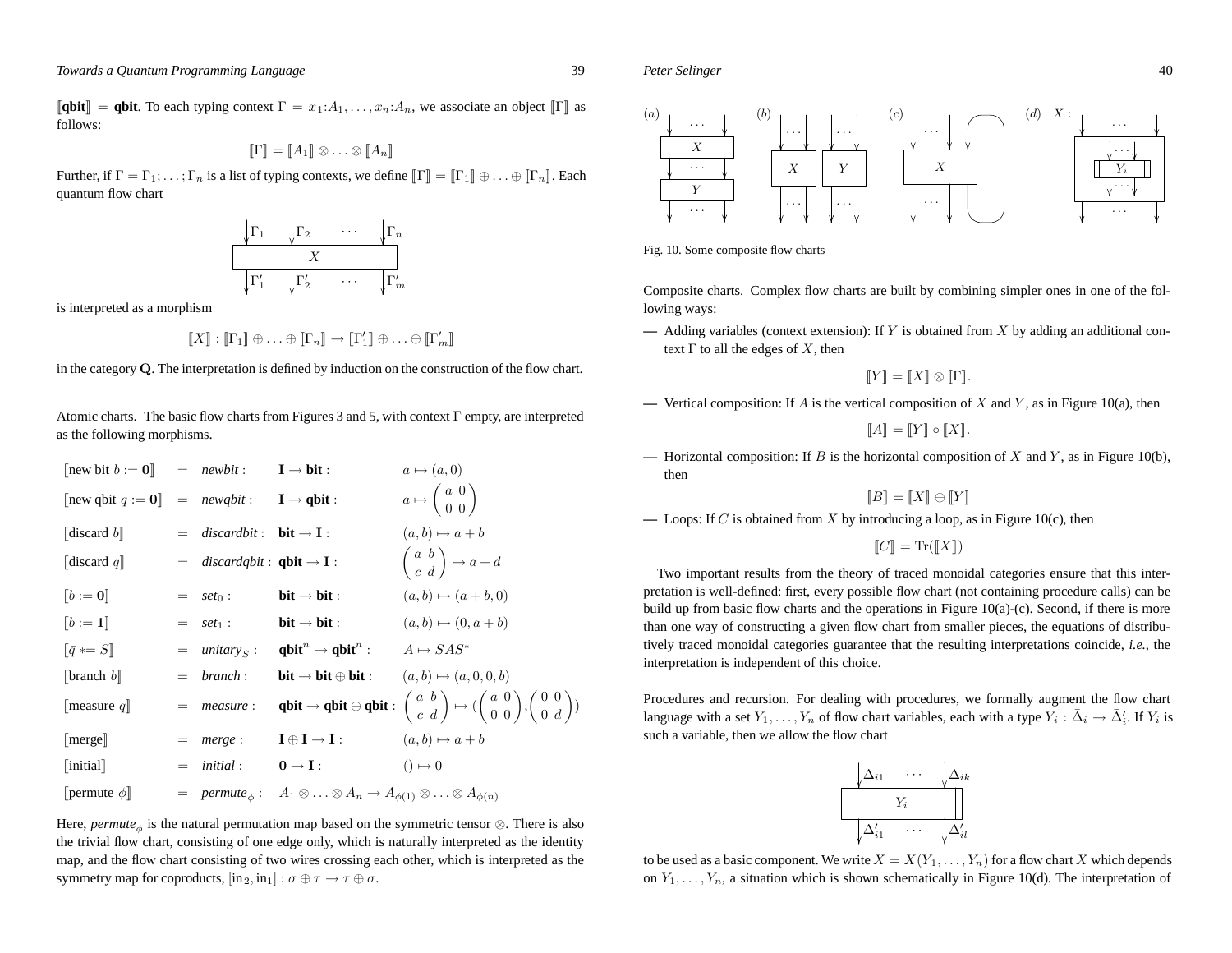such an X is given relative to an *environment*  $\rho$ , which is an assignment which maps each variable  $Y_i: \bar{\Delta}_i \to \bar{\Delta}'_i$  to a morphism  $\rho(Y_i): \sigma_i \to \sigma'_i$  of the appropriate type in **Q**. The interpretation  $[X]_\rho$  of X with respect to an environment  $\rho$  is given inductively, with base case  $[Y_i]_\rho = \rho(Y_i)$ , and inductive cases as before. In this way, each flow chart  $X(Y_1, \ldots, Y_n)$  defines a function

$$
\Phi_X: \mathbf{Q}(\sigma_1, \sigma'_1) \times \ldots \times \mathbf{Q}(\sigma_n, \sigma'_n) \to \mathbf{Q}(\tau, \tau'),
$$

which maps an environment  $\rho = (f_1, \ldots, f_n)$  to  $\llbracket X \rrbracket_{\rho}$ . An easy induction shows that this function is Scott-continuous; in fact, it is given by <sup>a</sup> term in the language of distributively tracedmonoidal categories.

The interpretation of recursive procedures is then given by the solution of fixpoint equations. Inconcrete terms, if the procedures  $Y_1, \ldots, Y_n$  are defined by mutual recursion by a set of equations  $Y_i = X_i(Y_1, \ldots, Y_n)$ , for  $i = 1, \ldots, n$ , then their joint interpretation is given as the least fixpoint of the Scott-continuous function

$$
\langle \Phi_{X_1}, \ldots, \Phi_{X_n} \rangle : \mathbf{Q}(\sigma_1, \sigma'_1) \times \ldots \times \mathbf{Q}(\sigma_n, \sigma'_n) \to \mathbf{Q}(\sigma_1, \sigma'_1) \times \ldots \times \mathbf{Q}(\sigma_n, \sigma'_n).
$$

As a special case, let us consider the case of a single recursive procedure Y, defined by  $Y =$  $X(Y)$  for some flow chart X. In this case, X defines a Scott-continuous function

$$
\Phi_X: \mathbf{Q}(\sigma, \sigma') \to \mathbf{Q}(\sigma, \sigma').
$$

The interpretation  $\llbracket Y \rrbracket$  will be given as the least fixpoint of  $\Phi_X$ . This fixpoint can be calculated as the limit of an increasing sequence  $F_0 \sqsubseteq F_1 \sqsubseteq \ldots$ , where  $F_0 = 0$ , the constant zero function, and  $F_{i+1} = \Phi_X(F_i)$ . We find that

$$
\llbracket Y \rrbracket = \bigvee_i F_i = \lim_i F_i
$$

Comparing this to equation (2) of Section 5.5, we find that this least fixpoint is precisely therequired interpretation of the recursively defined procedure  $Y=X(Y)$ . In particular, since least fixpoints of Scott-continuous endofunctions on pointed complete partial orders always exist, thisjustifies the convergence of the limit in equation (2).

## 6.6. *Structural and denotational equivalence*

The interpretation of quantum flow charts can be generalized from the category  $Q$  to any category which has the requisite structure.

**Definition (Elementary quantum flow chart category).** An *elementary quantum flow chart category* is a symmetric monoidal category with traced finite coproducts, such that  $A \otimes (-)$ is a traced monoidal functor for every object A, together with a distinguished object **qbit** and morphisms  $\iota : I \oplus I \to \text{qbit}$  and  $p : \text{qbit} \to I \oplus I$ , such that  $p \circ \iota = \text{id}$ . Here I is the unit object of the symmetric monoidal structure.

In an elementary quantum flow chart category, we define an object **bit** := <sup>I</sup> <sup>⊕</sup>I. Then the morphisms *newbit*, *discardbit*, *set*0, *set*1, *branch*, *merge*, and *initial*, needed in the interpretation of atomic quantum flow charts, are definable from the finite coproduct structure. Furthermore, the

*Peter Selinger*

morphisms *newqbit*, *discardqbit*, and *measure* can be defined in terms of <sup>ι</sup> and <sup>p</sup>. The only additional piece of information needed to interpret quantum flow charts in an elementary quantumflow chart category is an interpretation of built-in unitary operators.

Consider <sup>a</sup> flow chart language with loops, no recursion, and <sup>a</sup> certain set of built-in unitaryoperator symbols. Let C be an elementary quantum flow chart category, and let  $\eta$  be an assignment which maps each built-in *n*-ary operator symbol S to a morphism  $\eta_S : \textbf{qbit}^n \to \textbf{qbit}^n$  in<br>  $\textbf{C}$ . Then there is an avident interpretation of quantum flow charts, which maps each  $X : \bar{\Gamma} \to \bar{\Gamma}'$ **C.** Then there is an evident interpretation of quantum flow charts, which maps each  $X : \overline{\Gamma} \to \overline{\Gamma}'$ to a morphism  $[X]_{\eta}: [\bar{\Gamma}] \to [\bar{\Gamma}']$ , defined inductively as in Section 6.5. Further, if the category  $\Gamma$  is  $\Gamma$  and  $\Gamma$  are considered then we can also interpret requirely defined flow charts in it. C is CPO-enriched, then we can also interpret recursively defined flow charts in it.

**Definition (Structural equivalence, denotational equivalence).** We say that two quantum flowcharts  $X, Y : \overline{\Gamma} \to \overline{\Gamma}'$  are *structurally equivalent* if for every elementary quantum flow chart category **C** and every interpretation  $\eta$  of basic operator symbols,  $[[X]]_{\eta} = [[Y]]_{\eta}$ . Further, X and Y are said to be *denotationally equivalent* if  $[[X]] = [[Y]]$  for the canonical interpretation in the categoryQ of signatures and completely positive operators.

Clearly, structural equivalence implies denotational equivalence, and the converse is not true. Structural equivalence is essentially <sup>a</sup> syntactic notion: if two flow charts are structurally equivalent, then one can be obtained from the other by purely symbolic manipulations, without any assumptions about the behavior of the built-in unitary operators. For instance, the two flow charts in Example 4.2 are structurally equivalent, as are those in Example 4.7. On the other hand, the two flow charts in Example 4.6 are not structurally equivalent. Structural equivalence is probablythe *smallest* reasonable equivalence which one might want to consider on flow charts.

Denotational equivalence, on the other hand, is <sup>a</sup> semantic notion. It captures precisely our concep<sup>t</sup> of "behavior" of quantum programs, fully taking into account the meaning of the builtin operators. We should remark that, like any denotational notion of "behavior", denotationalequivalence abstracts from some aspects of the actual physical behavior of <sup>a</sup> system; for instance, issues like the running time or space usage of an algorithm are not modeled. Denotational equivalence is only concerned with the probabilistic input-output relationship of programs. It is the*largest* possible equivalence on quantum flow charts in the following sense: if  $X, Y : \bar{\Gamma} \to \bar{\Gamma}'$  are not denotationally equivalent, then there exists a context  $C[-]$  (a flow chart with a "hole") such that  $C[X]$  and  $C[Y]$  are of type  $I \to \textbf{bit}$ , and  $C[X]$  evaluates to 0 with a different probability than  $C[Y]$ .

## 6.7. *Characterizations of completely positive operators and superoperators*

We will now give some basic and well-known characterizations of superoperators. These results will be used in Section 6.9 to prove that every superoperator arises as the denotation of <sup>a</sup> quantumflow chart.

As before, let  $e_i$  denote the *i*th canonical unit column vector. The space  $\mathbb{C}^{n \times n}$  of  $n \times$ As before, let  $e_i$  denote the *i*th canonical unit column vector. The space  $\mathbb{C}^{n \times n}$  of  $n \times n$ -<br>matrices has a canonical basis (as a vector space), consisting of the matrices  $E_{ij} = e_i e_j^*$ . Any linear function  $F: \mathbb{C}^{n \times n} \to \mathbb{C}^{m \times m}$  is uniquely determined by its action on the basis elements.

**Definition (Characteristic matrix, characteristic matrix tuple).** The *characteristic matrix* of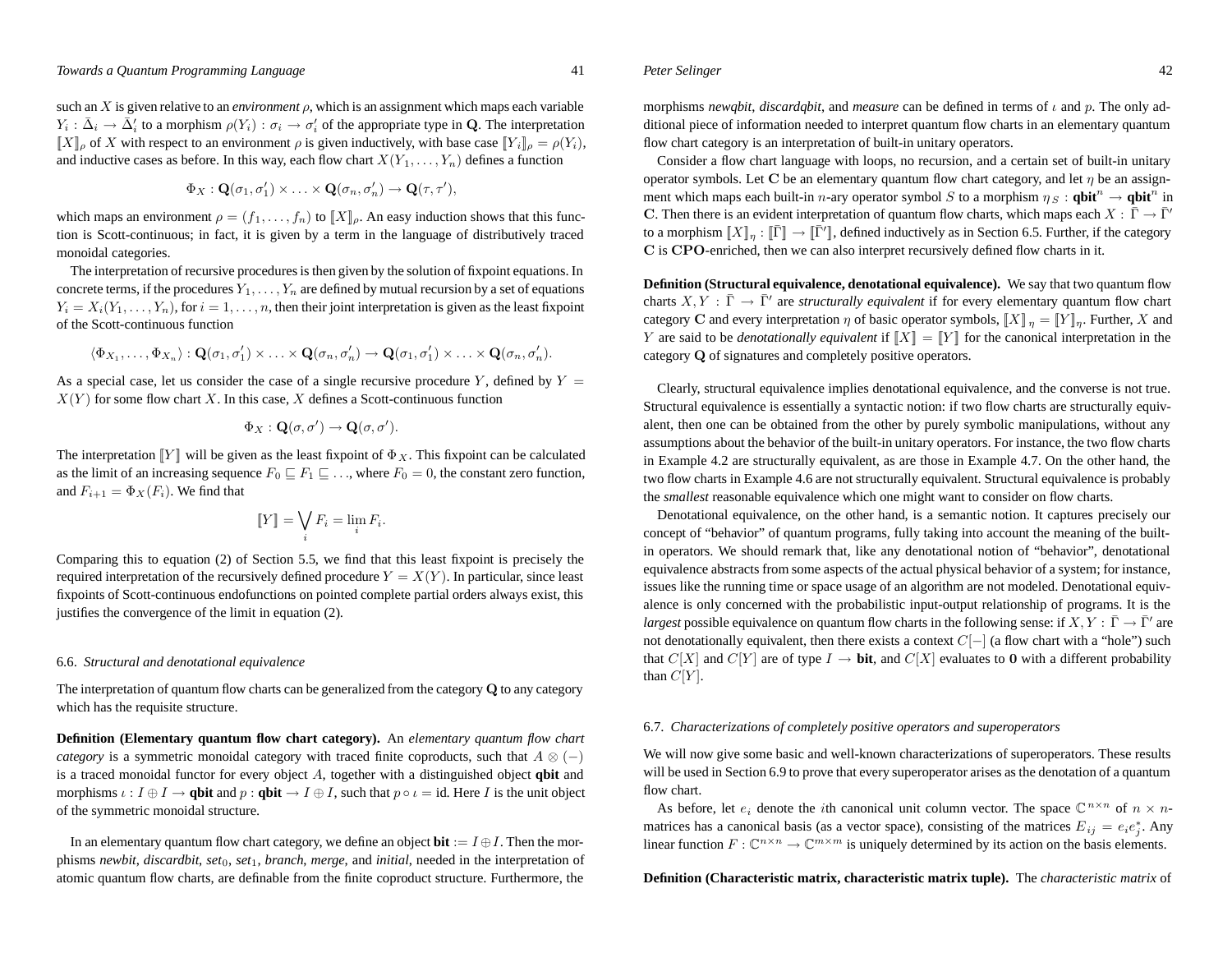a linear function  $F: \mathbb{C}^{n \times n} \to \mathbb{C}^{m \times m}$  is the matrix  $\chi_F \in \mathbb{C}^{nm \times nm}$  defined by

$$
\chi_F = \left( \begin{array}{c|c|c} F(E_{11}) & \cdots & F(E_{1n}) \\ \hline \vdots & \ddots & \vdots \\ \hline F(E_{n1}) & \cdots & F(E_{nn}) \end{array} \right).
$$

More generally, let  $\sigma = n_1, \dots, n_s$  and  $\tau = m_1, \dots, m_t$  be signatures, and let  $F : V_{\sigma} \to V_{\tau}$ be a linear function. We define the *ij*-component of F to be the function  $F_{ij} = \pi_j \circ F \circ \text{in}_i$ :  $\mathbb{C}^{n_i \times n_i} \to \mathbb{C}^{m_j \times m_j}$ . The *characteristic matrix tuple* of F is

$$
\chi_F = (\chi_{F_{11}}, \ldots, \chi_{F_{1t}}, \ldots, \chi_{F_{s1}}, \ldots, \chi_{F_{st}}).
$$

Note that if  $F:V_{\sigma}\to V_{\tau}$  is a linear function, its characteristic matrix tuple is an element  $\chi_F \in V_{\sigma \otimes \tau}$ . Moreover, F and  $\chi_F$  determine each other uniquely.

 One might ask whether it is possible to characterize the completely positive operators, orrespectively the superoperators, in terms of <sup>a</sup> property of their characteristic matrices. This is indeed possible. In the following theorems, we start by considering the simple case, *i.e.*, the caseof operators  $F: \mathbb{C}^{n \times n} \to \mathbb{C}^{m \times m}$ . The general non-simple case is treated afterwards.

**Theorem 6.5.** Let  $F : \mathbb{C}^{n \times n} \to \mathbb{C}^{m \times m}$  be a linear operator, and let  $X_F \in \mathbb{C}^{nm \times nm}$  be its *characteristic matrix.*

(a) F is of the form  $F(A) = UAU^*$ , for some  $U \in \mathbb{C}^{m \times n}$ , if and only if  $\chi_F$  is pure.

- *(b) The following are equivalent:*
	- *(i)*F *is completely positive.*

 $(iii)$   $X_F$  *is positive.* 

(iii)F is of the form  $F(A) = \sum_i U_iAU_i^*$ , for some finite sequence of matrices  $U_1, \ldots, U_k \in$  $\mathbb{C}^{m \times n}.$ 

*Proof.* For part (a), observe that the matrix  $X_F$  is pure iff it is of the form  $X_F = uu^*$ , for some  $u \in \mathbb{C}^{nm}$ . We can write

$$
u = \left(\begin{array}{c} v_1 \\ \vdots \\ \hline v_n \end{array}\right),
$$

for some vectors  $v_i \in \mathbb{C}^m$ , and let  $U = (v_1 | \dots | v_n) \in \mathbb{C}^{m \times n}$ . Then  $F(E_{ij}) = v_i v_j^* = U E_{ij} U^*$ , for all  $i, j$ , and thus  $F(A) = UAU^*$  for all A. Conversely if  $F(A) = UAU^*$ , then  $X_F = uu^*$ with u constructed from  $U$  as above.

For part (b), to show (i)  $\Rightarrow$  (ii), it suffices to observe that the matrix

$$
E = \begin{pmatrix} E_{11} & \cdots & E_{1n} \\ \vdots & \ddots & \vdots \\ E_{n1} & \cdots & E_{nn} \end{pmatrix}
$$

is positive, and that  $X_F = (\mathrm{id}_n \otimes F)(E)$ . To prove that  $(\mathrm{ii}) \Rightarrow (\mathrm{iii})$ , assume that  $X_F$  is positive.<br>Then  $X_F$  son be unitten as a sum of pure matrices, sex,  $X_F = P$ ,  $\vdash_{\Box}$  Expressed  $\Diamond$ Then  $\chi_F$  can be written as a sum of pure matrices, say,  $\chi_F = B_1 + \ldots + B_k$ . For each  $i =$ 1,..., k, let  $F_i$  be the linear operator whose characteristic matrix is  $\chi_{F_i} = B_i$ . By part (a), *Peter Selinger*

 $F_i(A) = U_i A U_i^*$ , hence  $F(A) = \sum_i U_i A U_i^*$  as desired. Finally, the implication (iii)  $\Rightarrow$  (i) is  $\Box$ trivial.

**Corollary 6.6.** *Two linear functions*  $F, G : \mathbb{C}^{n \times n} \to \mathbb{C}^{m \times m}$  *satisfy*  $F \subseteq G$  *if and only if*  $X_F \sqsubseteq X_G$ *. Here*  $F \sqsubseteq G$  *is defined as in Section 6.4.* 

Next, we wish to characterize superoperators, *i.e.*, completely positive operators which satisfy the trace condition. We start with some preliminary observations. First, note that for any signature $\sigma$ , the *trace operator*  $tr_{\sigma}: V_{\sigma} \to V_1$  is a superoperator. We also call it the *erasure* map, as it corresponds to an erasure of (quantum and classical) information.

**Definition (Trace characteristic matrix tuple).** The *trace characteristic matrix tuple* of <sup>a</sup> linear function  $F : V_{\sigma} \to V_{\tau}$  is defined to be  $\chi_F^{\text{(tr)}} = \chi_{\text{tr}_{\tau} \circ F} \in V_{\sigma}$ , *i.e.*, the characteristic matrix tuple of  $tr_{\tau} \circ F$ . Note that  $\chi_F^{(tr)}$  is easily calculated by taking a "partial trace" of  $\chi_F$ , *i.e.*,  $\chi_F^{(tr)} =$  $(\mathrm{id}_{\sigma}\otimes \mathrm{tr}_{\tau})(X_F).$ 

**Theorem 6.7.** Let  $F : \mathbb{C}^{n \times n} \to \mathbb{C}^{m \times m}$  be a completely positive operator. The following are *equivalent:*

*(i)*  $F$  *is a superoperator.* 

 $I_n(ii)$   $X_F^{(tr)} \sqsubseteq I_n$ , where  $I_n \in \mathbb{C}^{n \times n}$  is the identity matrix.

 $(iii)$ F is of the form  $F(A) = \sum_i U_iAU_i^*$ , for matrices  $U_1, \ldots, U_k$  with  $\sum_i U_i^*U_i \sqsubseteq I_n$ .

*Proof.* For the equivalence of (i) and (ii), note that F is a superoperator iff tr  $F(A) \leq \text{tr } A$ , for all positive A. This is the case iff  $\text{tr}_m \circ F \subseteq \text{tr}_n$ , and by Corollary 6.6, iff  $\chi_{\text{tr}_m \circ F} \subseteq \chi_{\text{tr}_n}$ . But  $\chi_{tr_n} = I_n$ , and thus this is equivalent to  $\chi_F^{(tr)} \subseteq I_n$ . For the equivalence of (ii) and (iii), first note that by Theorem 6.5, F can be written as  $F(A) = \sum_i U_i A U_i^*$ , for some matrices  $U_1, \ldots, U_k$ . But then,  $X_F^{(tr)} = \overline{\sum_i U_i^* U_i}$ , the complex conjugate of  $\sum_i U_i^* U_i$ . Thus the equivalence follows.

The equivalence (i)  $\Leftrightarrow$  (iii) is known as the *Kraus Representation Theorem*. Note that *F* is trace preserving, *i.e.*, tr  $F(A) = \text{tr } A$  for all  $A$ , iff  $\chi_F^{(tr)} = I_n$  iff  $\sum_i U_i^* U_i = I_n$ . Theorems 6.5 and 6.7 can be straightforwardly generalized to the non-simple case, as summarized in the nexttheorem.

**Theorem 6.8.** *Let*  $\sigma = n_1, \ldots, n_s$  *and*  $\tau = m_1, \ldots, m_t$  *be signatures, and let*  $F: V_{\sigma} \to V_{\tau}$  *be <sup>a</sup> linear function.*

- *(a)*  $F$  *is completely positive iff*  $X_F$  *is positive.*
- (b) F is a superoperator iff  $\chi_F$  is positive and  $\chi_F^{\text{(tr)}} \sqsubseteq I_\sigma$ , where  $I_\sigma \in V_\sigma$  is the tuple consisting *of identity matrices.*
- *(c)*F *is <sup>a</sup> superoperator iff it can be written in the form*

$$
F(A_1, ..., A_s) = (\sum_{il} U_{i1l} A_i U_{i1l}^*, ..., \sum_{il} U_{itl} A_i U_{itl}^*),
$$

 $f$ or *matrices*  $U_{ijl} \in \mathbb{C}^{m_j \times n_i}$  *where*  $\sum_{jl} U^*_{ijl} U_{ijl} \subseteq I_{n_i}$  for all *i. Here, l ranges over some finite index set.*

*Proof.* All three parts follow from straightforward componentwise arguments. Let  $F_{ij} = \pi_j \circ$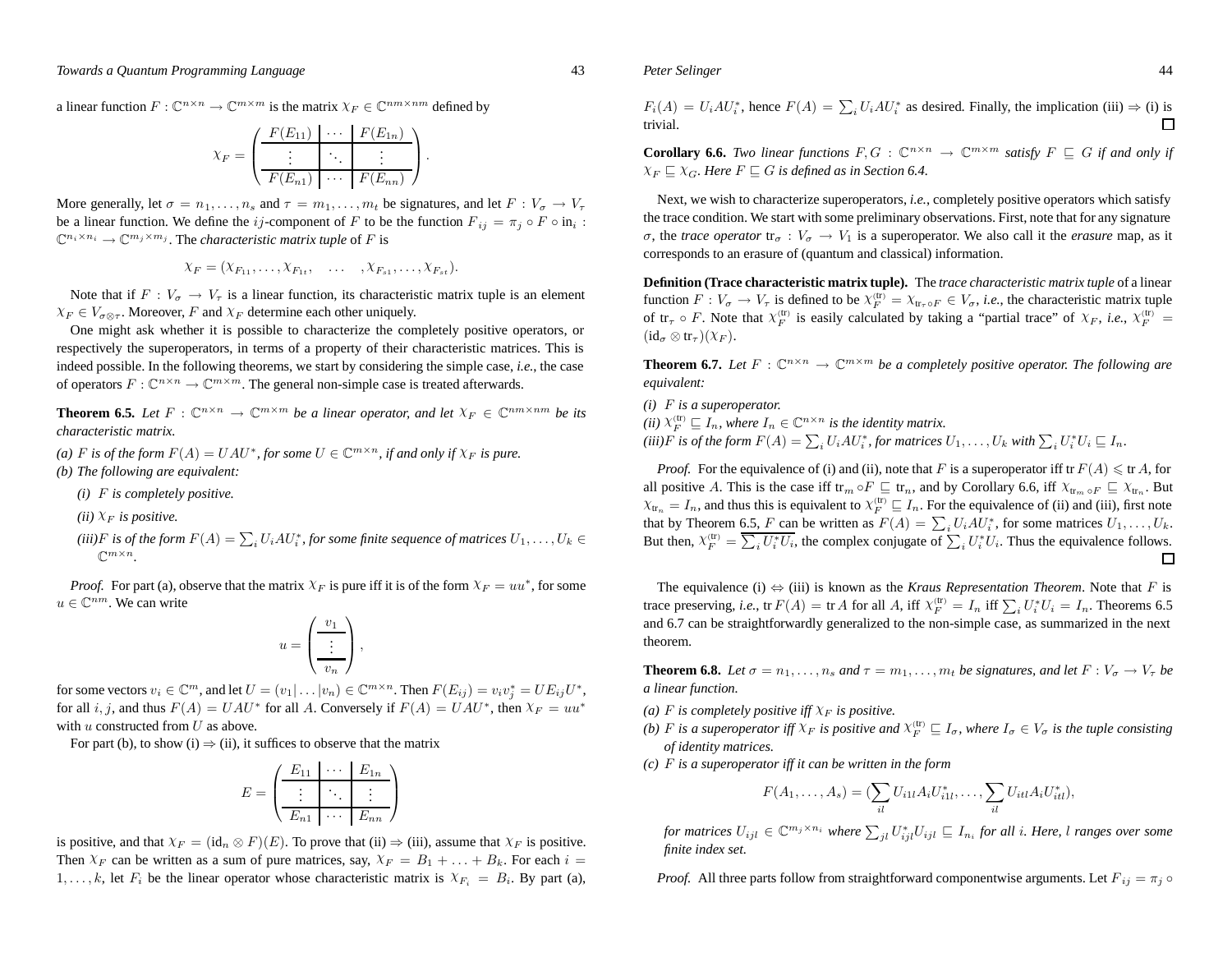$F \circ \text{in}_i : V_{n_i} \to V_{m_j}$  be the *ij*-component of F as before, and let  $F_i = F \circ \text{in}_i : V_{n_i} \to V_{\tau}$ . For (a), observe that F is completely positive iff each  $F_{ij}$  is completely positive. For (b), note that F satisfies the trace condition iff each  $F_i$  satisfies it. This is the case iff  $\text{tr}_{\tau} \circ F_i \sqsubseteq \text{tr}_{n_i}$ , or equivalently,  $\chi_{F_i}^{(tr)} \sqsubseteq I_{n_i}$ , for all i. The latter is equivalent to  $\chi_F^{(tr)} \sqsubseteq I_{\sigma}$ . For (c), first note that by Theorem 6.5, each  $F_{ij}$  can be written as  $F_{ij}(A) = \sum_l U_{ijl} \dot{A_i} U_{ijl}^*$ , where  $l = 1, \ldots, k_{ij}$ . By setting  $k = \max_{ij} k_{ij}$  and  $U_{ijl} = 0$  if  $l > k_{ij}$ , we may assume that l ranges uniformly over 1,..., k. Thus, F can be written in the desired form; further tr  $F_i(A) = \text{tr} \sum_{jl} U_{ijl} A_i U_{ijl}^*$ , and hence, by Theorem 6.7(iii),  $F$  is a superoperator iff  $\sum_{jl} U^*_{ijl} U_{ijl} \sqsubseteq I_{n_i}$  for all *i*.  $\Box$ 

**Remark 6.9** (Compact closed structure up to scalar multiples). Recall that V and Q are symmetric monoidal categories whose objects are signatures, and whose morphisms are, respectively, linear functions, and superoperators. The characteristic matrix determines <sup>a</sup> one-to-onecorrespondence between hom-sets  $\mathbf{V}(\rho \otimes \sigma, \tau) \cong \mathbf{V}(\rho, \sigma \otimes \tau)$  (they both correspond to matrix tuples in  $V_{\rho\otimes \sigma\otimes \tau}$ ). Moreover, this one-to-one correspondence is natural in  $\rho$  and  $\tau$ . A category with this property is called *compac<sup>t</sup> closed*. Abramsky and Coecke (2003) sugges<sup>t</sup> that such <sup>a</sup> compac<sup>t</sup> closed structure could be taken as the basis for <sup>a</sup> semantics of higher-order types in <sup>a</sup>quantum programming language.

Let W be the category whose objects are signatures and whose morphisms are completely pos-<br>ve operators Thus O W and V share the same objects and O C W C V Theorem 6.8(a) itive operators. Thus Q, W, and V share the same objects, and  $Q \subseteq W \subseteq V$ . Theorem 6.8(a) implies that W inherits the compact closed structure from V. However, by Theorem 6.8(b), the category O of superpretators is *not* compact closed: indeed if  $F: V_a \to V_a$  is a superpretator category **Q** of superoperators is *not* compact closed; indeed, if  $F : V_{\sigma} \to V_{\tau}$  is a superoperator, then is characteristic matrix  $X_F$  is not in general a density matrix, because in general, tr  $X_F > 1$ . Nevertheless, one has the following, weaker property:  $\lambda \chi_F$  is a density matrix for some scalar  $0 < \lambda \leq 1$ . In this sense, we may say that **Q** possesses a compact closed structure *up to scalar multiples*. Whether or not such <sup>a</sup> weaker structure can serve as <sup>a</sup> useful implementation of higherorder types is an interesting question.

**Remark 6.10** (Basis-free presentation of the characteristic matrix). If V and W are finite dimensional vector crosses and  $V^*$  and  $W^*$  are their respective dual graces, than linear management dimensional vector spaces and  $V^*$  and  $W^*$  are their respective dual spaces, then linear maps  $F: V^* \otimes V \to W^* \otimes W$  are in canonical one-to-one correspondence with elements  $\chi_F \in U^* \otimes U$ ,<br>where  $U = V^* \otimes W$ , Evaliative the correspondence is given by to  $(\chi_{\mu\nu}, \otimes w^* \otimes E(x^* \otimes w)))$ where  $U=V^* \otimes W$ . Explicitly, the correspondence is given by tr $(w_1 \otimes w_2^* \otimes F(v_1^* \otimes v_2))$ tr( $v_2 \otimes w_2^* \otimes v_1^* \otimes w_1 \otimes \chi_F$ ), for all  $v_1^* \in V^*$ ,  $v_2 \in V$ ,  $w_1 \in W$ ,  $w_2^* \in W^*$ . If moreover V and W are Hilbert spaces, then one may speak of positive matrices as certain elements of  $V^* \otimes V$ .<br>In this ages  $F: V^* \otimes V \to W^* \otimes W$  is aggregately positive if and only if  $\chi$  is positive. This In this case,  $F: V^* \otimes V \to W^* \otimes W$  is completely positive if and only if  $\chi_F$  is positive. This is the hosis free formulation of Theorem 6.5(b) (i) is the basis-free formulation of Theorem 6.5(b) (i)⇔(ii).

Note that linear maps  $F : V^* \otimes V \to W^* \otimes W$  are also in canonical one-to-one correspondence<br>the largest of  $\tilde{U}^* \otimes \tilde{U}$ , where  $\tilde{U} = V \otimes W$ . However, this latter correspondence does not only with elements of  $\tilde{U}$ \*⊗ $\tilde{U}$ , where  $\tilde{U}=V\otimes W.$  However, this latter correspondence does not enjoy good properties for our purposes; in particular, it does not satisfy the equivalent of Theorem 6.5.

#### 6.8. *Normal form for superoperators*

As <sup>a</sup> consequence of Theorems 6.5 and 6.7, we obtain <sup>a</sup> normal form for superoperators: any superoperator can be expressed as <sup>a</sup> sub-unitary transformation, followed by an erasure and <sup>a</sup>measurement. This normal form is not unique.

*Peter Selinger* $r \overline{a}$  46

**Definition (Sub-unitary).** A matrix  $U \in \mathbb{C}^{m \times n}$  is said to be *sub-unitary* if U is a submatrix of some unitary matrix  $U'$ , *i.e.*, if there exist matrices  $U_1, U_2, U_3$  (not necessarily of the same dimensions as  $U$ ) such that

$$
U' = \left(\begin{array}{c|c} U & U_1 \\ \hline U_2 & U_3 \end{array}\right)
$$

is unitary. A linear function  $F : \mathbb{C}^{n \times n} \to \mathbb{C}^{m \times m}$  is called sub-unitary if it is of the form  $F(A) = UAU^*$ , for some sub-unitary matrix  $U \in \mathbb{C}^{m \times n}$ . More generally, a linear function  $F :$  $V_{\sigma} \rightarrow V_{\tau}$  is called sub-unitary if it is of the form  $F(A_1, \ldots, A_s) = (U_1 A_1 U_1^*, \ldots, U_s A_s U_s^*)$ , for sub-unitary matrices  $U_i \in \mathbb{C}^{m_i \times n_i}$ , where  $\sigma = n_1, \dots, n_s$  and  $\tau = m_1, \dots, m_s$ .

**Lemma 6.11.** *A matrix*  $U \in \mathbb{C}^{m \times n}$  *is sub-unitary iff*  $UU^* \sqsubseteq I_m$  *iff*  $U^*U \sqsubseteq I_n$ *.* 

*Proof.* Clearly, U is sub-unitary iff there exists a matrix  $U_1$  such that the rows of  $(U|U_1)$  form an orthonormal set. This is the case iff  $UU^* + U_1U_1^* = I_m$ , and by Remark 2.2, iff  $UU^* \sqsubseteq I_m$ . The second equivalence is similar.

**Definition (Measurement operator, erasure operator).** Let  $\sigma = n_1, \ldots, n_s$  be a signature, and let  $\tilde{\sigma} = n_1 + \ldots + n_s$ , an integer regarded as a simple signature. The *measurement operator*  $\mu_{\sigma}: V_{\tilde{\sigma}} \to V_{\sigma}$  is defined as

$$
\mu_{\sigma}\left(\begin{array}{ccc} A_{11} & \cdots & A_{1s} \\ \vdots & \ddots & \vdots \\ A_{s1} & \cdots & A_{ss} \end{array}\right) = (A_{11}, A_{22}, \ldots, A_{ss}),
$$

where  $A_{ij} \in \mathbb{C}^{n_i \times n_j}$ . An *erasure operator*, also known as a *partial trace operator*, is an operator of the form  $(\text{tr}_{\sigma} \otimes \text{id}_{\tau}) : V_{\sigma \otimes \tau} \to V_{\tau}$ .

Note that sub-unitary transformations, measurements and erasures are superoperators; the following theorem states that any superoperator is <sup>a</sup> combination of these three basic ones.

## **Theorem 6.12.**

- *(a) Every* superoperator  $F : \mathbb{C}^{n \times n} \to \mathbb{C}^{m \times m}$  can be factored as  $F = E \circ G$ , where G is *sub-unitary and*E *is an erasure operator.*
- *(b)* Every superoperator  $F: V_{\sigma} \to V_{\tau}$  can be factored as  $F = M \circ E \circ G$ , where  $G$  is sub-unitary, E *is an erasure operator, and* M *is <sup>a</sup> measurement operator.*

*Proof.* (a) By Theorem 6.7, there exist matrices  $U_1, \ldots, U_k \in \mathbb{C}^{m \times n}$  such that  $F(A) =$  $\sum_i U_i A U_i^*$  and  $\sum_i U_i^* U_i \sqsubseteq I_n$ . Let U be the vertical stacking of the matrices  $U_1, \ldots, U_k$ ,

$$
U = \left(\begin{array}{c} U_1 \\ \vdots \\ \hline U_k \end{array}\right),
$$

and define  $G : \mathbb{C}^{n \times n} \to \mathbb{C}^{km \times km}$  by  $G(A) = UAU^*$ . Since  $U^*U = \sum_i U_i^*U_i$ , the matrix U is sub-unitary by Lemma 6.11. Also, let  $E = (\text{tr}_k \otimes \text{id}_m) : \mathbb{C}^{km \times km} \to \mathbb{C}^{m \times m}$ . Then  $E(G(A)) = (\text{tr}_k \otimes \text{id}_m)(UAU^*) = \sum_i U_iAU_i^* = F(A)$ , as claimed.

(b) Suppose  $\sigma = n_1, \ldots, n_s$  and  $\tau = m_1, \ldots, m_t$ . By Theorem 6.8(c), F can be written as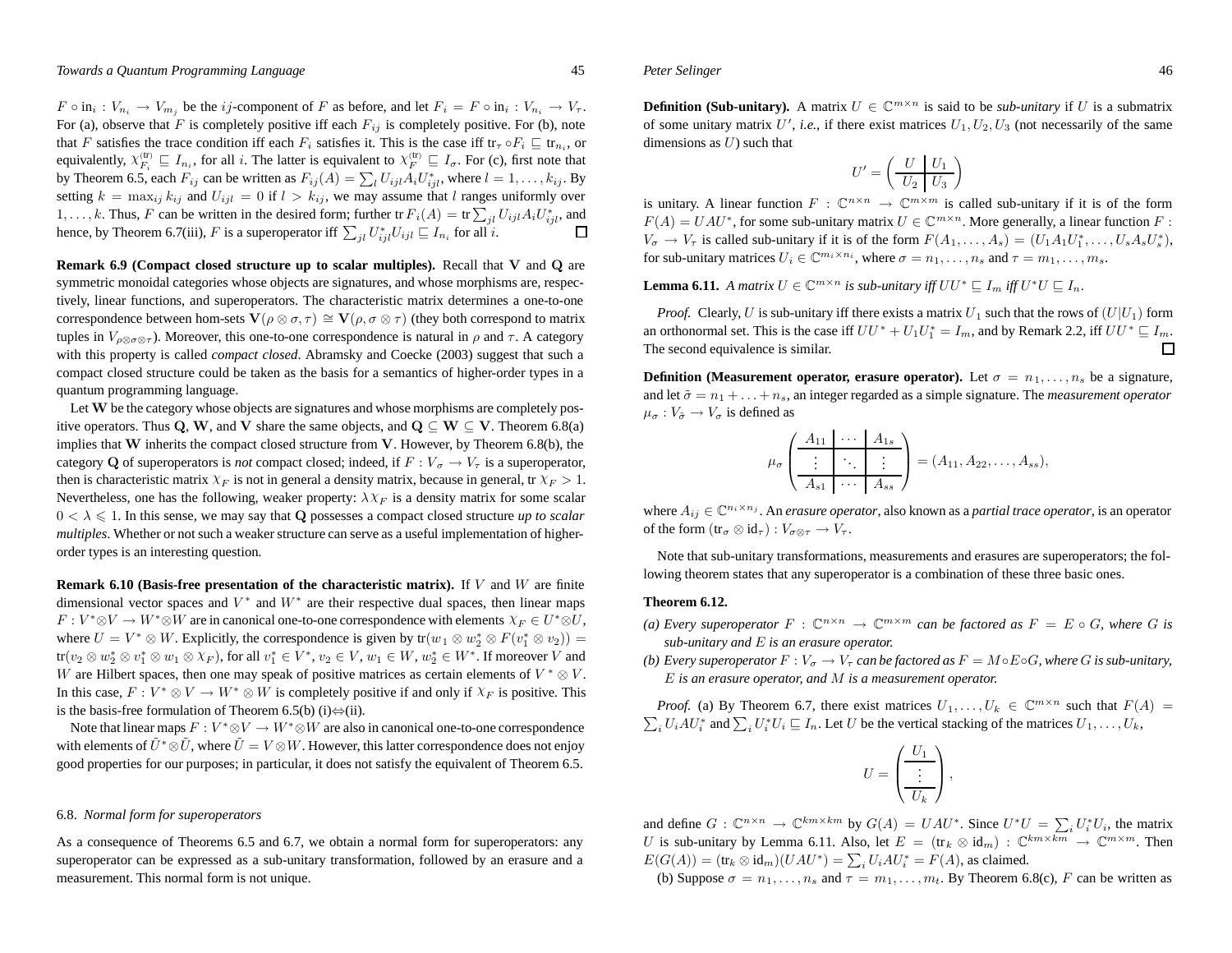$F(A_1, \ldots, A_s) = (\sum_{il} U_{i1l} A_i U_{i1l}^*, \ldots, \sum_{il} U_{itl} A_i U_{itl}^*)$ , for matrices  $U_{ijl} \in \mathbb{C}^{m_j \times n_i}$  where  $\sum_{i,l} U_{ijl}^* U_{ijl} \subseteq I_{n_i}$  for all i, and where l ranges over  $1, \ldots, k$ , for some k. For each i, let  $U_i \in I_{n_i}$  $\mathbb{C}^{k(m_1+\ldots+m_t)\times n_i}$  be the vertical stacking of the matrices  $U_{i11},\ldots,U_{it1},\ldots,U_{i1k},\ldots,U_{itk}$ . Let  $\sigma' = k, \ldots, k$  be a list of length s. Define  $G : V_{\sigma} \to V_{\sigma' \otimes \tilde{\tau}}$  by

$$
G(A_1, ..., A_s) = (U_1 A_1 U_1^*, ..., U_s A_s U_s^*).
$$

Clearly, U Clearly,  $U_i^* U_i = \sum_{jl} U_{ijl}^* U_{ijl} \sqsubseteq I_{n_i}$  for all *i*, and thus *G* is sub-unitary. Let  $E = (\text{tr}_{\sigma'} \otimes \text{id}_{\bar{\tau}}) :$ <br>  $V_{\sigma' \otimes \bar{\tau}} \to V_{\bar{\tau}}$ , and let  $M = \mu_{\tau} : V_{\bar{\tau}} \to V_{\tau}$ . An easy calculation shows that  $M \circ E \circ G(A) =$  $i^*U_i = \sum_{jl} U_j$  $\Box$ as desired.

## 6.9. *Fullness of the interpretation*

We defined the interpretation of a quantum flow chart X to be a morphism  $\llbracket X \rrbracket$  in the category Q, *i.e.*, <sup>a</sup> superoperator. We now want to show that every superoperator is definable in this way. More precisely, we want to show that the interpretation is  $full$ : whenever  $\bar{\Gamma}$  and  $\bar{\Gamma}'$  are lists of typing contexts and  $F : [\![\bar{\Gamma}]\!] \to [\![\bar{\Gamma}']\!]$  is a superoperator, then there exists a quantum flow chart  $V \cdot \bar{\Gamma} \cdot \bar{\Gamma}'$  such that  $\mathbb{I} \times \mathbb{I} \to F$  $X : \bar{\Gamma} \to \bar{\Gamma}'$  such that  $[[X]] = F$ .

 For the purpose of this section, we consider the flow chart language which has loops, and which contains all unitary operators as built-in operators. In <sup>a</sup> more realistic setting, one would only have <sup>a</sup> finite, but complete set of built-in operators (in the sense of Proposition 3.2); in thiscase, fullness is true *up* to *epsilon*, *i.e.*, for every  $\epsilon > 0$ , one can find X such that  $\left\| [X] - F \right\| < \epsilon$ .

## **Lemma 6.13.**

- (a) If  $\overline{\Gamma}$  and  $\overline{\Gamma}'$  are lists of typing contexts such that  $[\overline{\Gamma}] = [\overline{\Gamma}'] = \sigma$ , then there exists a flow *chart*  $X : \overline{\Gamma} \to \overline{\Gamma}'$  *such that*  $\llbracket X \rrbracket = \mathrm{id}_{\sigma}$ .
- *(b) Suppose*  $n = 2^k$ *,*  $m = 2^l$ *,* and  $F : \mathbb{C}^{n \times n} \to \mathbb{C}^{m \times m}$  *is sub-unitary. Then there exists a*  $q$  *auantum*  $f$ *low*  $chart X:$   $q$ **bit**<sup> $k$ </sup>  $\rightarrow$   $q$ **bit**<sup> $l$ </sup>  $such$   $that$   $[[X]] = F$ .

*Proof.* For part (a), first note that if neither  $\bar{\Gamma}$  nor  $\bar{\Gamma}'$  contain the type **bit**, then  $\bar{\Gamma} = \bar{\Gamma}'$  and there is nothing to show. Further, all occurrences of the type **bit** can be removed by repeatedapplication of the transformation from Example 4.4.

For (b), we have  $F(A) = UAU^*$  for some sub-unitary matrix  $U \in \mathbb{C}^{m \times n}$ . Then there exist matrices  $U_1, U_2, U_3$ , not necessarily of the same dimensions as U, such that

$$
U' = \left(\begin{array}{c|c} U & U_1 \\ \hline U_2 & U_3 \end{array}\right) \in \mathbb{C}^{p \times p}
$$

 $\overline{p}$ 

is unitary. Without loss of generality, we may assume that  $p = 2^r$  is a power of two. Then  $F =$  $[[X]]$ , where X is the flow chart shown in Figure 11. Here we have used obvious abbreviations for multiple "new", "measure" and "discard" operations. Note that all but one branch of themeasurements lead into an infinite loop; this is due to the fact that  $F$  may not be trace preserving.

**Theorem 6.14 (Fullness).** For given lists of typing contexts  $\overline{\Gamma}$ ,  $\overline{\Gamma}'$ , if  $F : [\overline{\Gamma}] \to [\overline{\Gamma}']$  is a sumproporator than there exists a quantum flow short  $Y : \overline{\Gamma} \to \overline{\Gamma}'$  such that  $\mathbb{F} \times \mathbb{F} = F$ superoperator, then there exists a quantum flow chart  $X : \overline{\Gamma} \to \overline{\Gamma}'$  such that  $\llbracket X \rrbracket = F$ .

*Peter Selinger*



Fig. 11. Flow chart realizing <sup>a</sup> sub-unitary transformation

*Proof.* This is an almost trivial consequence of Theorem 6.12 and Lemma 6.13. First, byLemma 6.13(a), it is sufficient to consider the case where  $\overline{\Gamma} = \mathbf{qbit}^{k_1}; \dots; \mathbf{qbit}^{k_s}$  and  $\overline{\Gamma}' = \mathbf{hitt}^{k_1}$ . ;**qbit**<sup>l<sub>1</sup></sub>; ...; **qbit**<sup>l<sub>1</sub></sub>... Second, let  $l \ge l_i$  for all i, and let  $2^r > t$ . Then F can be factored as  $F_2 \circ F_1$ ,</sup></sup> where  $F_1 : [\bar{\Gamma}] \to [\textbf{qbit}^l \times \textbf{bit}^r]$  is a superoperator and  $F_2 : [\textbf{qbit}^l \times \textbf{bit}^r] \to [\bar{\Gamma}^r]$  is a canonical<br>projection.  $F$  is also the defineble. Let  $\pi = [\bar{\Gamma}^l]$  and  $\pi = [\textbf{mbit}^l \times \textbf{bit}^r]$ . Then  $\tilde{\pi} = [\textbf{m$ ;projection.  $F_2$  is clearly definable. Let  $\sigma = [\![\bar{\Gamma}]\!]$  and  $\tau = [\![\text{qbit}^l \times \text{bit}^r]\!]$ . Then  $\tilde{\tau} = [\![\text{qbit}^{l+r}]\!]$ . By the proof of Theorem 6.12,  $F_1$  can be factored as  $M \circ E \circ G$ , where  $G : \sigma \to \sigma' \otimes \tilde{\tau}$ By the proof of Theorem 6.12,  $F_1$  can be factored as  $M \circ E \circ G$ , where  $G : \sigma \to \sigma' \otimes \tilde{\tau}$ <br>is sub-unitary,  $E : \sigma' \otimes \tilde{\tau} \to \tilde{\tau}$  is the canonical erasure operator, and  $M : \tilde{\tau} \to \tau$  is the<br>canonical massurement oper canonical measurement operator. Moreover,  $\sigma' = k, \dots, k$  is a list of length s, and without loss of generality, we may assume that  $k = 2^p$  is a power of two, so that  $\sigma' = [\phi\textbf{bit}^p; \dots; \phi\textbf{bit}^p]$ . Now M is definable by Lemma 6.13(b), E is definable by a sequence of "discard" and "merge" ;operations, and  $M : [\textbf{qbit}^{l+r}] \rightarrow [\textbf{qbit}^l \times \textbf{bit}^r]$  is definable by r measurements.

## **7. Towards <sup>a</sup> structured syntax**

In previous sections, we have presented <sup>a</sup> view of quantum programming in terms of flow charts. The reasons were partly pedagogical, because flow charts explicitly highlight the "atomic" concepts of control flow, which are often left implicit in more structured programming languages. Particularly the "merge" operation, with its associated erasure of classical information, is of fundamental importance to quantum computing because it causes the passage from pure to impure states. Another reason for presenting the language in terms of flow charts was semantical: flow charts, because of their close connection with traced monoidal categories, provide <sup>a</sup> convenientsetting for describing the semantics of quantum programs.

However, for actual programming, flow charts are generally too cumbersome as <sup>a</sup> notation. The reasons for this are the same as in classical programming language theory: their graphicalnature makes flow charts difficult to manipulate, and they also discourage <sup>a</sup> structured approach to programming. We now presen<sup>t</sup> <sup>a</sup> more "textual" syntax for quantum programs, which is alsomore "structured" in the sense of structured programming languages such as Pascal.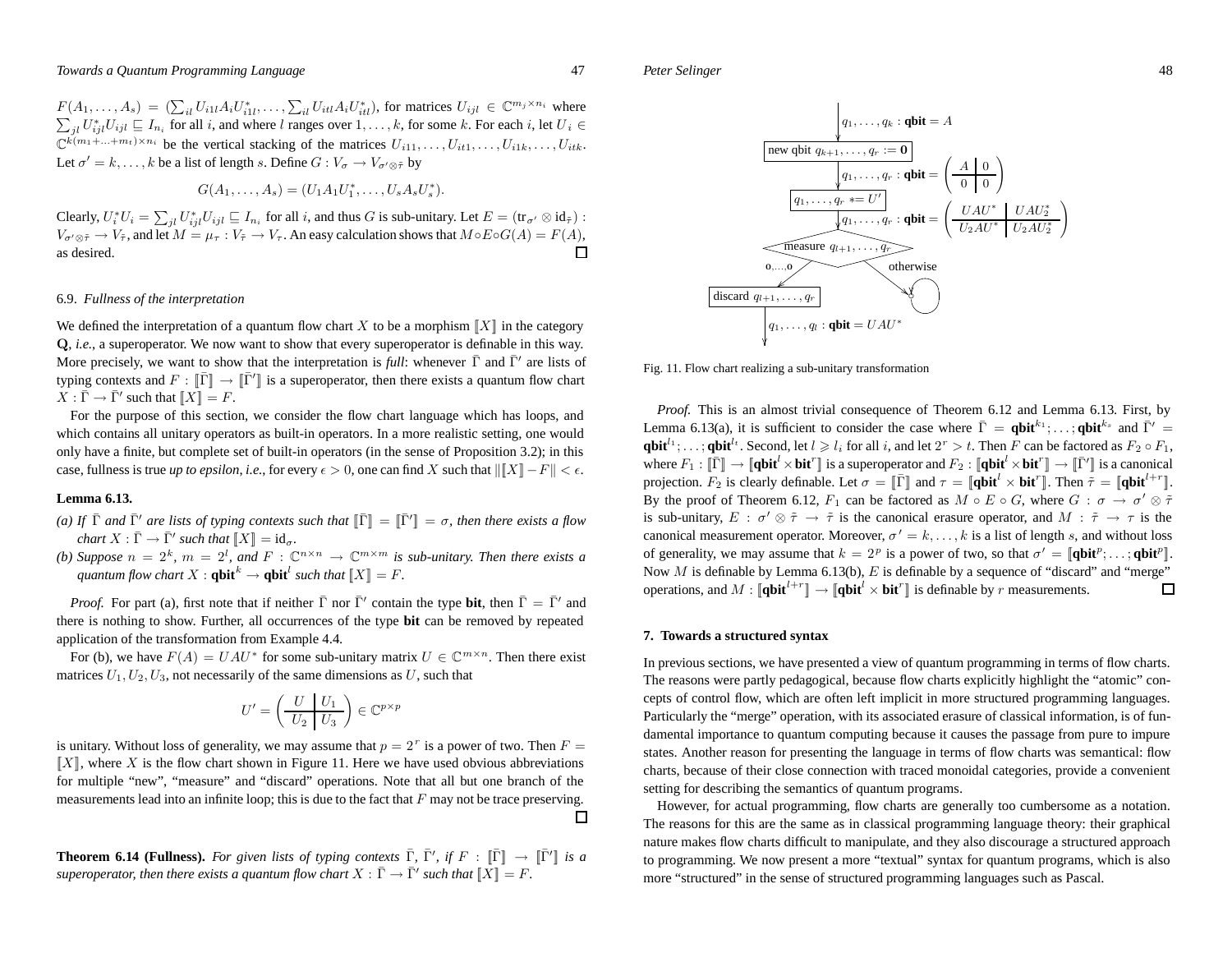$\epsilon$  49

It is worth emphasizing, once again, that we are describing <sup>a</sup> *functional* programming language, despite the fact that its syntax superficially looks imperative. Each statement acts as <sup>a</sup> function from an explicitly identified set of inputs to outputs, rather than operating on an implicitly defined global state.

## 7.1. *The language QPL*

We assume a countable set of *variables*, denoted  $x, y, b, q, \ldots$ . We also assume a countable set of *procedure variables* X, Y, . . ..

Types. A *type* t, <sup>s</sup> is either **bit** or **qbit**. <sup>A</sup> *procedure type* <sup>T</sup> is defined to be an expression of the form  $t_1, \ldots, t_n \to s_1, \ldots, s_m$ , where  $t_i$  and  $s_j$  are types. A *typing context*  $\Gamma$  is a finite list of pairs<br>of a variable and a time, such that no variable occurs more than once. Timing contexts are unitten of <sup>a</sup> variable and <sup>a</sup> type, such that no variable occurs more than once. Typing contexts are writtenin the usual way as  $x_1: t_1, \ldots, x_n: t_n$ . A *procedure context*  $\Pi$  is defined similarly, except that it consists of procedure variables and procedure types. We use the notation  $x:t$ ,  $\Gamma$  and  $X:T$ ,  $\Pi$  for extension of contexts, and in using this notation, we always implicitly assume that the resultingcontext is well-defined, *i.e.*, that x does not already occur in  $\Gamma$  and X does not already occur in Π.

Terms. The set of *QPL terms* is defined by the following abstract syntax:

$$
\begin{array}{lll}\n\text{QPL Terms} & P, Q & ::= & \text{new bit } b := 0 \mid \text{new qbit } q := 0 \mid \text{ discard } x \\
& b := 0 \mid b := 1 \mid q_1, \dots, q_n \mid x = S \\
& \text{skip } \mid P; Q \\
& \text{if } b \text{ then } P \text{ else } Q \mid \text{measure } q \text{ then } P \text{ else } Q \mid \text{while } b \text{ do } P \\
& \text{proc } X : \Gamma \to \Gamma' \{ P \} \text{ in } Q \mid y_1, \dots, y_m = X(x_1, \dots, x_n)\n\end{array}
$$

Here, S denotes a built-in unitary transformation of arity n, and  $\Gamma, \Gamma'$  denote typing contexts. The intended meaning of the basic terms is the same as that of the corresponding atomic flow chart components. P; Q denotes sequential composition of terms, and the **skip** command does nothing. (**proc**  $X : \Gamma \to \Gamma'$  {  $P$  } **in**  $Q$ ) defines a procedure X with body P and scope  $Q$ ;  $\Gamma$  and  $\Gamma'$  are bindings of the formal parameters for input and output. The term  $\overline{u} = X(\overline{u})$  denotes a procedure. bindings of the formal parameters for input and output. The term  $\bar{y} = X(\bar{x})$  denotes a procedure call. In writing programs, it is common to use certain derived terms, writing for instance  $b := c$ as an abbreviation for (**if** c **then**  $b := 0$  **else**  $b := 1$ ), or (**if**  $b$  **then**  $P$ ) for (**if**  $b$  **then**  $P$  **else skip**).

Typing judgments. A *typing judgment* is an expression of the form

$$
\Pi \vdash \langle \Gamma \rangle \, P \, \langle \Gamma' \rangle,
$$

where  $\Pi$  is a procedure context and  $\Gamma$ ,  $\Gamma'$  are typing contexts. The intended meaning is that under the procedure binding  $\Pi$ , P is a well-typed term which transforms a set of variables  $\Gamma$  into a set of variables <sup>Γ</sup>′. The typing rules are shown in Figure 12.

Note that the typing rules enforce that in the term  $(q_1, \ldots, q_n \ast = S)$ , the variables  $q_1, \ldots, q_n$ are *distinct*. Similarly, in a procedure call  $\bar{y} = X(\bar{x})$ , each of  $\bar{x}$  and  $\bar{y}$  is a list of distinct variables (although it is possible that  $x_i = y_j$ ). Also note that each term has explicit inputs and outputs; for instance, the term  $\bar{y} = X(\bar{x})$  has inputs  $\bar{x}$  and outputs  $\bar{y}$ , whereas the term  $b := 0$  has input b

| (newbit)               | $\Pi \vdash \langle \Gamma \rangle$ new bit $b := \mathbf{0} \langle b:\mathbf{bit}, \Gamma \rangle$                                                                                                                                                                                                                              |
|------------------------|-----------------------------------------------------------------------------------------------------------------------------------------------------------------------------------------------------------------------------------------------------------------------------------------------------------------------------------|
| (newqbit)              | $\Pi \vdash \langle \Gamma \rangle$ new qbit $q := \mathbf{0} \langle q : \mathbf{qbit}, \Gamma \rangle$                                                                                                                                                                                                                          |
| (discard)              | $\Pi \vdash \langle x:t, \Gamma \rangle$ discard $x \langle \Gamma \rangle$                                                                                                                                                                                                                                                       |
| $(assign_0)$           | $\Pi \vdash \langle b: \textbf{bit}, \Gamma \rangle b := \mathbf{0} \langle b: \textbf{bit}, \Gamma \rangle$                                                                                                                                                                                                                      |
| (assign <sub>1</sub> ) | $\Pi \vdash \langle b: \textbf{bit}, \Gamma \rangle b := \mathbf{1} \langle b: \textbf{bit}, \Gamma \rangle$                                                                                                                                                                                                                      |
| (unitary)              | S is of arity n<br>$\Pi \vdash \langle q_1:\text{qbit},\ldots,q_n:\text{qbit},\Gamma\rangle \bar{q} \equiv S \langle q_1:\text{qbit},\ldots,q_n:\text{qbit},\Gamma\rangle$                                                                                                                                                        |
| (skip)                 | $\Pi \vdash \langle \Gamma \rangle$ skip $\langle \Gamma \rangle$                                                                                                                                                                                                                                                                 |
| (compose)              | $\frac{\Pi \vdash \langle \Gamma \rangle \, P \, \langle \Gamma' \rangle \qquad \Pi \vdash \langle \Gamma' \rangle \, Q \, \langle \Gamma'' \rangle}{\Pi \vdash \langle \Gamma \rangle \, P \cdot O \, \langle \Gamma'' \rangle}$                                                                                                 |
| (if)                   | $\frac{\Pi \vdash \langle b:\mathbf{bit}, \Gamma \rangle \; P \; \langle \Gamma' \rangle \qquad \Pi \vdash \langle b:\mathbf{bit}, \Gamma \rangle \; Q \; \langle \Gamma' \rangle}{\Pi \vdash \langle b:\mathbf{bit}, \Gamma \rangle \; \mathbf{if} \; b \; \mathbf{then} \; P \; \mathbf{else} \; Q \; \langle \Gamma' \rangle}$ |
| (measure)              | $\frac{\Pi \vdash \langle q:\mathbf{qbit}, \Gamma \rangle \, P \, \langle \Gamma' \rangle \qquad \Pi \vdash \langle q:\mathbf{qbit}, \Gamma \rangle \, Q \, \langle \Gamma' \rangle}{\Pi \vdash \langle q:\mathbf{qbit}, \Gamma \rangle$ measure q then P else $Q \, \langle \Gamma' \rangle$                                     |
| (while)                | $\frac{\Pi \vdash \langle b:\textbf{bit}, \Gamma \rangle \ P \langle b:\textbf{bit}, \Gamma \rangle}{\Pi \vdash \langle b:\textbf{bit}, \Gamma \rangle \ \textbf{while } b \ \textbf{do } P \langle b:\textbf{bit}, \Gamma \rangle}$                                                                                              |
| $(proc)$               | $X:\bar{t}\to\bar{s}, \Pi\vdash \langle \bar{x}:\bar{t}\rangle P \langle \bar{y}:\bar{s}\rangle \qquad X:\bar{t}\to\bar{s}, \Pi\vdash \langle \Gamma\rangle Q \langle \Gamma'\rangle$<br>$\Pi\vdash \langle \Gamma\rangle \text{ proc } X:\bar{x}:\bar{t}\to\bar{y}:\bar{s}\nmid P \}\text{ in }Q\langle \Gamma'\rangle$          |
| (call)                 | $X:\bar{t}\to\bar{s},\Pi\vdash\langle\bar{x}:\bar{t},\Gamma\rangle\bar{y}=X(\bar{x})\langle\bar{y}:\bar{s},\Gamma\rangle$                                                                                                                                                                                                         |
| (permute)              | $\Pi \vdash \langle \Gamma \rangle \, P \, \langle \Delta \rangle, \qquad \Pi', \Gamma', \Delta' \text{ permutations of } \Pi, \Gamma, \Delta \text{ }$<br>$\Pi' \vdash \langle \Gamma' \rangle \, P \, \langle \Delta' \rangle$                                                                                                  |

Fig. 12. Typing rules for QPL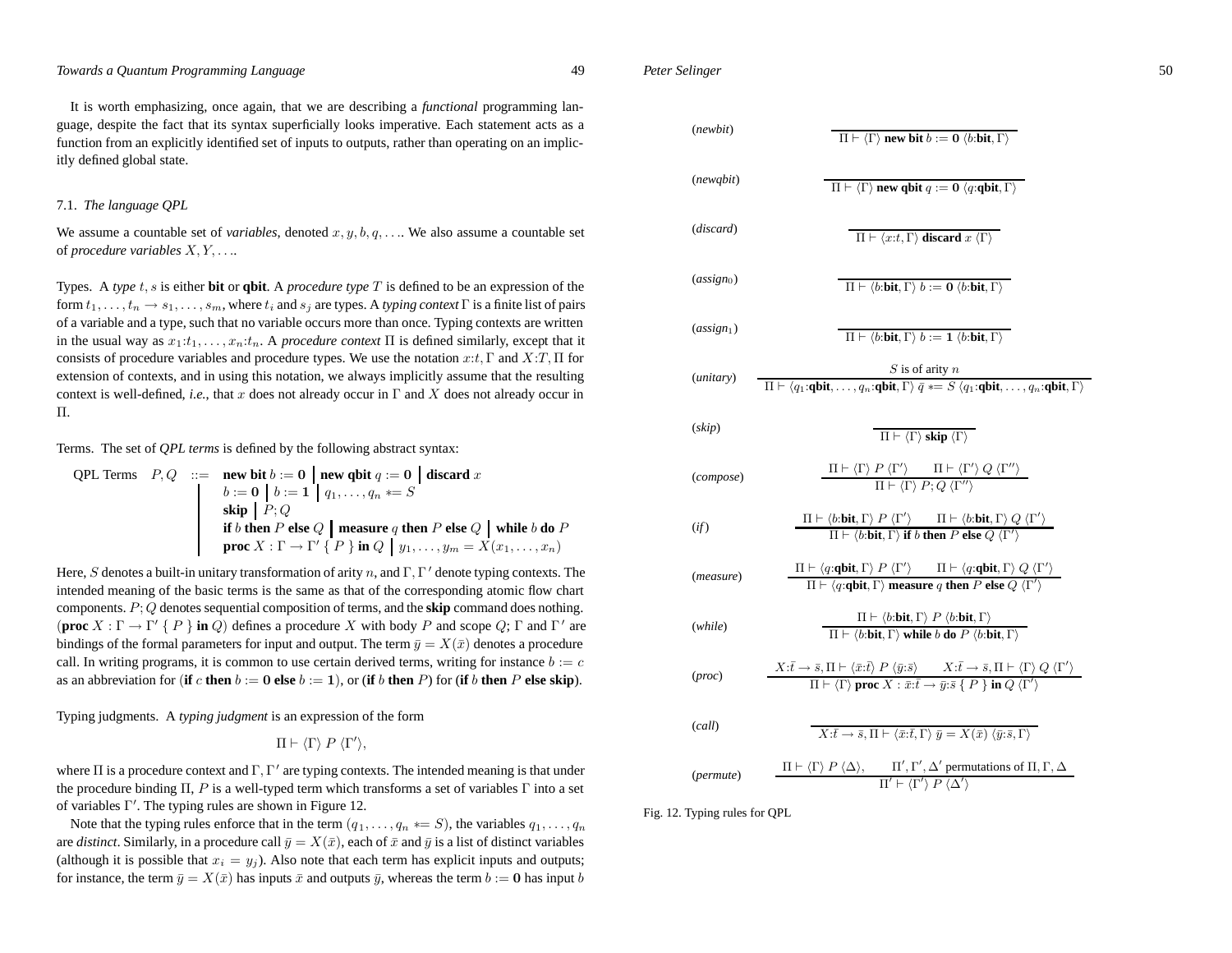and output  $b$ . The latter term should be thought of as consuming a variable  $b$ , then creating a new one with the same name. A more "functional" way of expressing this would be to write  $b = \mathbf{0}(b)$ instead of  $b := 0$ .

Semantics. The language QPL can be immediately translated into the flow chart language of Section 4. The semantics of <sup>a</sup> QPL term is simply the semantics of the corresponding flow chart. Alternatively, the semantics can be defined directly by induction on typing judgments; the rulesfor doing so are obvious and we omit them here. It suffices to say that each typing judgment

$$
X_1:\bar{t}_1 \to \bar{s}_1, \ldots, X_n:\bar{t}_n \to \bar{s}_n \vdash \langle \Gamma \rangle \, P \langle \Gamma' \rangle
$$

is interpreted as <sup>a</sup> Scott-continuous function

$$
\llbracket P \rrbracket : \mathbf{Q}(\llbracket \bar{t}_1 \rrbracket, \llbracket \bar{s}_1 \rrbracket) \times \ldots \times \mathbf{Q}(\llbracket \bar{t}_n \rrbracket, \llbracket \bar{s}_n \rrbracket) \to \mathbf{Q}(\llbracket \Gamma \rrbracket, \llbracket \Gamma' \rrbracket).
$$

The language QPL differs from the flow chart language in some minor ways. Specifically, QPLcontains the following restrictions:

- **—** branchings and loops must be properly nested,
- **—** merge operations can only occur in the context of <sup>a</sup> branching or loop,
- **—** each program fragment has <sup>a</sup> unique incoming and <sup>a</sup> unique outgoing control path. In particular, procedures have only one entry and exit.

Note that the typing rules for QPL allow procedure definitions to be recursive; however, we have omitted <sup>a</sup> facility for defining two or more *mutually* recursive procedures. However, this is not <sup>a</sup> genuine restriction, because mutually recursive procedures can be easily expanded into simply recursive ones. Where desired, one can augmen<sup>t</sup> the syntax in the standard way to allowmutual recursion to be expressed directly.

## 7.2. *Block QPL*

The language QPL imposes <sup>a</sup> block structure on control constructs such as **if** and **while**, but not on memory management. Unlike in block-oriented languages such as Pascal, we have allowed variables to be allocated and deallocated anywhere, subject only to the typing rules. This is not unsafe, because the type system is there to ensure that variables are deallocated when they are no longer used. However, allowing non-nested allocations and deallocations carries an implementation cost, because it means that variables must be allocated from <sup>a</sup> heap rather than <sup>a</sup> stack. It is therefore interesting to investigate an alternate version of QPL in which <sup>a</sup> stricter block structureis imposed. We call this alternative language "Block QPL".

Thus, in Block QPL, we want to restrict allocations and deallocations to occur in properly nested pairs. Moreover, this nesting should also respec<sup>t</sup> the nesting of the control constructs **if**, **measure**, and **while**. We thus introduce the notion of <sup>a</sup> *block*, which is <sup>a</sup> program fragment enclosed in curly brackets  $\{P\}$ . The convention is that the scope of any variable declaration extends only to the end of the current block; moreover, the bodies of conditional statements, loops, and procedures are implicitly regarded as blocks in this sense.

In the presence of such <sup>a</sup> block structure, the explicit **discard** command is no longer needed, so we remove it from the language. Also, we note that with these changes, the incoming and

## *Peter Selinger*

outgoing variables of any procedure must necessarily be the same. Thus, we also modify thesyntax of procedure calls, writing **call**  $X(x_1, \ldots, x_n)$  instead of  $x_1, \ldots, x_n = X(x_1, \ldots, x_n)$ . This leaves us with the following syntax for Block QPL:

Block QPL Terms

\n
$$
P, Q ::= \text{new bit } b := 0 \mid \text{new qbit } q := 0
$$
\n
$$
b := 0 \mid b := 1 \mid q_1, \ldots, q_n \mid x = S
$$
\nskip  $| P; Q | \{ P \}$ 

\nif  $b$  then  $P$  else  $Q \mid \text{measure } q$  then  $P$  else  $Q \mid \text{while } b \text{ do } P$ 

\nproc  $X : \Gamma \to \Gamma \{ P \} \text{ in } Q \mid \text{call } X(x_1, \ldots, x_n)$ 

The typing rules remain unchanged, excep<sup>t</sup> for <sup>a</sup> new rule (*block*), and appropriate changes tothe rules for branchings and procedures.

(block)

\n
$$
\frac{\Pi \vdash \langle \Gamma \rangle P \langle \Gamma' \rangle}{\Pi \vdash \langle \Gamma \rangle \{ P \} \langle \Gamma \rangle}
$$
\n(if)

\n
$$
\frac{\Pi \vdash \langle b:\text{bit}, \Gamma \rangle P \langle \Gamma' \rangle \qquad \Pi \vdash \langle b:\text{bit}, \Gamma \rangle Q \langle \Gamma'' \rangle}{\Pi \vdash \langle b:\text{bit}, \Gamma \rangle \text{ if } b \text{ then } P \text{ else } Q \langle b:\text{bit}, \Gamma \rangle}
$$
\n(measure)

\n
$$
\frac{\Pi \vdash \langle q:\text{qbit}, \Gamma \rangle P \langle \Gamma' \rangle \qquad \Pi \vdash \langle q:\text{qbit}, \Gamma \rangle Q \langle \Gamma'' \rangle}{\Pi \vdash \langle q:\text{qbit}, \Gamma \rangle \text{ measure } q \text{ then } P \text{ else } Q \langle b:\text{bit}, \Gamma \rangle}
$$
\n(proc)

\n
$$
\frac{X:\overline{t} \to \overline{t}, \Pi \vdash \langle \overline{x}:\overline{t} \rangle P \langle \Gamma' \rangle \qquad X:\overline{t} \to \overline{t}, \Pi \vdash \langle \Gamma \rangle Q \langle \Gamma'' \rangle}{\Pi \vdash \langle \Gamma \rangle \text{ proc } X:\overline{x}:\overline{t} \to \overline{x}:\overline{t} \{ P \} \text{ in } Q \langle \Gamma \rangle}
$$
\n(call)

\n
$$
\frac{X:\overline{t} \to \overline{t}, \Pi \vdash \langle \overline{x}:\overline{t}, \Gamma \rangle \text{ call } X(\overline{x}) \langle \overline{x}:\overline{t}, \Gamma \rangle}{\langle \overline{x}:\overline{t} \to \overline{t}, \Pi \vdash \langle \overline{x}:\overline{t}, \Gamma \rangle \text{ call } X(\overline{x}) \langle \overline{x}:\overline{t}, \Gamma \rangle}
$$

Note that, for any valid typing judgment  $\Pi \vdash \langle \Gamma \rangle P \langle \Gamma' \rangle$ , we necessarily have  $\Gamma \subseteq \Gamma'$ ; thus the rule (*block*) has <sup>a</sup> similar effect as the QPL rule (*discard*).

The advantage of having <sup>a</sup> strict block structure as in Block QPL is that allocation follows <sup>a</sup> stack discipline, thus potentially simplifying implementations. However, there seems to be little added benefit for the programmer, particularly since the QPL type system already prevents memory leaks. In fact, the restrictions of Block QPL seem to encourage an unnatural programmingstyle; on balance, it is probably not worth having these restrictions.

#### 7.3. *Extensions of the type system*

So far, the only data types we have considered are **bit** and **qbit**, because this is the bare minimum needed to discuss the interaction of quantum data, classical data, and classical control. In practice, such <sup>a</sup> finitary type system is much too restrictive; for instance, the full power of loops and recursion does not manifest itself unless programs can operate on variable size data. In this section, we briefly discuss how the QPL type system can be extended with more complex types, and particularly infinitary types. It is remarkable that these extensions work seamlessly, even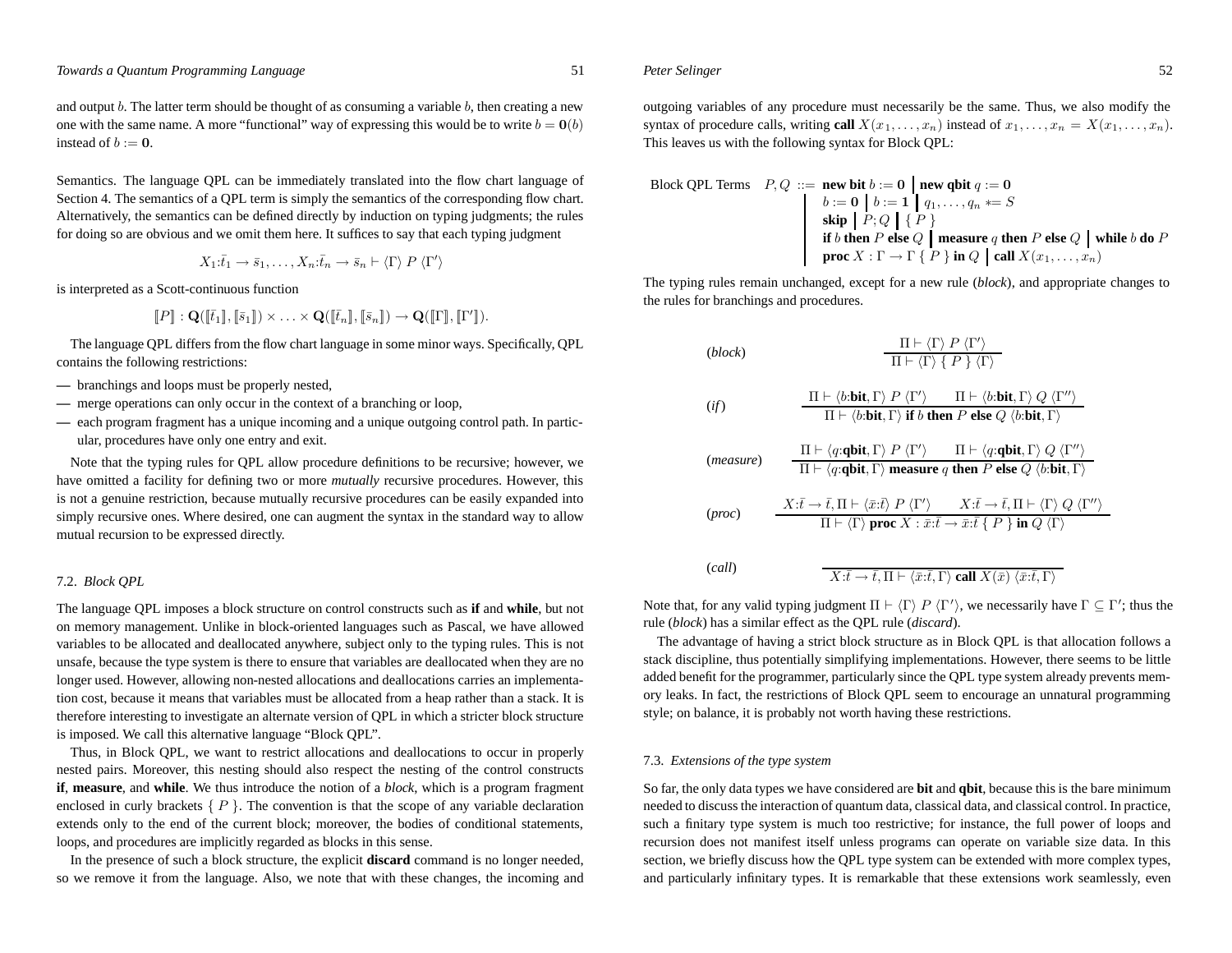#### *Towards <sup>a</sup> Quantum Programming Language* $\epsilon$  53

when mixing classical and quantum types in <sup>a</sup> data structure. In discussing possible extensions to the type system, we keep in mind the semantic framework of Section 6, as well as the potentialphysical realizability of the resulting types.

Tuples. We extend the type system of QPL adding a new type  $t_1 \otimes \ldots \otimes t_n$ , whenever  $t_1, \ldots, t_n$ are types. We introduce statements for constructing and deconstructing tuples:

$$
\begin{array}{ll}\n\text{(tuple)} & \overline{\Pi \vdash \langle x_1: t_1, \dots, x_n: t_n, \Gamma \rangle \ x = (x_1, \dots, x_n) \ \langle x: t_1 \otimes \dots \otimes t_n, \Gamma \rangle} \\
\text{(untuple)} & \overline{\Pi \vdash \langle x: t_1 \otimes \dots \otimes t_n, \Gamma \rangle \ (x_1, \dots, x_n) = x \ \langle x_1: t_1, \dots, x_n: t_n, \Gamma \rangle}\n\end{array}
$$

The semantics of such tuples can be given in the framework of Section 6 without any changes;one simply adds an equation  $[[t \otimes s]] = [[t]] \otimes [s]]$ , and interprets the basic tupling and untupling operations as the semantic identity map.

Tuples can be used to encode fixed-length classical or quantum integers. For instance, the typeof 4-bit classical integers is defined as  $int_4 = bit \otimes bit \otimes bit$ . If desired, one may add appropriate built-in functions to facilitate the manipulation of such integers.

Sums. We further extend the type system by introducing a sum type  $t_1 \oplus \ldots \oplus t_n$ , whenever  $t_1, \ldots, t_n$  are types. A sum type expresses a choice between several alternatives. Note that the selection of alternatives is *classical*; for instance, the type of classical booleans is definable as **bit** = **I** ⊕ **I**. Elements of sum types are constructed and deconstructed via injection and case statements, much as in other functional programming languages:

(*inj*)  
\n
$$
\overline{\Pi} \vdash \langle x:t_i, \Gamma \rangle \ y = \text{in}_i x : t_1 \oplus \ldots \oplus t_n \ \langle y : t_1 \oplus \ldots \oplus t_n, \Gamma \rangle
$$
\n
$$
\overline{\Pi} \vdash \langle x_1: t_1, \Gamma \rangle \ P_1 \ \langle \Gamma' \rangle \qquad \ldots \qquad \overline{\Pi} \vdash \langle x_n: t_n, \Gamma \rangle \ P_n \ \langle \Gamma' \rangle
$$
\n
$$
\overline{\Pi} \vdash \langle y : t_1 \oplus \ldots \oplus t_n, \Gamma \rangle \ \text{case } y \ \text{of in}_1 \ x_1 \Rightarrow P_1 \ | \ \ldots \ | \ \text{in}_n \ x_n \Rightarrow P_n \ \langle \Gamma' \rangle
$$

Note that by adding sum types to the language QPL, it is possible to encode procedures withmultiple points of entry and exit.

Infinite types. The semantics of Section 6 cannot directly handle infinite types, since it is based on finite dimensional vector spaces. However, it is not difficult to adapt the semantics to the infinite-dimensional case. This allows us, for instance, to accommodate an infinite type of classical integers, which is defined as the countable sum  $int = I \oplus I \oplus ...$  The semantics of infinite types is based on positive linear operators of bounded trace; details will be given elsewhere.

Perhaps more controversial than infinite sums are infinite tensor products. For instance, <sup>a</sup> naiveimplementation of "arbitrary size quantum integers" would be as the infinite tensor **qbit**⊗**qbit**<sup>⊗</sup>

 . . .. While infinite tensor products create no particular problem from the point of view of denotational semantics, <sup>a</sup> sensible implementation can only use finitely many quantum bits at any

## *Peter Selinger*

given time. This can be achieved by imposing <sup>a</sup> semantic "zero tail state" condition, which means that only finitely many non-zero bits are allowed to occur at any given time in the computation. The compiler or the operating system has to implement <sup>a</sup> mechanism by which the zero tail state condition is enforced. This requires some overhead, but might be <sup>a</sup> useful abstraction forprogrammers.

Structured types. A particularly useful class of infinite sum types is the class of structured recursive types, such as lists, trees, etc. For example, the type of lists of quantum bits can be definedrecursively as **qlist** :=  $I \oplus (\textbf{qbit} \otimes \textbf{qlist})$ . Note that, because the use of the  $\oplus$  operator implies a classical choice, quantum data occurs only "at the leaves" of <sup>a</sup> structured type, while the structure itself is classical. Thus, the length of <sup>a</sup> list of quantum bits is <sup>a</sup> classically known quantity. Thisview of structured quantum types fits well with our paradigm of "classical control".

Lists of quantum bits are <sup>a</sup> good candidate for an implementation of <sup>a</sup> type of "variable-size quantum integers". With this implementation, each quantum integer has <sup>a</sup> classically determined size. One can thus write programs which operate on quantum integers of arbitrary, but known, size. This seems to be precisely what is required by many currently known number-theoretic quantum algorithms, such as Shor's factoring algorithm or the Quantum Fourier Transform. Moreover, representing quantum integers as lists, rather than as arrays as is usually done (Ömer 1998; Bettelli, Calarco, and Serafini 2001), means that no out-of-bounds checks or distinctness checks are necessary at run-time; the syntax automatically guarantees that distinct identifiers refer to distinct objects at run-time. An example of <sup>a</sup> quantum algorithm using lists is given inSection 7.4.

On <sup>a</sup> more speculative note, one might ask whether it is possible to have structured types whose very structure is "quantum" (for instance, <sup>a</sup> quantum superposition of <sup>a</sup> list of length 1 and <sup>a</sup> list of length 2). Such types do not readily fit into our "classical control" paradigm. It is an interesting question whether there is <sup>a</sup> physically feasible representation of such types, andwhether they can be manipulated in an algorithmically useful way.

Higher-order functions. Unlike typical functional programming languages, the language QPL does not presently incorporate higher-order functions. There is currently no mechanism for abstracting procedures and considering them as data to be manipulated. It is an interesting question whether it is possible to augmen<sup>t</sup> the language with functional closures in the style of <sup>a</sup> typed linear lambda calculus. To account for the non-duplicability of quantum data due to the no-cloning property, it appears that such <sup>a</sup> language should be equipped with <sup>a</sup> linear type system along thelines of Girard's linear logic (Girard 1987).

## 7.4. *Example: The Quantum Fourier Transform.*

We given an example of the use of recursive types. Let **<sup>q</sup>list** be the type of lists of quantum bits, defined by the recursive equation **qlist**  $:= I ⊕ (qbit ⊗ qlist)$ . Figure 13 shows an implementation of the Quantum Fourier Transform (QFT) (Shor 1994; Preskill 1998), which is of type **<sup>q</sup>list** <sup>→</sup> **qlist**. The algorithm shown differs from the standard Quantum Fourier Transform in that we have omitted the final step which reverses the order of the bits in the output. Note that the procedure*QFT* uses recursion to traverse its input list; it also uses an auxiliary procedure *rotate* which